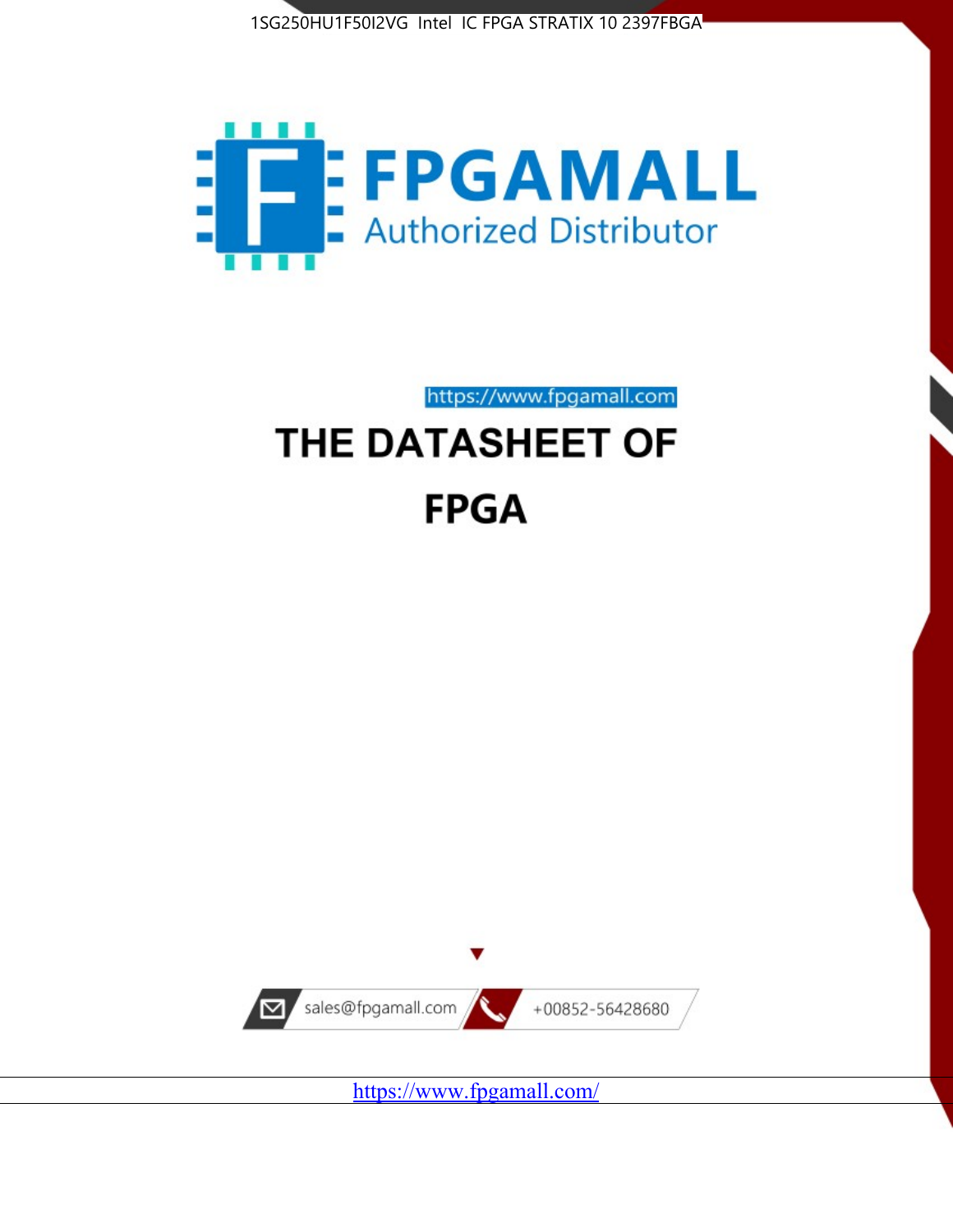1SG250HU1F50I2VG Intel IC FPGA STRATIX 10 2397FBGA



# **Intel® Stratix® 10 GX/SX Device Overview**



**S10-OVERVIEW | 2020.04.30** Latest document on the web: **[PDF](https://www.intel.com/content/dam/www/programmable/us/en/pdfs/literature/hb/stratix-10/s10-overview.pdf)** | **[HTML](https://www.intel.com/content/www/us/en/programmable/documentation/joc1442261161666.html)**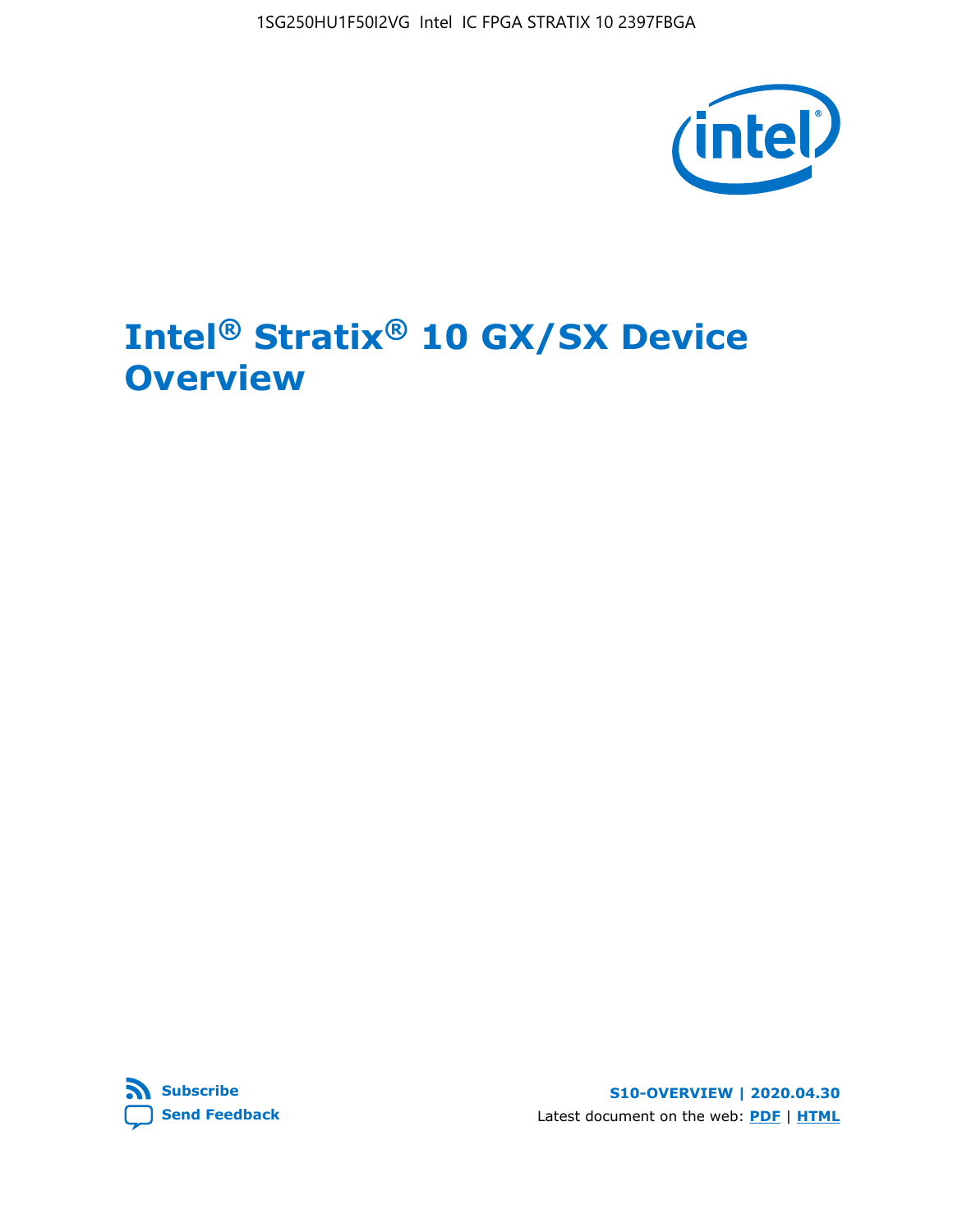

*Contents*

# **Contents**

| 1.26. Document Revision History for the Intel Stratix 10 GX/SX Device Overview36 |  |
|----------------------------------------------------------------------------------|--|

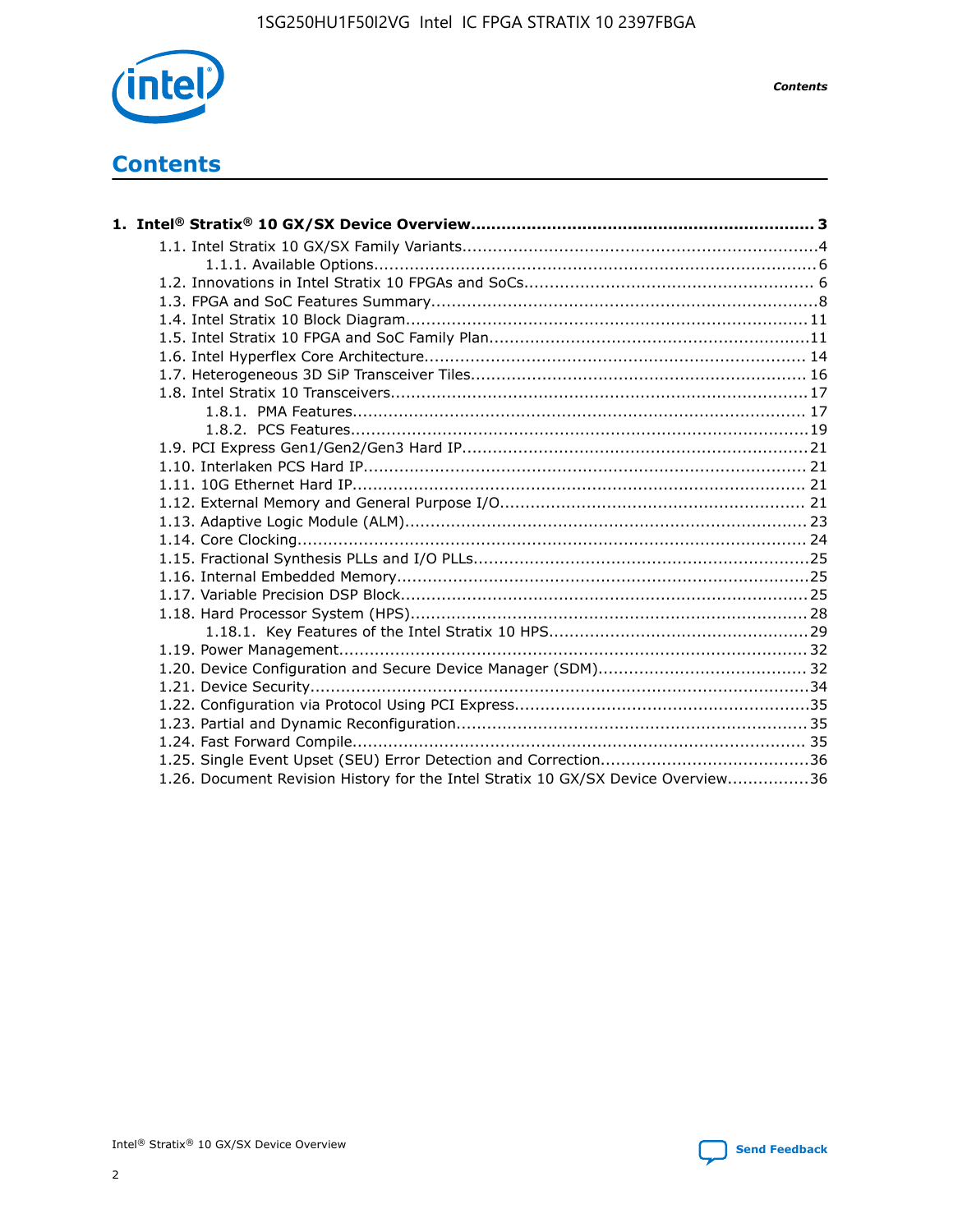**S10-OVERVIEW | 2020.04.30**

**[Send Feedback](mailto:FPGAtechdocfeedback@intel.com?subject=Feedback%20on%20Intel%20Stratix%2010%20GX/SX%20Device%20Overview%20(S10-OVERVIEW%202020.04.30)&body=We%20appreciate%20your%20feedback.%20In%20your%20comments,%20also%20specify%20the%20page%20number%20or%20paragraph.%20Thank%20you.)**



# **1. Intel® Stratix® 10 GX/SX Device Overview**

Intel's 14 nm Intel® Stratix® 10 GX FPGAs and SX SoCs deliver 2X the core performance and up to 70% lower power over previous generation high-performance FPGAs.

Featuring several groundbreaking innovations, including the all new Intel Hyperflex™ core architecture, this device family enables you to meet the demand for everincreasing bandwidth and processing performance in your most advanced applications, while meeting your power budget.

With an embedded hard processor system (HPS) based on a quad-core 64 bit Arm\* Cortex\*-A53, the Intel Stratix 10 SoC devices deliver power efficient, application-class processing and allow designers to extend hardware virtualization into the FPGA fabric. Intel Stratix 10 SoC devices demonstrate Intel's commitment to high-performance SoCs and extend Intel's leadership in programmable devices featuring an Arm-based processor system.

Important innovations in Intel Stratix 10 FPGAs and SoCs include:

- All new Intel Hyperflex core architecture delivering 2X the core performance compared to previous generation high-performance FPGAs
- Intel 14 nm tri-gate (FinFET) technology
- Heterogeneous 3D System-in-Package (SiP) technology
- Core fabric with up to 10.2 million logic elements (LEs)
- Up to 96 full duplex transceiver channels on heterogeneous 3D SiP transceiver tiles
- Transceiver data rates up to 28.3 Gbps chip-to-chip/module and backplane performance
- M20K (20 Kb) internal SRAM memory blocks
- Fractional synthesis and ultra-low jitter LC tank based transmit phase locked loops (PLLs)
- Hard PCI Express<sup>®</sup> Gen3 x16 intellectual property (IP) blocks
- Hard 10GBASE-KR/40GBASE-KR4 Forward Error Correction (FEC) in every transceiver channel
- Hard memory controllers and PHY supporting DDR4 rates up to 2666 Mbps per pin
- Hard fixed-point and IEEE 754 compliant hard floating-point variable precision digital signal processing (DSP) blocks with up to 10 TFLOP compute performance with a power efficiency of 80 GFLOP per Watt
- Quad-core 64 bit Arm Cortex-A53 embedded processor running up to 1.5 GHz in SoC family variants
- Programmable clock tree synthesis for flexible, low power, low skew clock trees

Intel Corporation. All rights reserved. Agilex, Altera, Arria, Cyclone, Enpirion, Intel, the Intel logo, MAX, Nios, Quartus and Stratix words and logos are trademarks of Intel Corporation or its subsidiaries in the U.S. and/or other countries. Intel warrants performance of its FPGA and semiconductor products to current specifications in accordance with Intel's standard warranty, but reserves the right to make changes to any products and services at any time without notice. Intel assumes no responsibility or liability arising out of the application or use of any information, product, or service described herein except as expressly agreed to in writing by Intel. Intel customers are advised to obtain the latest version of device specifications before relying on any published information and before placing orders for products or services. \*Other names and brands may be claimed as the property of others.

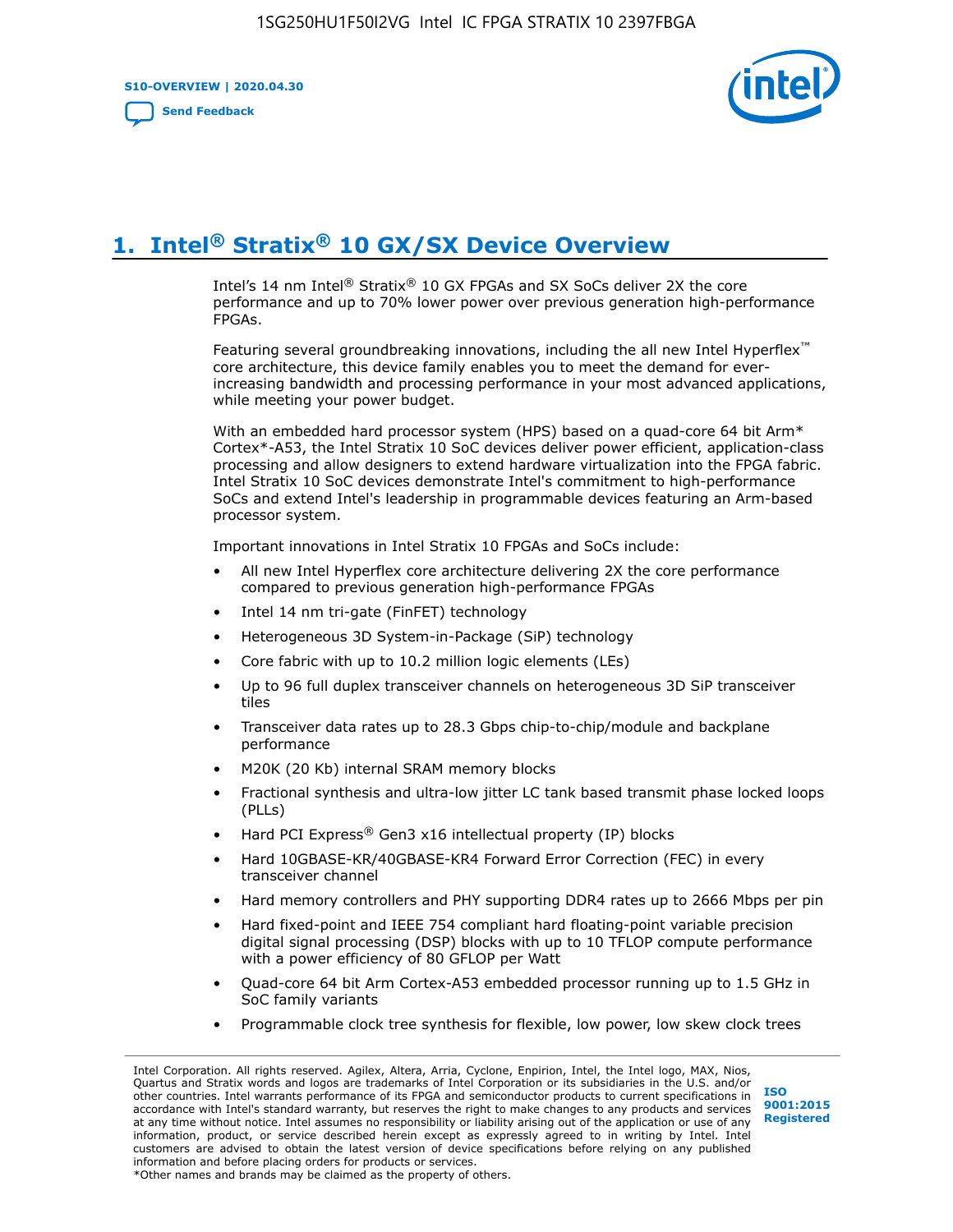

- Dedicated secure device manager (SDM) for:
	- Enhanced device configuration and security
	- AES-256, SHA-256/384 and ECDSA-256/384 encrypt/decrypt accelerators and authentication
	- Multi-factor authentication
	- Physically Unclonable Function (PUF) service and software programmable device configuration capability
- Comprehensive set of advanced power saving features delivering up to 70% lower power compared to previous generation high-performance FPGAs
- Non-destructive register state readback and writeback, to support ASIC prototyping and other applications

With these capabilities, Intel Stratix 10 FPGAs and SoCs are ideally suited for the most demanding applications in diverse markets such as:

- **Compute and Storage**—for custom servers, cloud computing and datacenter acceleration
- **Networking**—for Terabit, 400G and multi-100G bridging, aggregation, packet processing and traffic management
- **Optical Transport Networks**—for OTU4, 2xOTU4, 4xOTU4
- **Broadcast**—for high-end studio distribution, head end encoding/decoding, edge quadrature amplitude modulation (QAM)
- **Military**—for radar, electronic warfare, and secure communications
- **Medical**—for diagnostic scanners and diagnostic imaging
- **Test and Measurement**—for protocol and application testers
- **Wireless**—for next-generation 5G networks
- **ASIC Prototyping**—for designs that require the largest FPGA fabric with the highest I/O count

## **1.1. Intel Stratix 10 GX/SX Family Variants**

Intel Stratix 10 devices are available in FPGA (GX) and SoC (SX) variants.

- **Intel Stratix 10 GX** devices deliver up to 1 GHz core fabric performance and contain up to 10.2 million LEs in the fabric. They also feature up to 96 general purpose transceivers on separate transceiver tiles, and 2666 Mbps DDR4 external memory interface performance. The transceivers are capable of up to 28.3 Gbps short reach and across the backplane. These devices are optimized for FPGA applications that require the highest transceiver bandwidth and core fabric performance, with the power efficiency of Intel's 14 nm tri-gate process technology.
- **Intel Stratix 10 SX** devices have a feature set that is identical to Intel Stratix 10 GX devices, with the addition of an embedded quad-core 64 bit Arm Cortex A53 hard processor system.

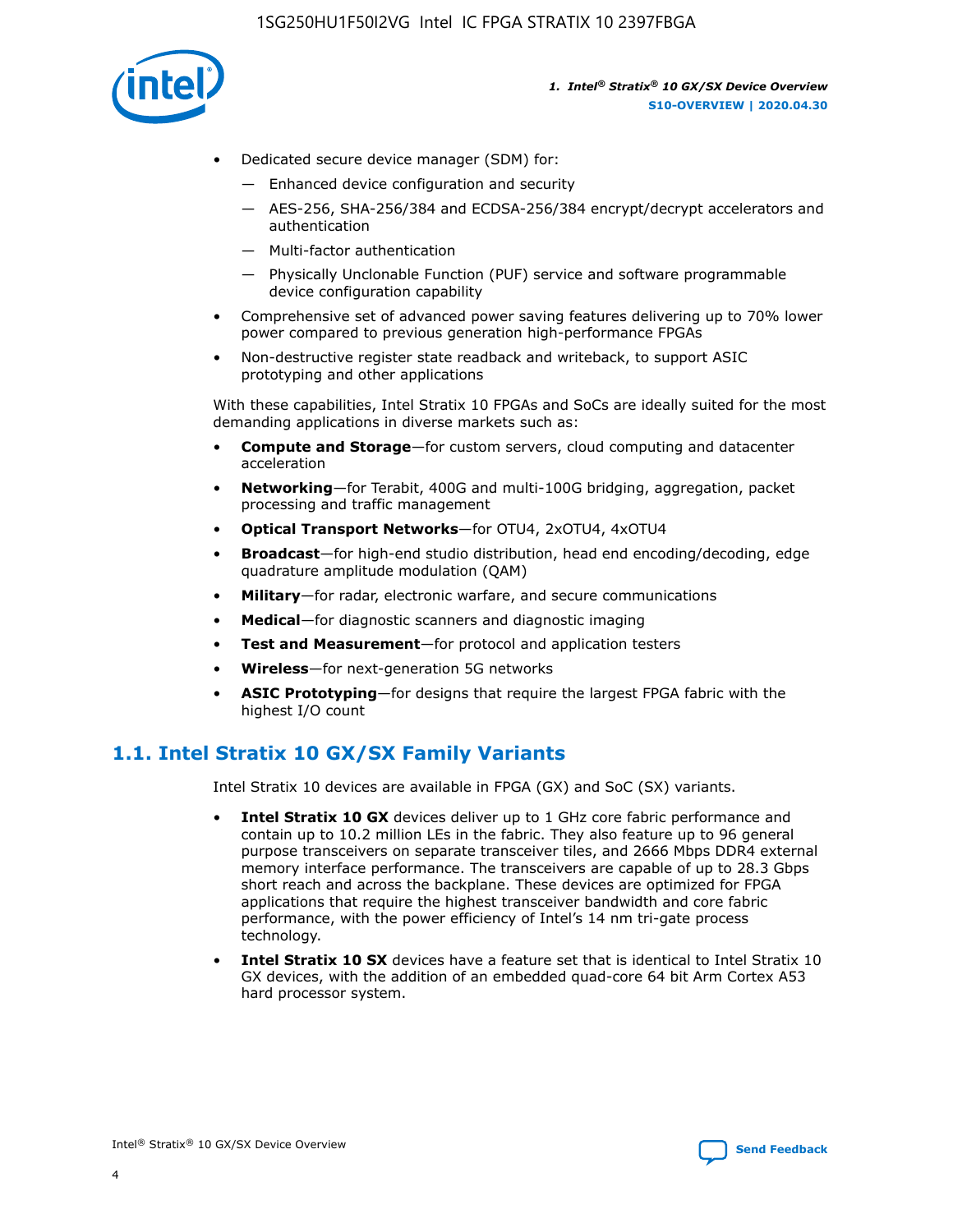

Common to all Intel Stratix 10 family variants is a high-performance fabric based on the new Intel Hyperflex core architecture that includes additional Hyper-Registers throughout the interconnect routing and at the inputs of all functional blocks. The core fabric also contains an enhanced logic array utilizing Intel's adaptive logic module (ALM) and a rich set of high performance building blocks including:

- M20K (20 Kb) embedded memory blocks
- Variable precision DSP blocks with hard IEEE 754 compliant floating-point units
- Fractional synthesis and integer PLLs
- Hard memory controllers and PHY for external memory interfaces
- General purpose IO cells

To clock these building blocks, Intel Stratix 10 devices use programmable clock tree synthesis, which uses dedicated clock tree routing to synthesize only those branches of the clock trees required for the application. All devices support in-system, finegrained partial reconfiguration of the logic array, allowing logic to be added and subtracted from the system while it is operating.

All family variants also contain high speed serial transceivers, containing both the physical medium attachment (PMA) and the physical coding sublayer (PCS), which can be used to implement a variety of industry standard and proprietary protocols. In addition to the hard PCS, Intel Stratix 10 devices contain multiple instantiations of PCI Express hard IP that supports Gen1/Gen2/Gen3 rates in x1/x2/x4/x8/x16 lane configurations, and hard 10GBASE-KR/40GBASE-KR4 FEC for every transceiver. The hard PCS, FEC, and PCI Express IP free up valuable core logic resources, save power, and increase your productivity.

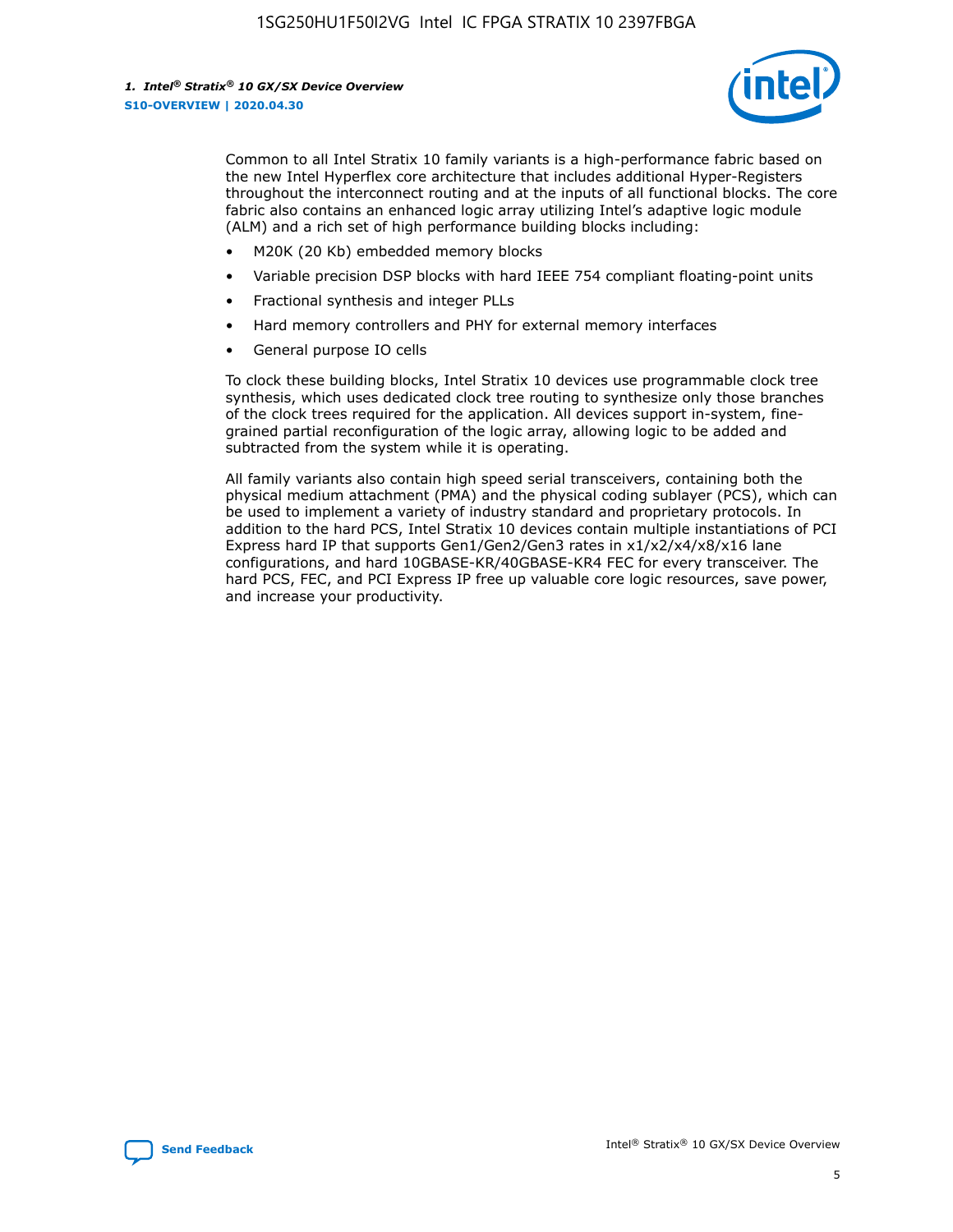

## **1.1.1. Available Options**

#### **Figure 1. Sample Ordering Code and Available Options for Intel Stratix 10 Devices**



## **Related Information**

[My Intel Support](https://www.intel.com/content/www/us/en/programmable/my-intel/mal-home.html)

## **1.2. Innovations in Intel Stratix 10 FPGAs and SoCs**

Intel Stratix 10 FPGAs and SoCs deliver many significant improvements over the previous generation high-performance Stratix V FPGAs.

#### **Table 1. Key Features of Intel Stratix 10 Devices Compared to Stratix V Devices**

| <b>Feature</b>            | <b>Stratix V FPGAs</b>                                           | <b>Intel Stratix 10 FPGAs and SoCs</b>                                        |
|---------------------------|------------------------------------------------------------------|-------------------------------------------------------------------------------|
| <b>Process technology</b> | 28 nm TSMC (planar<br>transistor)                                | 14 nm Intel tri-gate (FinFET)                                                 |
| Hard processor core       | None                                                             | Quad-core 64 bit Arm Cortex-A53<br>(SoC only)                                 |
| Core architecture         | Conventional core architecture<br>with conventional interconnect | Intel Hyperflex core architecture with<br>Hyper-Registers in the interconnect |
|                           |                                                                  | continued                                                                     |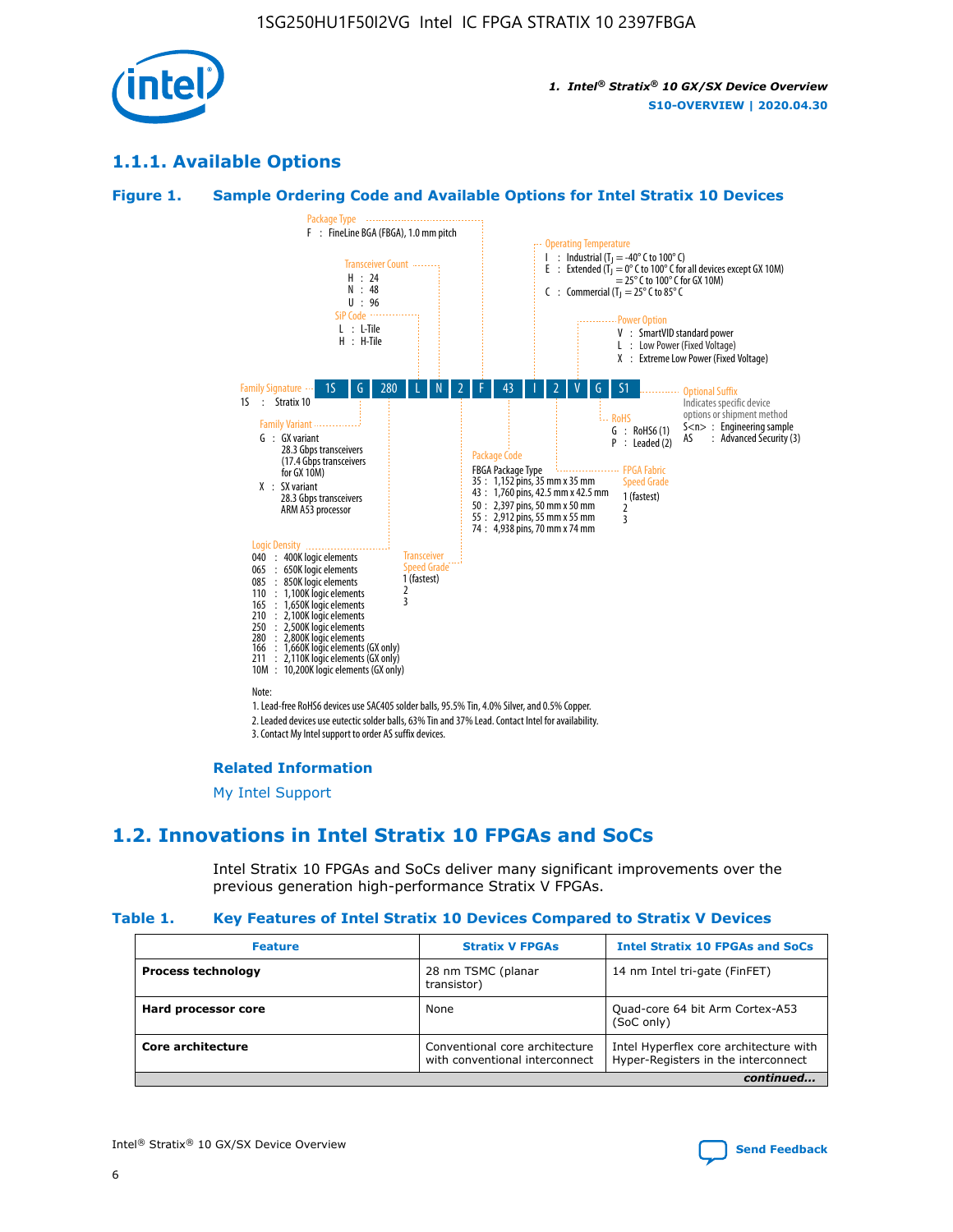

| <b>Feature</b>                                   | <b>Stratix V FPGAs</b>                                                              | <b>Intel Stratix 10 FPGAs and SoCs</b>                                                                                                       |
|--------------------------------------------------|-------------------------------------------------------------------------------------|----------------------------------------------------------------------------------------------------------------------------------------------|
| Core performance                                 | 500 MHz                                                                             | 1 GHz                                                                                                                                        |
| <b>Power dissipation</b>                         | 1x                                                                                  | As low as $0.3x$                                                                                                                             |
| Logic density                                    | <b>952 KLE</b>                                                                      | 10,200 KLE                                                                                                                                   |
| <b>Embedded memory (M20K)</b>                    | 52 Mbits                                                                            | 253 Mbits                                                                                                                                    |
| 18x19 multipliers                                | 3,926                                                                               | 11,520                                                                                                                                       |
|                                                  | Note: Multiplier is 18x18 in<br>Stratix V devices.                                  | Note: Multiplier is 18x19 in Intel<br>Stratix 10 devices.                                                                                    |
| <b>Floating point DSP capability</b>             | Up to 1 TFLOP, requires soft<br>floating point adder and<br>multiplier              | Up to 10 TFLOP, hard IEEE 754<br>compliant single precision floating<br>point adder and multiplier                                           |
| <b>Maximum transceivers</b>                      | 66                                                                                  | 96                                                                                                                                           |
| Maximum transceiver data rate (chip-to-<br>chip) | 28.05 Gbps                                                                          | 26.6 Gbps L-Tile<br>28.3 Gbps H-Tile                                                                                                         |
| Maximum transceiver data rate (backplane)        | 12.5 Gbps                                                                           | 12.5 Gbps L-Tile<br>28.3 Gbps H-Tile                                                                                                         |
| Hard memory controller                           | None                                                                                | DDR4 @ 1333 MHz/2666 Mbps<br>DDR3 @ 1067 MHz/2133 Mbps                                                                                       |
| Hard protocol IP                                 | PCIe* Gen3 x8 (up to 4<br>instances)                                                | PCIe Gen3 x16 (up to 4 instances)<br>SR-IOV (4 physical functions / 2k<br>virtual functions) on H-Tile devices<br>10GBASE-KR/40GBASE-KR4 FEC |
| <b>Core clocking and PLLs</b>                    | Global, quadrant and regional<br>clocks supported by fractional-<br>synthesis fPLLs | Programmable clock tree synthesis<br>supported by fractional synthesis<br>fPLLs and integer IO PLLs                                          |
| Register state readback and writeback            | Not available                                                                       | Non-destructive register state<br>readback and writeback for ASIC<br>prototyping and other applications                                      |

These innovations result in the following improvements:

- **Improved Core Logic Performance**: The Intel Hyperflex core architecture combined with 14 nm Intel tri-gate technology allows Intel Stratix 10 devices to achieve 2X the core performance compared to the previous generation
- **Lower Power**: Intel Stratix 10 devices use up to 70% lower power compared to the previous generation, enabled by 14 nm Intel tri-gate technology, the Intel Hyperflex core architecture, and optional power saving features built into the architecture
- **Higher Density**: Intel Stratix 10 devices offer three times the level of integration, with up to 10.2 million logic elements (LEs), over 253 Mbits of embedded memory blocks (M20K), and 11,520 18x19 multipliers
- **Embedded Processing**: Intel Stratix 10 SoCs feature a Quad-Core 64 bit Arm Cortex-A53 processor optimized for power efficiency and software compatible with previous generation Arria® and Cyclone® SoC devices
- **Improved Transceiver Performance**: With up to 96 transceiver channels implemented in heterogeneous 3D SiP transceiver tiles, Intel Stratix 10 GX and SX devices support data rates up to 28.3 Gbps chip-to-chip and 28.3 Gbps across the backplane with signal conditioning circuits capable of equalizing over 30 dB of system loss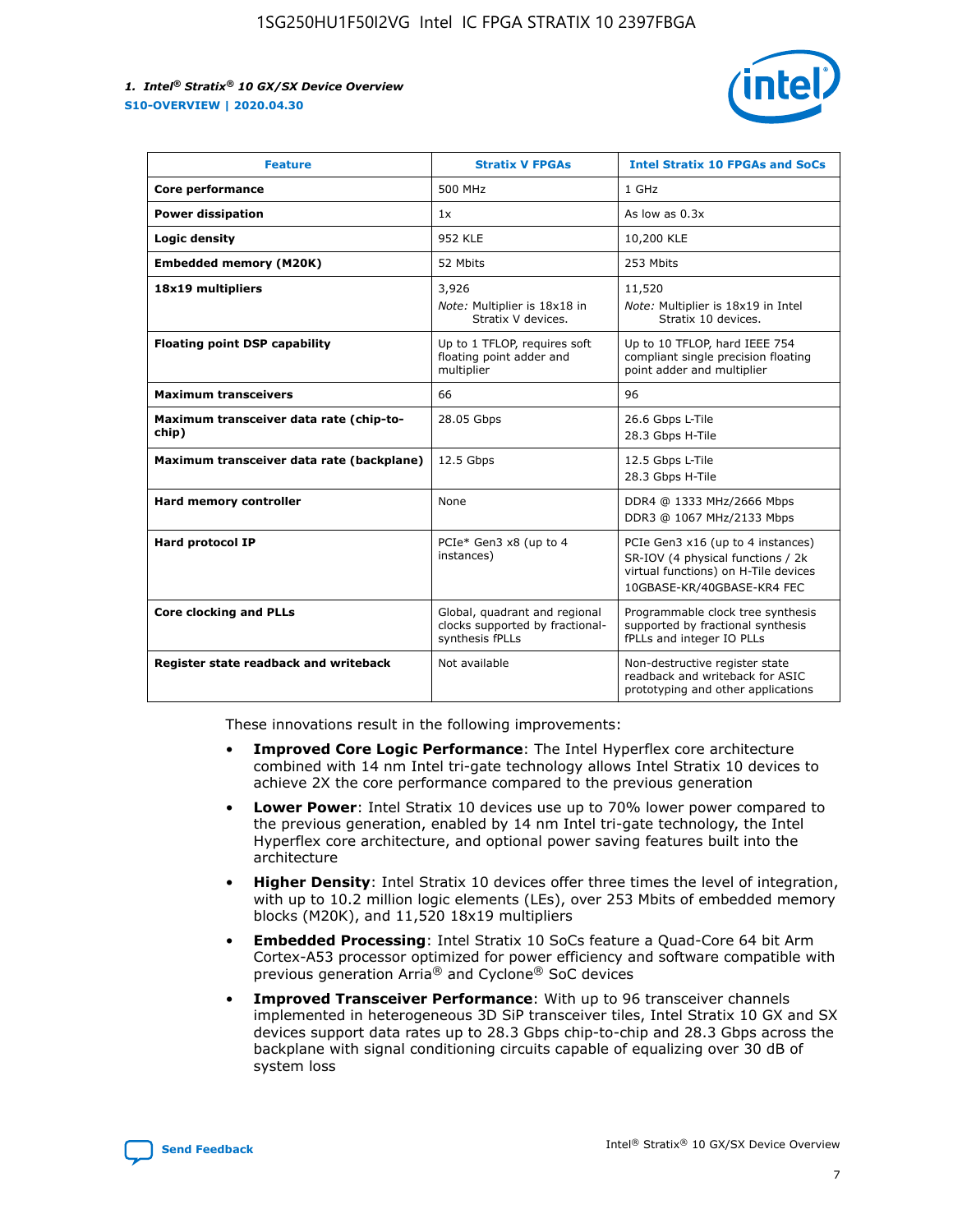

- **Improved DSP Performance**: The variable precision DSP block in Intel Stratix 10 devices features hard fixed and floating point capability, with up to 10 TFLOP IEEE754 single-precision floating point performance
- **Additional Hard IP**: Intel Stratix 10 devices include many more hard IP blocks than previous generation devices, with a hard memory controller included in each bank of 48 general purpose IOs, a hard PCIe Gen3 x16 full protocol stack in each transceiver tile, and a hard 10GBASE-KR/40GBASE-KR4 FEC in every transceiver channel
- **Enhanced Core Clocking**: Intel Stratix 10 devices feature programmable clock tree synthesis; clock trees are only synthesized where needed, increasing the flexibility and reducing the power dissipation of the clocking solution
- **Additional Core PLLs**: The core fabric in Intel Stratix 10 devices is supported by both integer IO PLLs and fractional synthesis fPLLs, resulting in a greater total number of PLLs available than the previous generation

## **1.3. FPGA and SoC Features Summary**

## **Table 2. Intel Stratix 10 FPGA and SoC Common Device Features**

| <b>Feature</b>                   | <b>Description</b>                                                                                                                                                                                                                                                                                                                                                                                                                                                                                                                                                                                                                                                                                                                                   |
|----------------------------------|------------------------------------------------------------------------------------------------------------------------------------------------------------------------------------------------------------------------------------------------------------------------------------------------------------------------------------------------------------------------------------------------------------------------------------------------------------------------------------------------------------------------------------------------------------------------------------------------------------------------------------------------------------------------------------------------------------------------------------------------------|
| Technology                       | 14 nm Intel tri-gate (FinFET) process technology<br>٠<br>SmartVID controlled core voltage, standard power devices<br>0.85-V fixed core voltage, low static power devices available                                                                                                                                                                                                                                                                                                                                                                                                                                                                                                                                                                   |
| Low power serial<br>transceivers | Up to 96 total transceivers available<br>$\bullet$<br>Continuous operating range of 1 Gbps to 28.3 Gbps for Intel Stratix 10 GX/SX devices<br>$\bullet$<br>Backplane support up to 28.3 Gbps for Intel Stratix 10 GX/SX devices<br>$\bullet$<br>Extended range down to 125 Mbps with oversampling<br>$\bullet$<br>ATX transmit PLLs with user-configurable fractional synthesis capability<br>$\bullet$<br>• XFP, SFP+, OSFP/OSFP28, CFP/CFP2/CFP4 optical module support<br>• Adaptive linear and decision feedback equalization<br>Transmit pre-emphasis and de-emphasis<br>Dynamic partial reconfiguration of individual transceiver channels<br>$\bullet$<br>On-chip instrumentation (Eye Viewer non-intrusive data eye monitoring)<br>$\bullet$ |
| General purpose I/Os             | Up to 2,304 total GPIO available<br>$\bullet$<br>1.6 Gbps LVDS-every pair can be configured as an input or output<br>$\bullet$<br>1333 MHz/2666 Mbps DDR4 external memory interface<br>1067 MHz/2133 Mbps DDR3 external memory interface<br>1.2 V to 3.3 $V^{(1)}$ single-ended LVCMOS/LVTTL interfacing<br>$\bullet$<br>On-chip termination (OCT)<br>$\bullet$                                                                                                                                                                                                                                                                                                                                                                                      |
| Embedded hard IP                 | • PCIe Gen1/Gen2/Gen3 complete protocol stack, $x1/x2/x4/x8/x16$ end point and root<br>port<br>DDR4/DDR3 hard memory controller (RLDRAM3/QDR II+/QDR IV using soft memory<br>controller)<br>Multiple hard IP instantiations in each device<br>$\bullet$<br>• Single Root I/O Virtualization (SR-IOV)                                                                                                                                                                                                                                                                                                                                                                                                                                                 |
| Transceiver hard IP              | 10GBASE-KR/40GBASE-KR4 Forward Error Correction (FEC)<br>$\bullet$<br>10G Ethernet PCS<br>$\bullet$<br>• PCI Express PIPE interface<br>continued                                                                                                                                                                                                                                                                                                                                                                                                                                                                                                                                                                                                     |

<sup>(1)</sup> Available in some configurations only

8

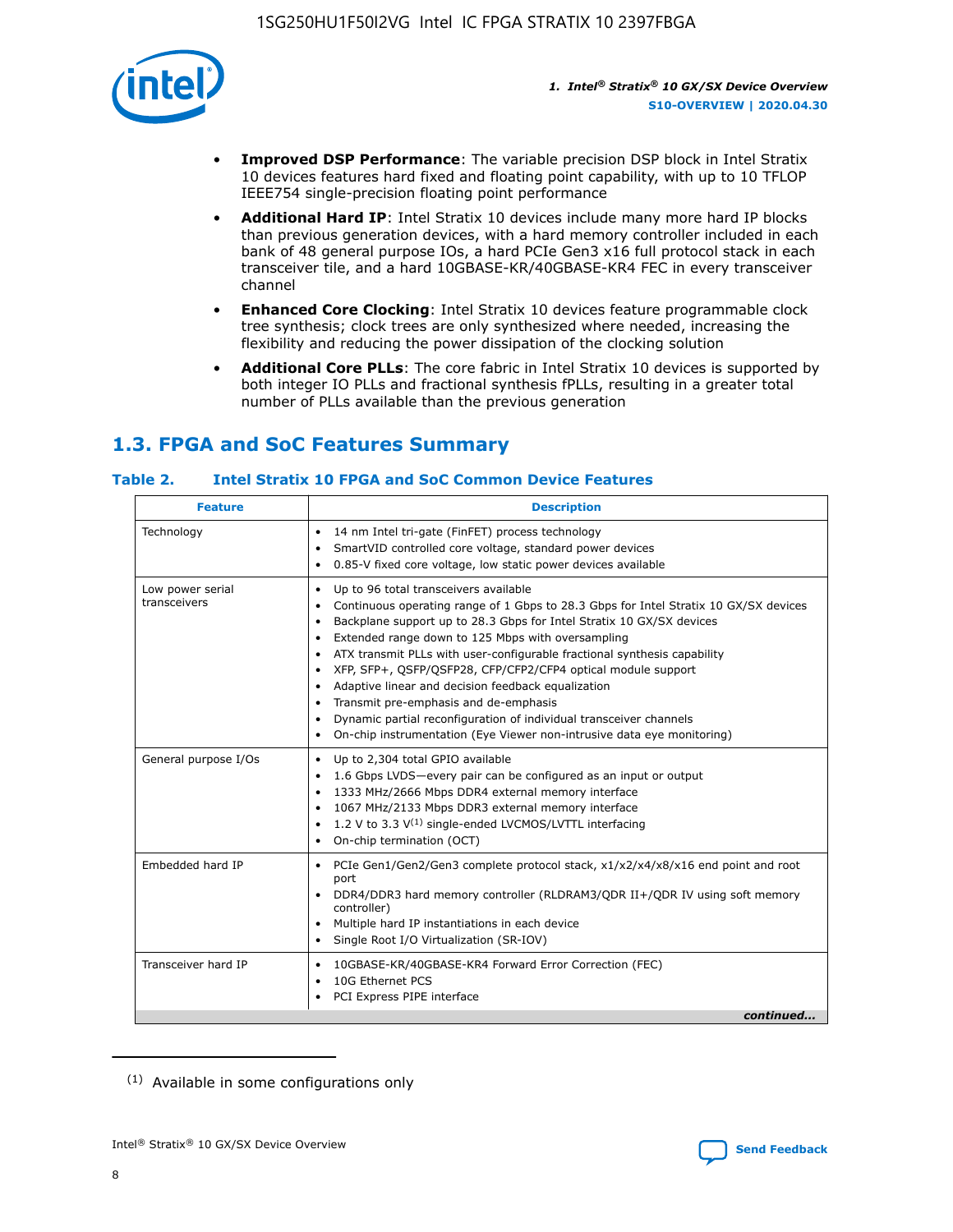

| <b>Feature</b>                   | <b>Description</b>                                                                                                                                                                                                                                                                                                                                                                                                                            |
|----------------------------------|-----------------------------------------------------------------------------------------------------------------------------------------------------------------------------------------------------------------------------------------------------------------------------------------------------------------------------------------------------------------------------------------------------------------------------------------------|
|                                  | Interlaken PCS<br>$\bullet$<br>Gigabit Ethernet PCS<br>$\bullet$<br>Deterministic latency support for Common Public Radio Interface (CPRI) PCS<br>$\bullet$<br>Fast lock-time support for Gigabit Passive Optical Networking (GPON) PCS<br>$\bullet$<br>8B/10B, 64B/66B, 64B/67B encoders and decoders<br>Custom mode support for proprietary protocols                                                                                       |
| Power management                 | SmartVID controlled core voltage, standard power devices<br>$\bullet$<br>0.85-V fixed core voltage, low static power devices available<br>$\bullet$<br>Intel Quartus <sup>®</sup> Prime Pro Edition integrated power analysis                                                                                                                                                                                                                 |
| High performance core fabric     | Intel Hyperflex core architecture with Hyper-Registers throughout the interconnect<br>routing and at the inputs of all functional blocks<br>Enhanced adaptive logic module (ALM)<br>Improved multi-track routing architecture reduces congestion and improves compile<br>times<br>Hierarchical core clocking architecture with programmable clock tree synthesis<br>Fine-grained partial reconfiguration                                      |
| Internal memory blocks           | M20K-20 Kb with hard ECC support<br>MLAB-640 bit distributed LUTRAM                                                                                                                                                                                                                                                                                                                                                                           |
| Variable precision DSP<br>blocks | IEEE 754-compliant hard single-precision floating point capability<br>$\bullet$<br>Supports signal processing with precision ranging from 18x19 up to 54x54<br>$\bullet$<br>Native 27x27 and 18x19 multiply modes<br>٠<br>64 bit accumulator and cascade for systolic FIRs<br>Internal coefficient memory banks<br>Pre-adder/subtractor improves efficiency<br>٠<br>Additional pipeline register increases performance and reduces power<br>٠ |
| Phase locked loops (PLL)         | Fractional synthesis PLLs (fPLL) support both fractional and integer modes<br>$\bullet$<br>Fractional mode with third-order delta-sigma modulation<br>Precision frequency synthesis<br>٠<br>Integer PLLs adjacent to general purpose I/Os, support external memory, and LVDS<br>٠<br>interfaces, clock delay compensation, zero delay buffering                                                                                               |
| Core clock networks              | 1 GHz fabric clocking<br>٠<br>667 MHz external memory interface clocking, supports 2666 Mbps DDR4 interface<br>800 MHz LVDS interface clocking, supports 1600 Mbps LVDS interface<br>$\bullet$<br>Programmable clock tree synthesis, backwards compatible with global, regional and<br>$\bullet$<br>peripheral clock networks<br>Clocks only synthesized where needed, to minimize dynamic power<br>continued                                 |

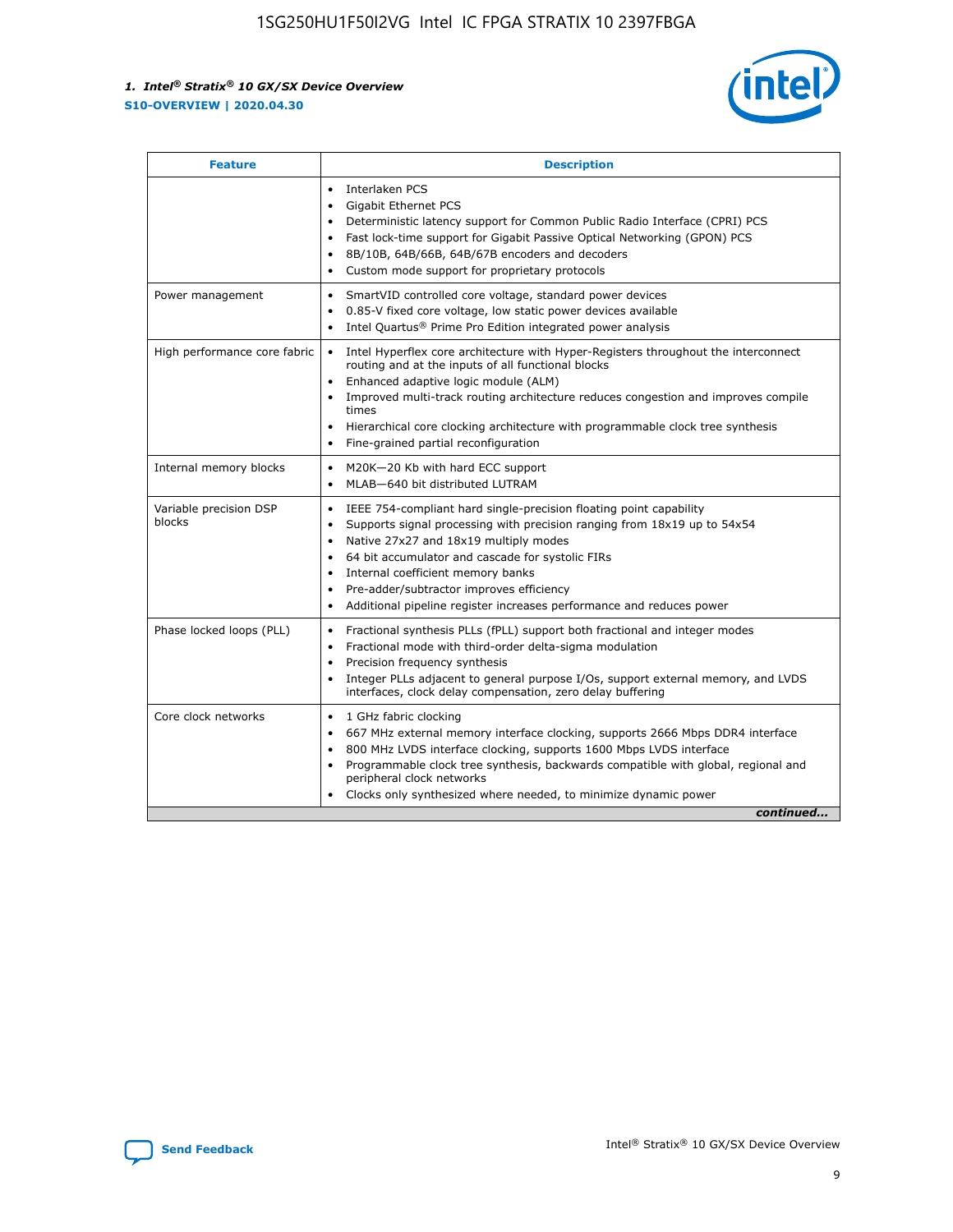

| <b>Feature</b>     | <b>Description</b>                                                                                                                                                                                                                                                                                                                                                                                                                                                                                               |
|--------------------|------------------------------------------------------------------------------------------------------------------------------------------------------------------------------------------------------------------------------------------------------------------------------------------------------------------------------------------------------------------------------------------------------------------------------------------------------------------------------------------------------------------|
| Configuration      | Dedicated Secure Device Manager<br>٠<br>Software programmable device configuration<br>Serial and parallel flash interface<br>٠<br>Configuration via protocol (CvP) using PCI Express Gen1/Gen2/Gen3<br>Fine-grained partial reconfiguration of core fabric<br>Dynamic reconfiguration of transceivers and PLLs<br>٠<br>Comprehensive set of security features including AES-256, SHA-256/384, and<br>ECDSA-256/384 accelerators, and multi-factor authentication<br>Physically Unclonable Function (PUF) service |
| Packaging          | Intel Embedded Multi-die Interconnect Bridge (EMIB) packaging technology<br>٠<br>Multiple devices with identical package footprints allows seamless migration across<br>$\bullet$<br>different device densities<br>1.0 mm ball-pitch FBGA packaging<br>Lead and lead-free package options                                                                                                                                                                                                                        |
| Software and tools | Intel Quartus Prime Pro Edition design suite with new compiler and Hyper-Aware design<br>flow<br>Fast Forward compiler to allow Intel Hyperflex architecture performance exploration<br>٠<br>Transceiver toolkit<br>Platform designer integration tool<br>DSP Builder advanced blockset<br>OpenCL <sup>™</sup> support<br>SoC Embedded Design Suite (EDS)                                                                                                                                                        |

## **Table 3. Intel Stratix 10 SoC Specific Device Features**

| <b>SoC Subsystem</b>            | <b>Feature</b>                                  | <b>Description</b>                                                                                                                                                                                                                                         |  |  |
|---------------------------------|-------------------------------------------------|------------------------------------------------------------------------------------------------------------------------------------------------------------------------------------------------------------------------------------------------------------|--|--|
| <b>Hard Processor</b><br>System | Multi-processor unit (MPU) core                 | Quad-core Arm Cortex-A53 MPCore processor with Arm<br>$\bullet$<br>CoreSight* debug and trace technology<br>Scalar floating-point unit supporting single and double<br>٠<br>precision<br>Arm Neon* media processing engine for each processor<br>$\bullet$ |  |  |
|                                 | <b>System Controllers</b>                       | System Memory Management Unit (SMMU)<br>$\bullet$<br>Cache Coherency Unit (CCU)<br>$\bullet$                                                                                                                                                               |  |  |
|                                 | Layer 1 Cache                                   | 32 KB L1 instruction cache with parity<br>$\bullet$<br>32 KB L1 data cache with ECC<br>$\bullet$                                                                                                                                                           |  |  |
|                                 | Layer 2 Cache                                   | 1 MB Shared L2 Cache with ECC<br>$\bullet$                                                                                                                                                                                                                 |  |  |
|                                 | On-Chip Memory                                  | 256 KB On-Chip RAM<br>$\bullet$                                                                                                                                                                                                                            |  |  |
|                                 | Direct memory access (DMA) controller           | 8-Channel DMA<br>$\bullet$                                                                                                                                                                                                                                 |  |  |
|                                 | Ethernet media access controller<br>(EMAC)      | Three 10/100/1000 EMAC with integrated DMA<br>$\bullet$                                                                                                                                                                                                    |  |  |
|                                 | USB On-The-Go controller (OTG)                  | 2 USB OTG with integrated DMA<br>$\bullet$                                                                                                                                                                                                                 |  |  |
|                                 | <b>UART</b> controller                          | 2 UART 16550 compatible<br>$\bullet$                                                                                                                                                                                                                       |  |  |
|                                 | Serial Peripheral Interface (SPI)<br>controller | 4 SPI<br>$\bullet$                                                                                                                                                                                                                                         |  |  |
|                                 | $I2C$ controller                                | 5 <sup>2</sup> C controllers<br>$\bullet$                                                                                                                                                                                                                  |  |  |
|                                 | SD/SDIO/MMC controller                          | 1 eMMC version 4.5 with DMA and CE-ATA support<br>$\bullet$<br>SD, including eSD, version 3.0<br>$\bullet$<br>SDIO, including eSDIO, version 3.0<br>$\bullet$<br>CE-ATA - version 1.1<br>continued                                                         |  |  |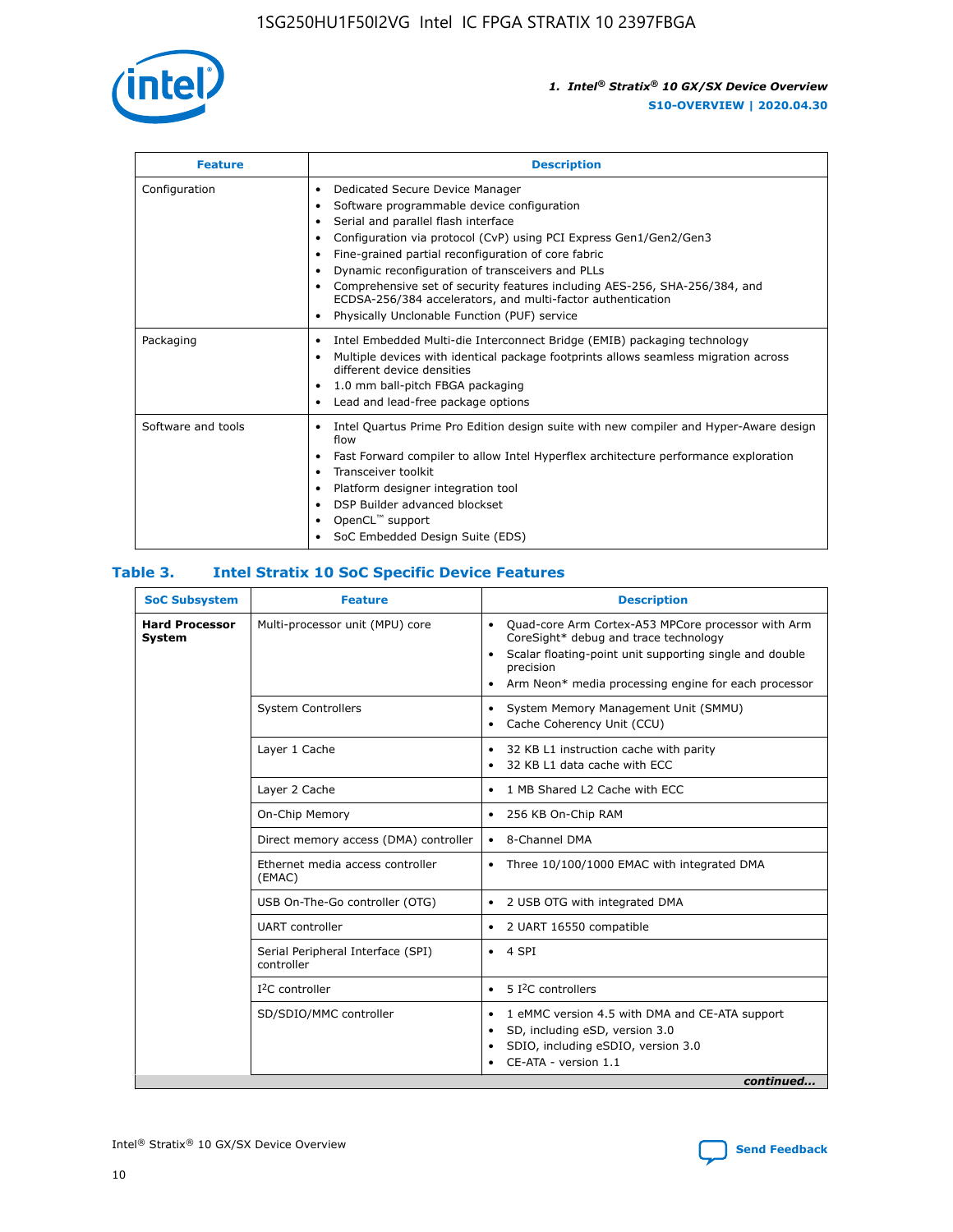

| <b>SoC Subsystem</b>                   | <b>Feature</b>             | <b>Description</b>                                                                                    |
|----------------------------------------|----------------------------|-------------------------------------------------------------------------------------------------------|
|                                        | NAND flash controller      | 1 ONFI 1.0, 8- and 16-bit support<br>$\bullet$                                                        |
|                                        | General-purpose I/O (GPIO) | Maximum of 48 software programmable GPIO<br>$\bullet$                                                 |
|                                        | Timers                     | 4 general-purpose timers<br>4 watchdog timers<br>٠                                                    |
| <b>Secure Device</b><br>Manager        | Security                   | Secure boot<br>$\bullet$<br>Advanced Encryption Standard (AES) and authentication<br>٠<br>(SHA/ECDSA) |
| External<br>Memory<br><b>Interface</b> | External Memory Interface  | Hard Memory Controller with DDR4 and DDR3<br>$\bullet$                                                |

## **1.4. Intel Stratix 10 Block Diagram**

## **Figure 2. Intel Stratix 10 FPGA and SoC Architecture Block Diagram**



HPS: Quad ARM Cortex-A53 Hard Processor System SDM: Secure Device Manager

## **1.5. Intel Stratix 10 FPGA and SoC Family Plan**

<sup>(2)</sup> The number of 27x27 multipliers is one-half the number of 18x19 multipliers.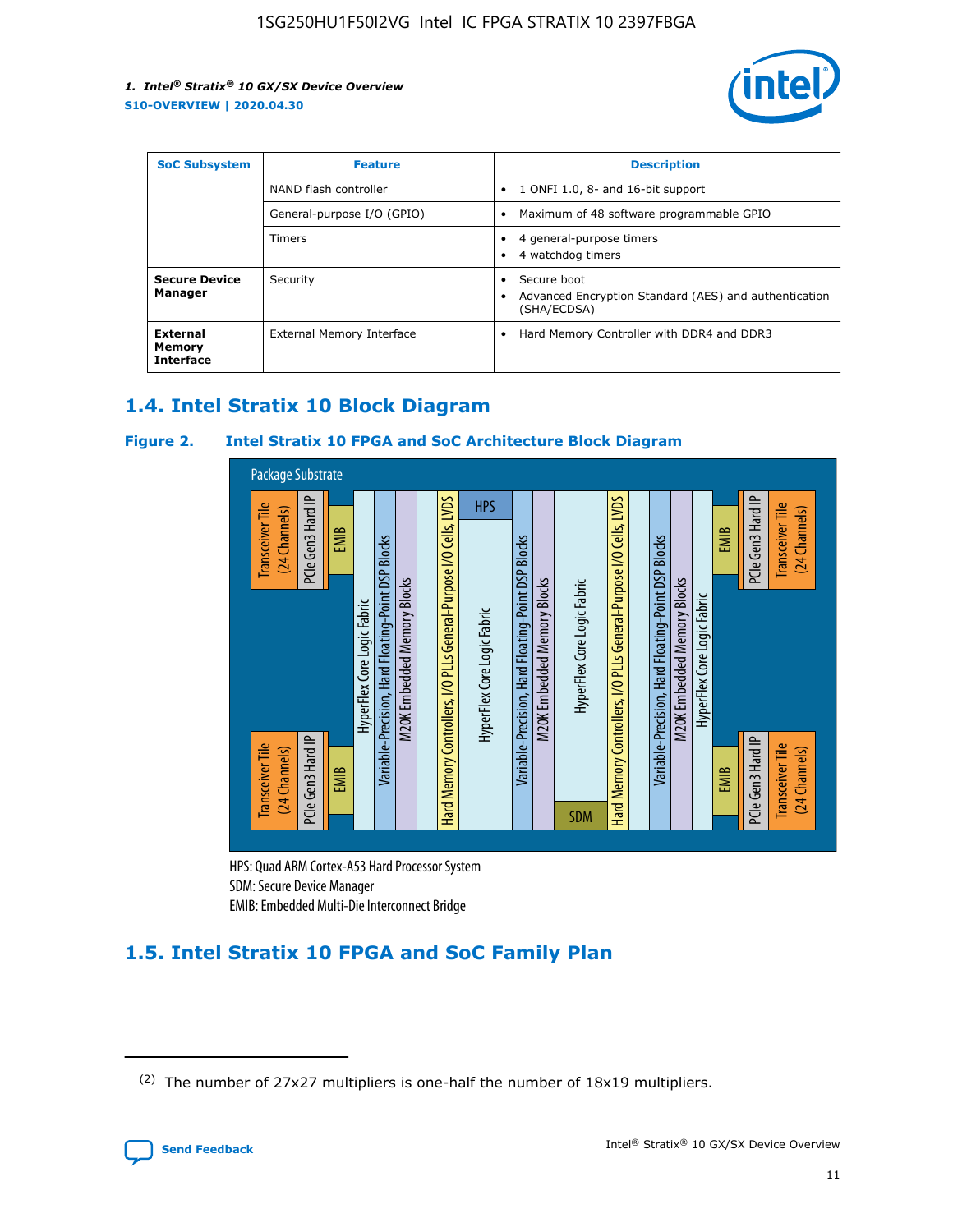

## **Table 4. Intel Stratix 10 GX/SX FPGA and SoC Family Plan—FPGA Core (part 1)**

| <b>Intel Stratix 10</b><br><b>GX/SX Device</b><br><b>Name</b> | <b>Logic Elements</b><br>(KLE) | <b>M20K Blocks</b> | <b>M20K Mbits</b> | <b>MLAB Counts</b> | <b>MLAB Mbits</b> | 18x19 Multi-<br>pliers <sup>(2)</sup> |
|---------------------------------------------------------------|--------------------------------|--------------------|-------------------|--------------------|-------------------|---------------------------------------|
| GX 400/<br>SX 400                                             | 378                            | 1,537              | 30                | 3,276              | $\overline{2}$    | 1,296                                 |
| GX 650/<br>SX 650                                             | 612                            | 2,489              | 49                | 5,364              | 3                 | 2,304                                 |
| GX 850/<br>SX 850                                             | 841                            | 3,477              | 68                | 7,124              | $\overline{4}$    | 4,032                                 |
| GX 1100/<br>SX 1100                                           | 1,325                          | 5,461              | 107               | 11,556             | $\overline{7}$    | 5,184                                 |
| GX 1650/<br>SX 1650                                           | 1,624                          | 5,851              | 114               | 13,764             | 8                 | 6,290                                 |
| GX 2100/<br>SX 2100                                           | 2,005                          | 6,501              | 127               | 17,316             | 11                | 7,488                                 |
| GX 2500/<br>SX 2500                                           | 2,422                          | 9,963              | 195               | 20,529             | 13                | 10,022                                |
| GX 2800/<br>SX 2800                                           | 2,753                          | 11,721             | 229               | 23,796             | 15                | 11,520                                |
| GX 1660                                                       | 1,679                          | 6,162              | 120               | 14,230             | 9                 | 6,652                                 |
| GX 2110                                                       | 2,073                          | 6,847              | 134               | 17,856             | 11                | 7,920                                 |
| <b>GX 10M</b>                                                 | 10,200                         | 12,950             | 253               | 87,984             | 55                | 6,912                                 |

#### **Table 5. Intel Stratix 10 GX/SX FPGA and SoC Family Plan—Interconnects, PLLs and Hard IP (part 2)**

| <b>Intel Stratix 10</b>            |                      | <b>Interconnects</b> |              | <b>PLLs</b> | <b>Hard IP</b>                       |  |
|------------------------------------|----------------------|----------------------|--------------|-------------|--------------------------------------|--|
| <b>GX/SX Device</b><br><b>Name</b> | <b>Maximum GPIOs</b> | <b>Maximum XCVR</b>  | <b>fPLLs</b> | I/O PLLs    | <b>PCIe Hard IP</b><br><b>Blocks</b> |  |
| GX 400/<br>SX 400                  | 374                  | 24                   | 8            | 8           | $\mathbf{1}$                         |  |
| GX 650/<br>SX 650                  | 392                  | 24                   | 8            | 8           | $\mathbf{1}$                         |  |
| GX 850/<br>SX 850                  | 688                  | 48                   | 16           | 16          | 2                                    |  |
| GX 1100/<br>SX 1100                | 688                  | 48                   | 16           | 16          | 2                                    |  |
| GX 1650/<br>SX 1650                | 704                  | 96                   | 32           | 24          | $\overline{4}$                       |  |
| GX 2100/<br>SX 2100                | 704                  | 96                   | 32           | 24          | $\overline{4}$                       |  |
| GX 2500/<br>SX 2500                | 1,160                | 96                   | 32           | 24          | $\overline{4}$                       |  |
| GX 2800/<br>SX 2800                | 1,160                | 96                   | 32           | 24          | $\overline{4}$                       |  |
| continued                          |                      |                      |              |             |                                      |  |

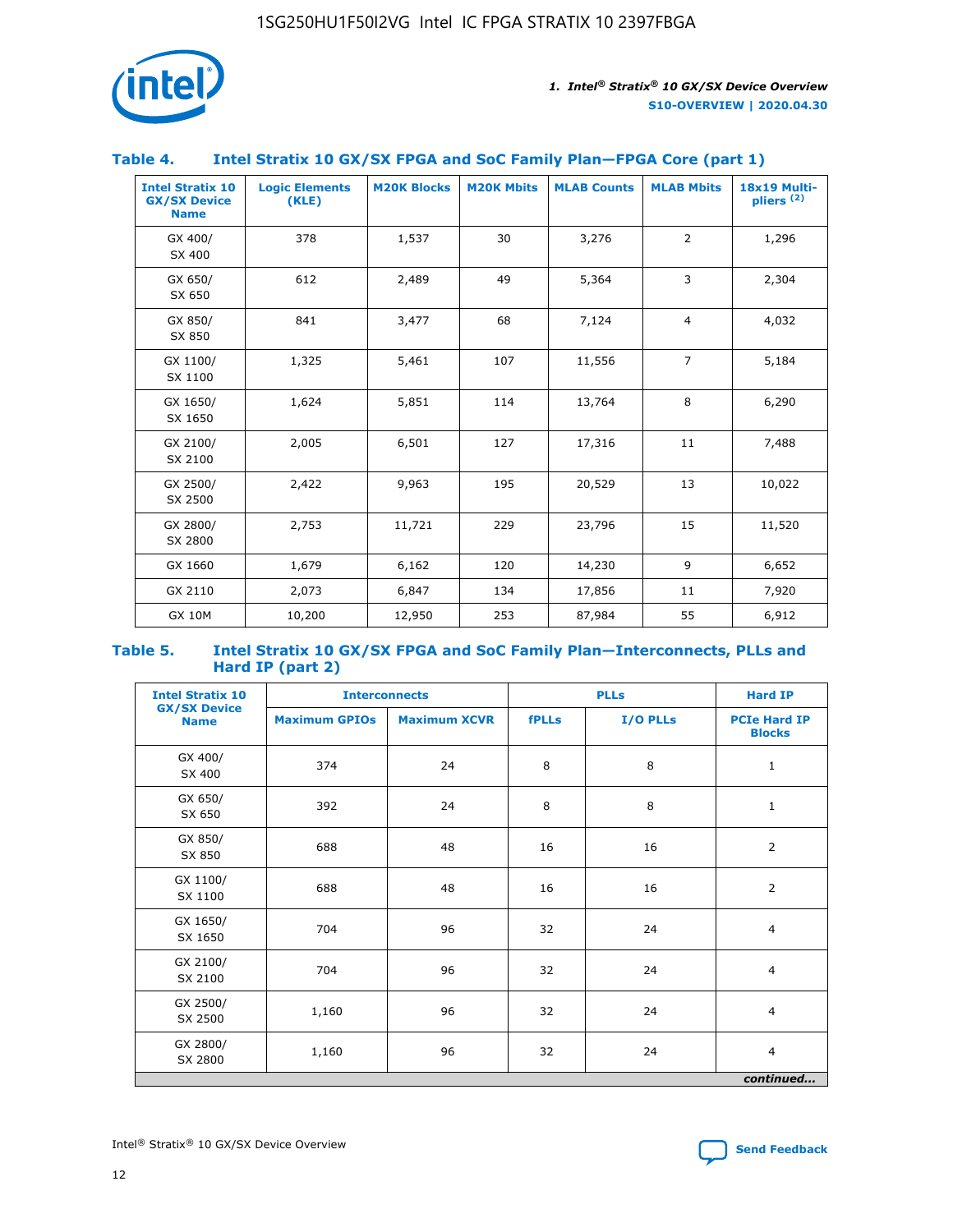

| <b>Intel Stratix 10</b>            | <b>Interconnects</b> |                     | <b>PLLs</b>  |                 | <b>Hard IP</b>                       |
|------------------------------------|----------------------|---------------------|--------------|-----------------|--------------------------------------|
| <b>GX/SX Device</b><br><b>Name</b> | <b>Maximum GPIOs</b> | <b>Maximum XCVR</b> | <b>fPLLs</b> | <b>I/O PLLs</b> | <b>PCIe Hard IP</b><br><b>Blocks</b> |
| GX 1660                            | 688                  | 48                  | 16           | 16              |                                      |
| GX 2110                            | 688                  | 48                  | 16           | 16              |                                      |
| <b>GX 10M</b>                      | 2,304                | 48                  | 24           | 48              | 4                                    |

## **Table 6. Intel Stratix 10 GX/SX FPGA and SoC Family Package Plan**

Cell legend: General Purpose I/Os, High-Voltage I/Os, LVDS Pairs, Transceivers (3) (4) (5) (6) (7) (8)

| <b>Intel Stratix 10</b><br><b>GX/SX Device</b><br><b>Name</b> | F1152<br><b>HF35</b><br>$(35x35 \text{ mm}^2)$ | F1760<br><b>NF43</b><br>(42.5x42.5<br>$mm2$ ) | F2397<br><b>UF50</b><br>$(50x50 \text{ mm}^2)$ | F2912<br><b>HF55</b><br>$(55x55$ mm <sup>2</sup> ) | F4938<br><b>NF74</b><br>$(70x74)$ mm <sup>2</sup> |
|---------------------------------------------------------------|------------------------------------------------|-----------------------------------------------|------------------------------------------------|----------------------------------------------------|---------------------------------------------------|
| GX 400/<br>SX 400                                             | 374, 56, 120, 24 <sup>(9)</sup>                | $\overline{\phantom{a}}$                      | $\overline{\phantom{a}}$                       | ۰                                                  |                                                   |
| GX 650/<br>SX 650                                             | 392, 8, 192, 24                                | $\overline{\phantom{a}}$                      | $\overline{\phantom{a}}$                       |                                                    |                                                   |
| GX 850/<br>SX 850                                             | ۰.                                             | 688, 16, 336, 48                              |                                                |                                                    |                                                   |
| GX 1100/<br>SX 1100                                           |                                                | 688, 16, 336, 48                              |                                                |                                                    |                                                   |
| GX 1650/<br>SX 1650                                           |                                                | 688, 16, 336, 48                              | 704, 32, 336, 96                               |                                                    |                                                   |
| GX 2100/<br>SX 2100                                           | -                                              | 688, 16, 336, 48                              | 704, 32, 336, 96                               | $\overline{\phantom{a}}$                           |                                                   |
| GX 2500/<br>SX 2500                                           |                                                | 688, 16, 336, 48                              | 704, 32, 336, 96                               | 1160, 8, 576, 24                                   |                                                   |
| GX 2800/                                                      | -                                              | 688, 16, 336, 48                              | 704, 32, 336, 96                               | 1160, 8, 576, 24                                   | $\overline{\phantom{a}}$<br>continued             |

- (3) All packages are ball grid arrays with 1.0 mm pitch.
- (4) High-Voltage I/O pins are used for 3 V and 2.5 V interfacing.
- $(5)$  Each LVDS pair can be configured as either a differential input or a differential output.
- (6) High-Voltage I/O pins and LVDS pairs are included in the General Purpose I/O count. Transceivers are counted separately.
- $(7)$  Each package column offers pin migration (common circuit board footprint) for all devices in the column.
- $(8)$  Intel Stratix 10 GX devices are pin migratable with Intel Stratix 10 SX devices in the same package.
- $(9)$  The Intel Stratix 10 SX/GX 400 device has a level shifter, and this imposes some restrictions on the number of LVDS pairs and I/O banks available (see "Intel Stratix 10 SX/GX 400 Device Level Shifter Details").

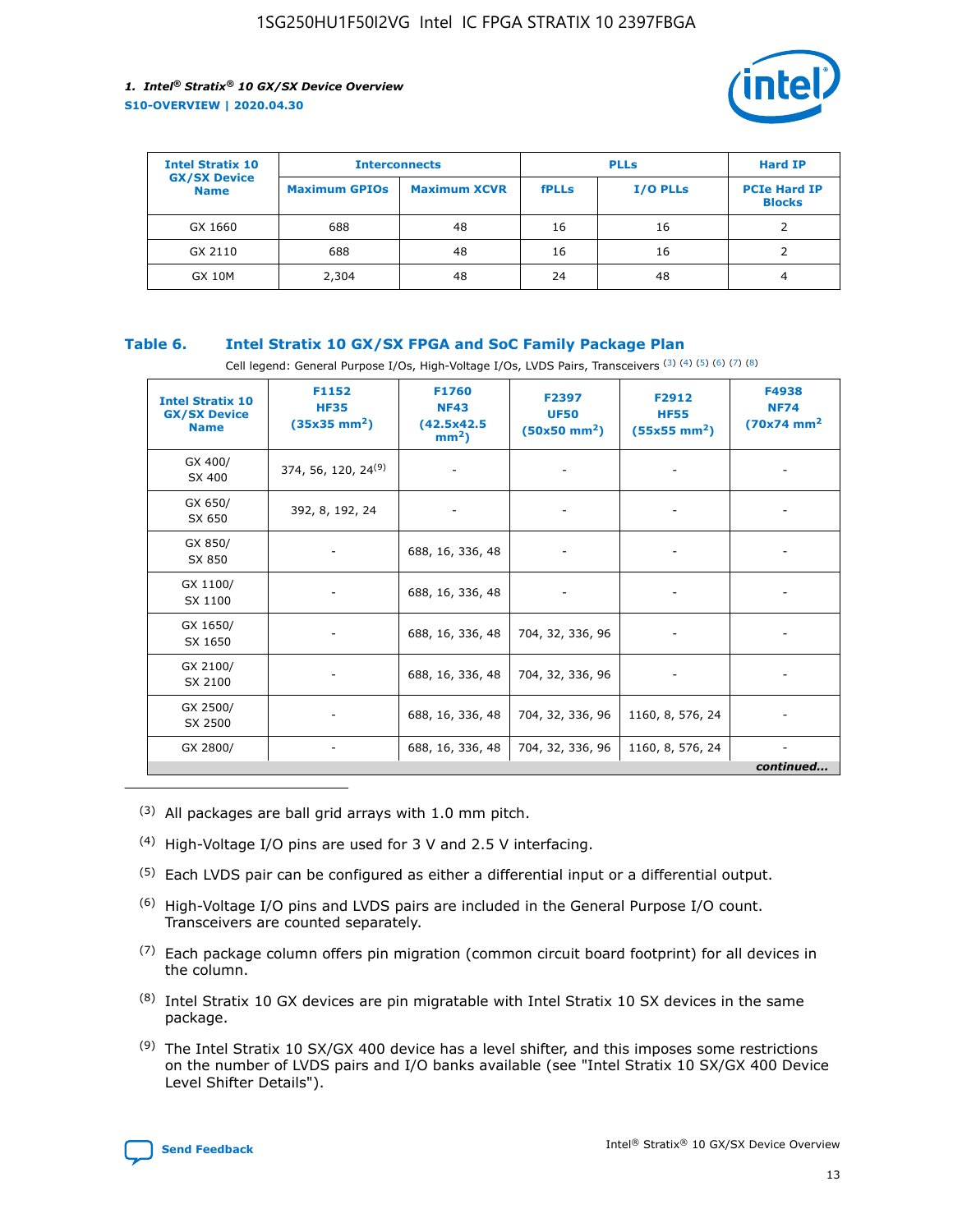

| <b>Intel Stratix 10</b><br><b>GX/SX Device</b><br><b>Name</b> | F1152<br><b>HF35</b><br>$(35x35)$ mm <sup>2</sup> ) | <b>F1760</b><br><b>NF43</b><br>(42.5x42.5<br>$mm2$ ) | F2397<br><b>UF50</b><br>$(50x50 \text{ mm}^2)$ | F2912<br><b>HF55</b><br>$(55x55$ mm <sup>2</sup> ) | F4938<br><b>NF74</b><br>$(70x74)$ mm <sup>2</sup> |
|---------------------------------------------------------------|-----------------------------------------------------|------------------------------------------------------|------------------------------------------------|----------------------------------------------------|---------------------------------------------------|
| SX 2800                                                       |                                                     |                                                      |                                                |                                                    |                                                   |
| GX 1660                                                       | ٠                                                   | 688, 16, 336, 48                                     | ٠                                              |                                                    |                                                   |
| GX 2110                                                       | $\overline{\phantom{a}}$                            | 688, 16, 336, 48                                     | -                                              |                                                    |                                                   |
| <b>GX 10M</b>                                                 | ۰                                                   | -                                                    | -                                              |                                                    | 2304, 32, 1152,<br>48                             |





## **1.6. Intel Hyperflex Core Architecture**

Intel Stratix 10 FPGAs and SoCs are based on a core fabric featuring the new Intel Hyperflex core architecture. The Intel Hyperflex core architecture delivers 2X the clock frequency performance and up to 70% lower power compared to previous generation high-end FPGAs. Along with this performance breakthrough, the Intel Hyperflex core architecture delivers a number of advantages including:

- **Higher Throughput**—Capitalizes on 2X core clock frequency performance to obtain throughput breakthroughs
- **Improved Power Efficiency**—Uses reduced IP size, enabled by Intel Hyperflex, to consolidate designs which previously spanned multiple devices into a single device, thereby reducing power by up to 70% versus previous generation devices
- **Greater Design Functionality**—Uses faster clock frequency to reduce bus widths and reduce IP size, freeing up additional FPGA resources to add greater functionality
- **Increased Designer Productivity**—Boosts performance with less routing congestion and fewer design iterations using Hyper-Aware design tools, obtaining greater timing margin for more rapid timing closure

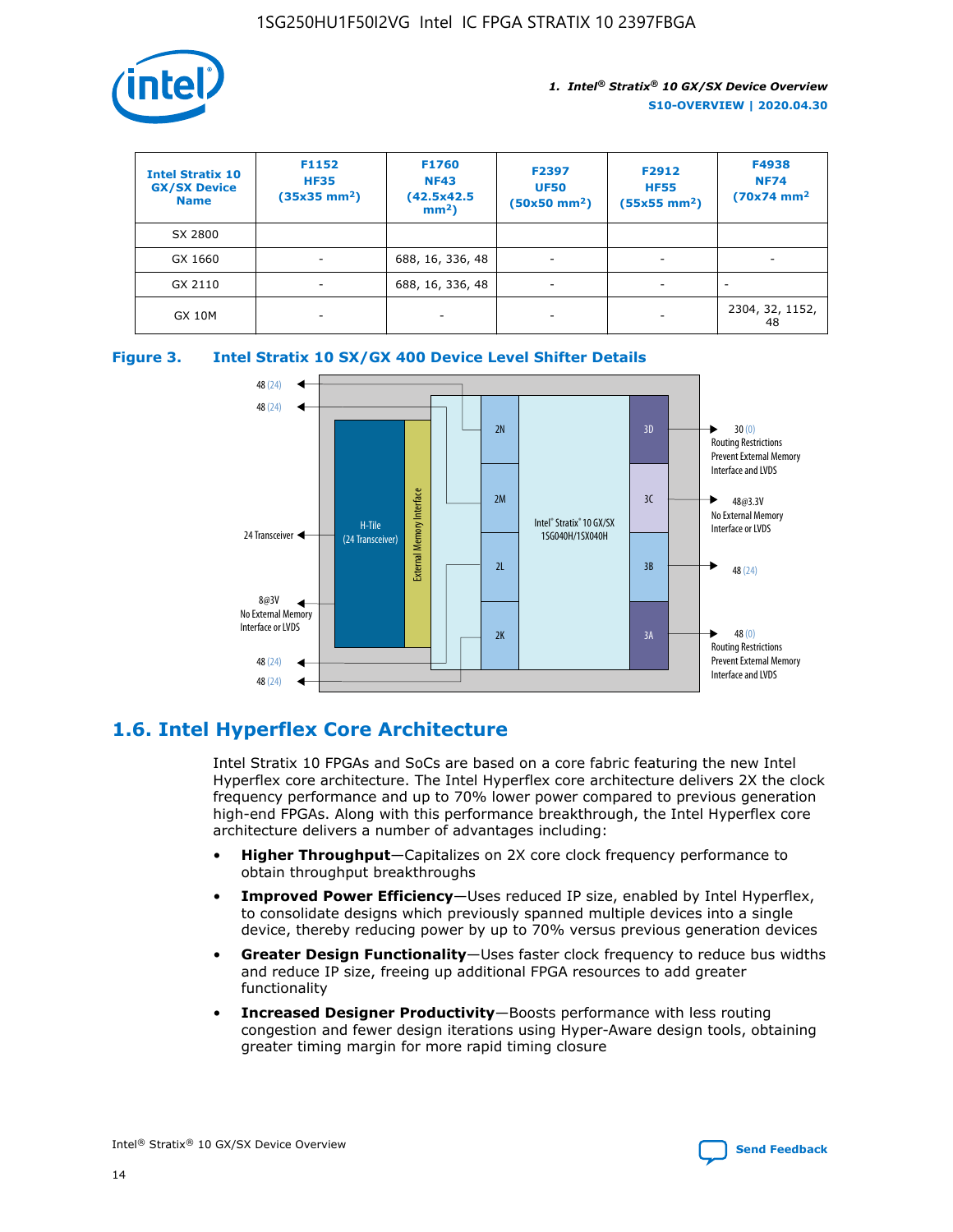

In addition to the traditional user registers found in the Adaptive Logic Modules (ALM), the Intel Hyperflex core architecture introduces additional bypassable registers everywhere throughout the fabric of the FPGA. These additional registers, called Hyper-Registers are available on every interconnect routing segment and at the inputs of all functional blocks.

#### **Figure 4. Bypassable Hyper-Register**



The Hyper-Registers enable the following key design techniques to achieve the 2X core performance increases:

- Fine grain Hyper-Retiming to eliminate critical paths
- Zero latency Hyper-Pipelining to eliminate routing delays
- Flexible Hyper-Optimization for best-in-class performance

By implementing these techniques in your design, the Hyper-Aware design tools automatically make use of the Hyper-Registers to achieve maximum core clock frequency.



## **Figure 5. Intel Hyperflex Core Architecture**

New Hyper-Registers throughout the core fabric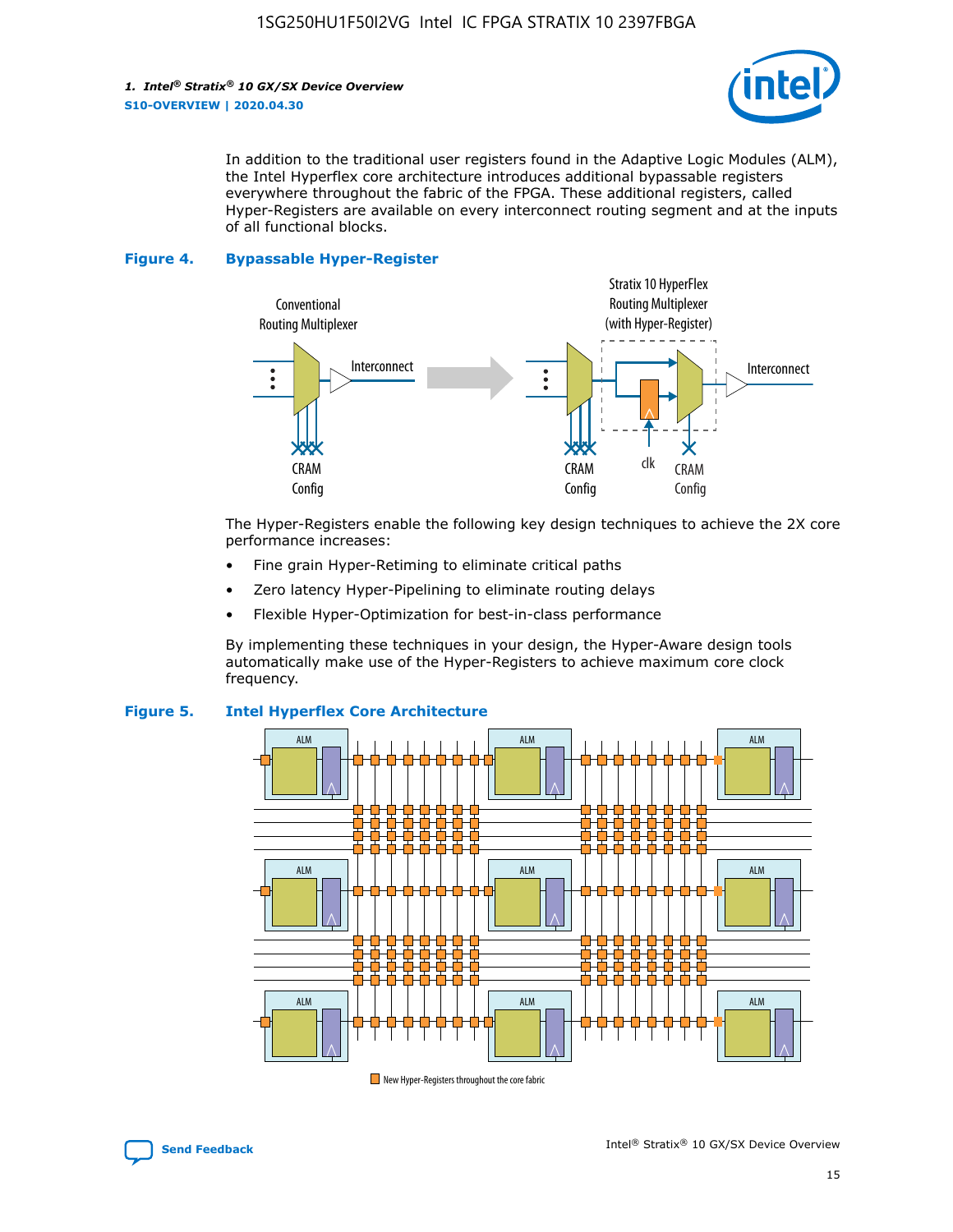

## **1.7. Heterogeneous 3D SiP Transceiver Tiles**

Intel Stratix 10 FPGAs and SoCs feature power efficient, high bandwidth, low latency transceivers. The transceivers are implemented on heterogeneous 3D System-in-Package (SiP) transceiver tiles, each containing 24 full-duplex transceiver channels. In addition to providing a high-performance transceiver solution to meet current connectivity needs, this allows for future flexibility and scalability as data rates, modulation schemes, and protocol IPs evolve.

## **Figure 6. Monolithic Core Fabric and Heterogeneous 3D SiP Transceiver Tiles**



## **Figure 7. Dual Core Fabric and Heterogeneous 3D SiP Transceiver Tiles (for the Intel Stratix 10 GX 10M Variant Only)**



Each transceiver tile contains:

- 24 full-duplex transceiver channels (PMA and PCS) $(10)$
- Reference clock distribution network
- Transmit PLLs
- High-speed clocking and bonding networks
- One instance of PCI Express hard IP

16

 $(10)$  12 full-duplex transceiver channels for the Intel Stratix 10 GX 10M variant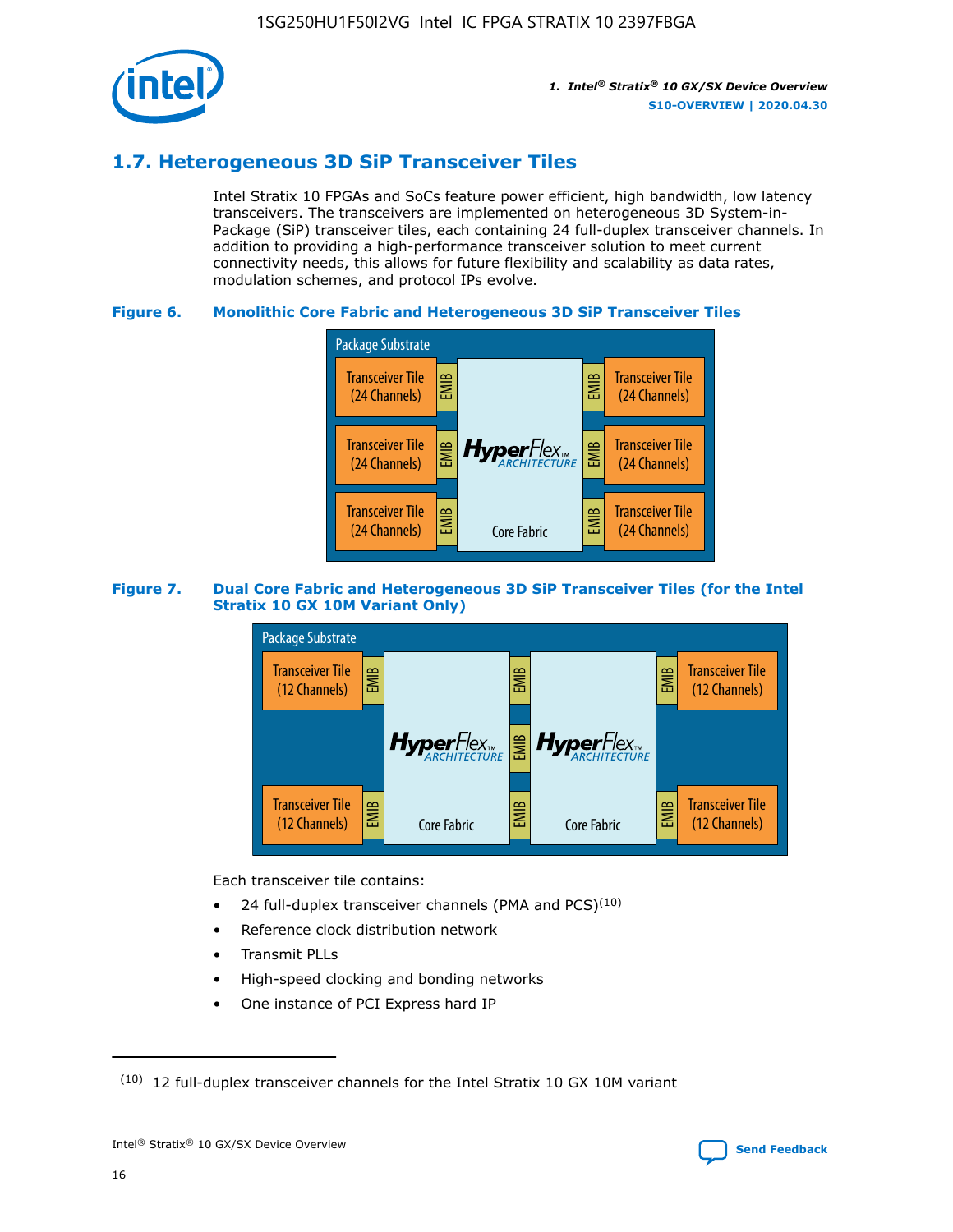



## **Figure 8. Heterogeneous 3D SiP Transceiver Tile Architecture**

## **1.8. Intel Stratix 10 Transceivers**

Intel Stratix 10 devices offer up to 96 total full-duplex transceiver channels. These channels provide continuous data rates from 1 Gbps to 28.3 Gbps for chip-to-chip, chip-to-module, and backplane applications. In each device,two thirds of the transceivers can be configured up to the maximum data rate of 28.3 Gbps to drive 100G interfaces and C form-factor pluggable CFP2/CFP4 optical modules. For longerreach backplane driving applications, advanced adaptive equalization circuits are used to equalize over 30 dB of system loss.

All transceiver channels feature a dedicated Physical Medium Attachment (PMA) and a hardened Physical Coding Sublayer (PCS).

- The PMA provides primary interfacing capabilities to physical channels.
- The PCS typically handles encoding/decoding, word alignment, and other preprocessing functions before transferring data to the FPGA core fabric.

Within each transceiver tile, the transceivers are arranged in four banks of six PMA-PCS groups. A wide variety of bonded and non-bonded data rate configurations are possible within each bank, and within each tile, using a highly configurable clock distribution network.

## **1.8.1. PMA Features**

PMA channels are comprised of transmitter (TX), receiver (RX), and high speed clocking resources.

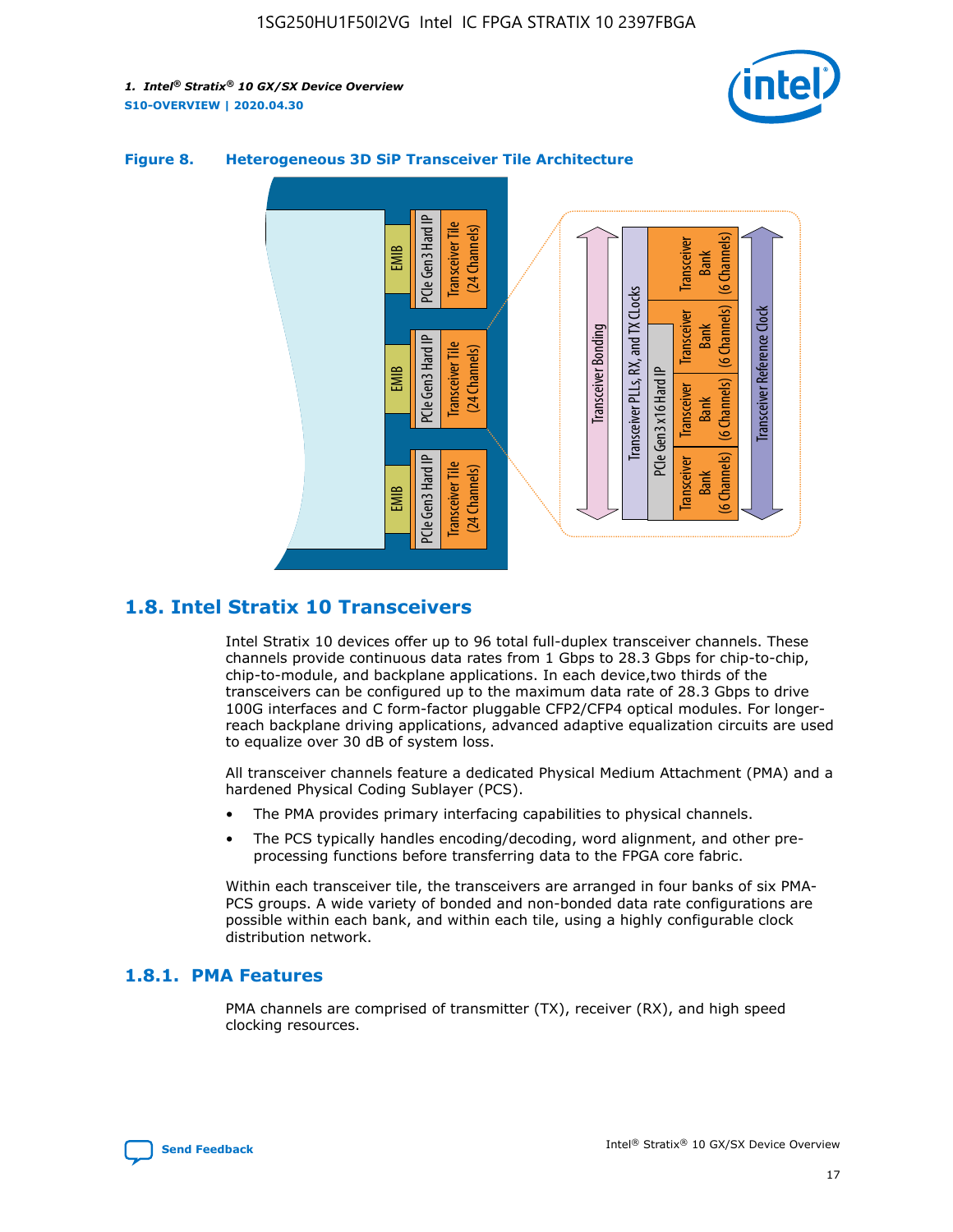

Intel Stratix 10 device features provide exceptional signal integrity at data rates up to 28.3 Gbps. Clocking options include ultra-low jitter LC tank-based (ATX) PLLs with optional fractional synthesis capability, channel PLLs operating as clock multiplier units (CMUs), and fractional synthesis PLLs (fPLLs).

- **ATX PLL**—can be configured in integer mode, or optionally, in a new fractional synthesis mode. Each ATX PLL spans the full frequency range of the supported data rate range providing a stable, flexible clock source with the lowest jitter.
- **CMU PLL**—when not being used as a transceiver, select PMA channels can be configured as channel PLLs operating as CMUs to provide an additional master clock source within the transceiver bank.
- **fPLL**—In addition, dedicated fPLLs are available with precision frequency synthesis capabilities. fPLLs can be used to synthesize multiple clock frequencies from a single reference clock source and replace multiple reference oscillators for multiprotocol and multi-rate applications.

On the receiver side, each PMA has an independent channel PLL that allows analog tracking for clock-data recovery. Each PMA also has advanced equalization circuits that compensate for transmission losses across a wide frequency spectrum.

- **Variable Gain Amplifier (VGA)**—to optimize the receiver's dynamic range
- **Continuous Time Linear Equalizer (CTLE)**—to compensate for channel losses with lowest power dissipation
- **Decision Feedback Equalizer (DFE)**—to provide additional equalization capability on backplanes even in the presence of crosstalk and reflections
- **On-Die Instrumentation (ODI)**—to provide on-chip eye monitoring capabilities (Eye Viewer). This capability helps to optimize link equalization parameters during board bring-up and supports in-system link diagnostics and equalization margin testing

#### **Figure 9. Intel Stratix 10 Receiver Block Features**



All link equalization parameters feature automatic adaptation using the new Advanced Digital Adaptive Parametric Tuning (ADAPT) circuit. This circuit is used to dynamically set DFE tap weights, adjust CTLE parameters, and optimize VGA gain and threshold voltage. Finally, optimal and consistent signal integrity is ensured by using the new



Intel<sup>®</sup> Stratix<sup>®</sup> 10 GX/SX Device Overview **[Send Feedback](mailto:FPGAtechdocfeedback@intel.com?subject=Feedback%20on%20Intel%20Stratix%2010%20GX/SX%20Device%20Overview%20(S10-OVERVIEW%202020.04.30)&body=We%20appreciate%20your%20feedback.%20In%20your%20comments,%20also%20specify%20the%20page%20number%20or%20paragraph.%20Thank%20you.)** Send Feedback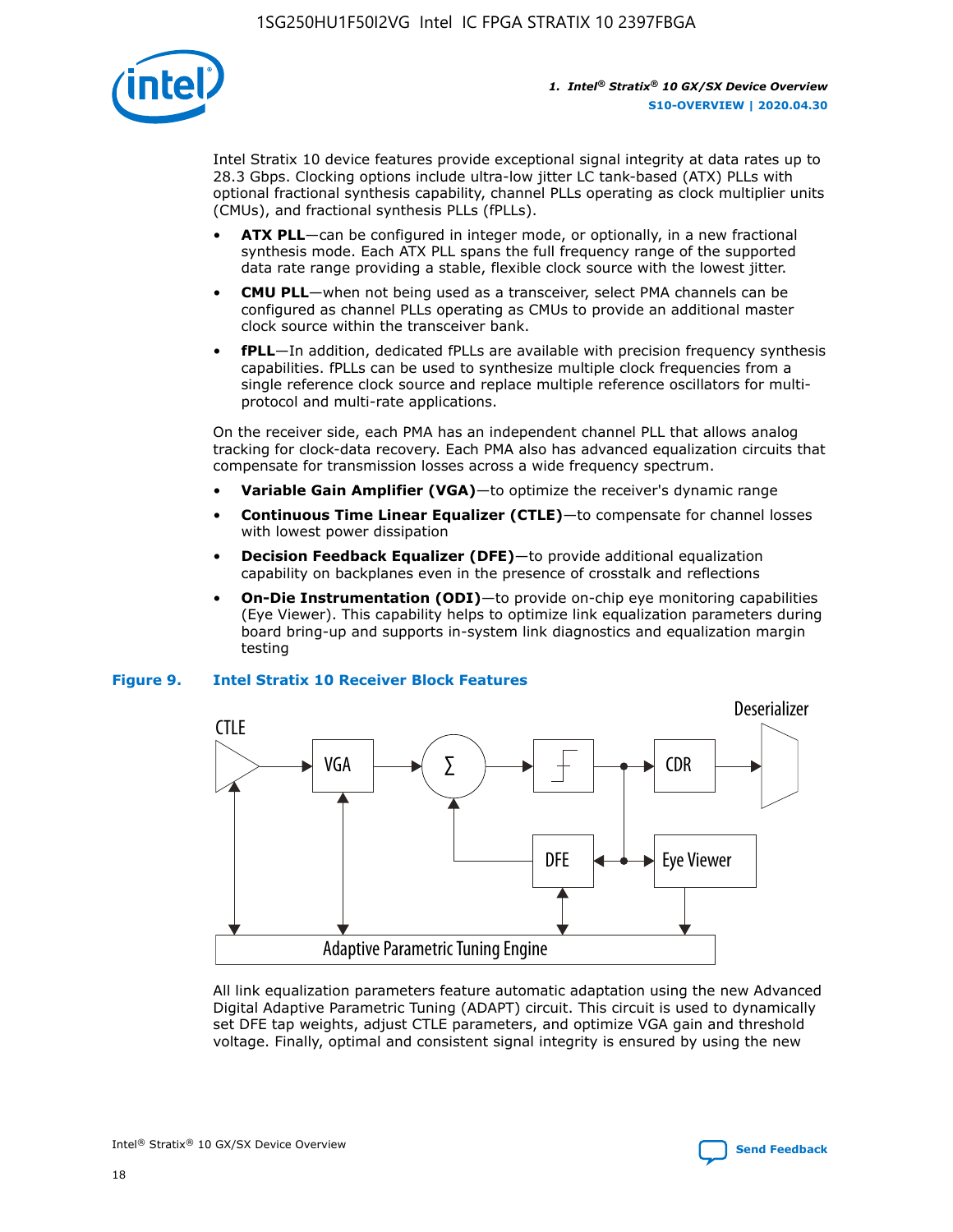

hardened Precision Signal Integrity Calibration Engine (PreSICE) to automatically calibrate all transceiver circuit blocks on power-up. This gives the most link margin and ensures robust, reliable, and error-free operation.

#### **Table 7. Transceiver PMA Features**

| <b>Feature</b>                                                       | <b>Capability</b>                                                                                                                                                                                         |
|----------------------------------------------------------------------|-----------------------------------------------------------------------------------------------------------------------------------------------------------------------------------------------------------|
| Chip-to-Chip Data Rates                                              | 1 Gbps (11) to 28.3 Gbps (Intel Stratix 10 GX/SX devices)                                                                                                                                                 |
| <b>Backplane Support</b>                                             | Drive backplanes at data rates up to 28.3 Gbps, including 10GBASE-KR compliance                                                                                                                           |
| Optical Module Support                                               | SFP+/SFP, XFP, CXP, QSFP/QSFP28, QSFPDD, CFP/CFP2/CFP4                                                                                                                                                    |
| Cable Driving Support                                                | SFP+ Direct Attach, PCI Express over cable, eSATA                                                                                                                                                         |
| <b>Transmit Pre-Emphasis</b>                                         | 5-tap transmit pre-emphasis and de-emphasis to compensate for system channel loss                                                                                                                         |
| Continuous Time Linear<br>Equalizer (CTLE)                           | Dual mode, high-gain, and high-data rate, linear receive equalization to compensate for<br>system channel loss                                                                                            |
| Decision Feedback Equalizer<br>(DFE)                                 | 15 fixed tap DFE to equalize backplane channel loss in the presence of crosstalk and noisy<br>environments                                                                                                |
| Advanced Digital Adaptive<br>Parametric Tuning (ADAPT)               | Fully digital adaptation engine to automatically adjust all link equalization parameters-<br>including CTLE, DFE, and VGA blocks-that provide optimal link margin without intervention<br>from user logic |
| Precision Signal Integrity<br>Calibration Engine (PreSICE)           | Hardened calibration controller to quickly calibrate all transceiver control parameters on<br>power-up, which provides the optimal signal integrity and jitter performance                                |
| <b>ATX Transmit PLLs</b>                                             | Low jitter ATX (inductor-capacitor) transmit PLLs with continuous tuning range to cover a<br>wide range of standard and proprietary protocols, with optional fractional frequency<br>synthesis capability |
| <b>Fractional PLLs</b>                                               | On-chip fractional frequency synthesizers to replace on-board crystal oscillators and reduce<br>system cost                                                                                               |
| Digitally Assisted Analog<br>CDR.                                    | Superior jitter tolerance with fast lock time                                                                                                                                                             |
| On-Die Instrumentation-<br>Eye Viewer and Jitter Margin<br>Tool      | Simplify board bring-up, debug, and diagnostics with non-intrusive, high-resolution eye<br>monitoring (Eye Viewer). Also inject jitter from transmitter to test link margin in system.                    |
| Dynamic Reconfiguration                                              | Allows for independent control of each transceiver channel Avalon memory-mapped<br>interface for the most transceiver flexibility.                                                                        |
| Multiple PCS-PMA and PCS-<br>Core to FPGA fabric interface<br>widths | 8, 10, 16, 20, 32, 40, or 64 bit interface widths for flexibility of deserialization width,<br>encoding, and reduced latency                                                                              |

## **1.8.2. PCS Features**

Intel Stratix 10 PMA channels interface with core logic through configurable and bypassable PCS interface layers.

The PCS contains multiple gearbox implementations to decouple the PMA and PCS interface widths. This feature provides the flexibility to implement a wide range of applications with 8, 10, 16, 20, 32, 40, or 64 bit interface width between each transceiver and the core logic.

 $(11)$  Stratix 10 transceivers can support data rates below 1 Gbps with over sampling.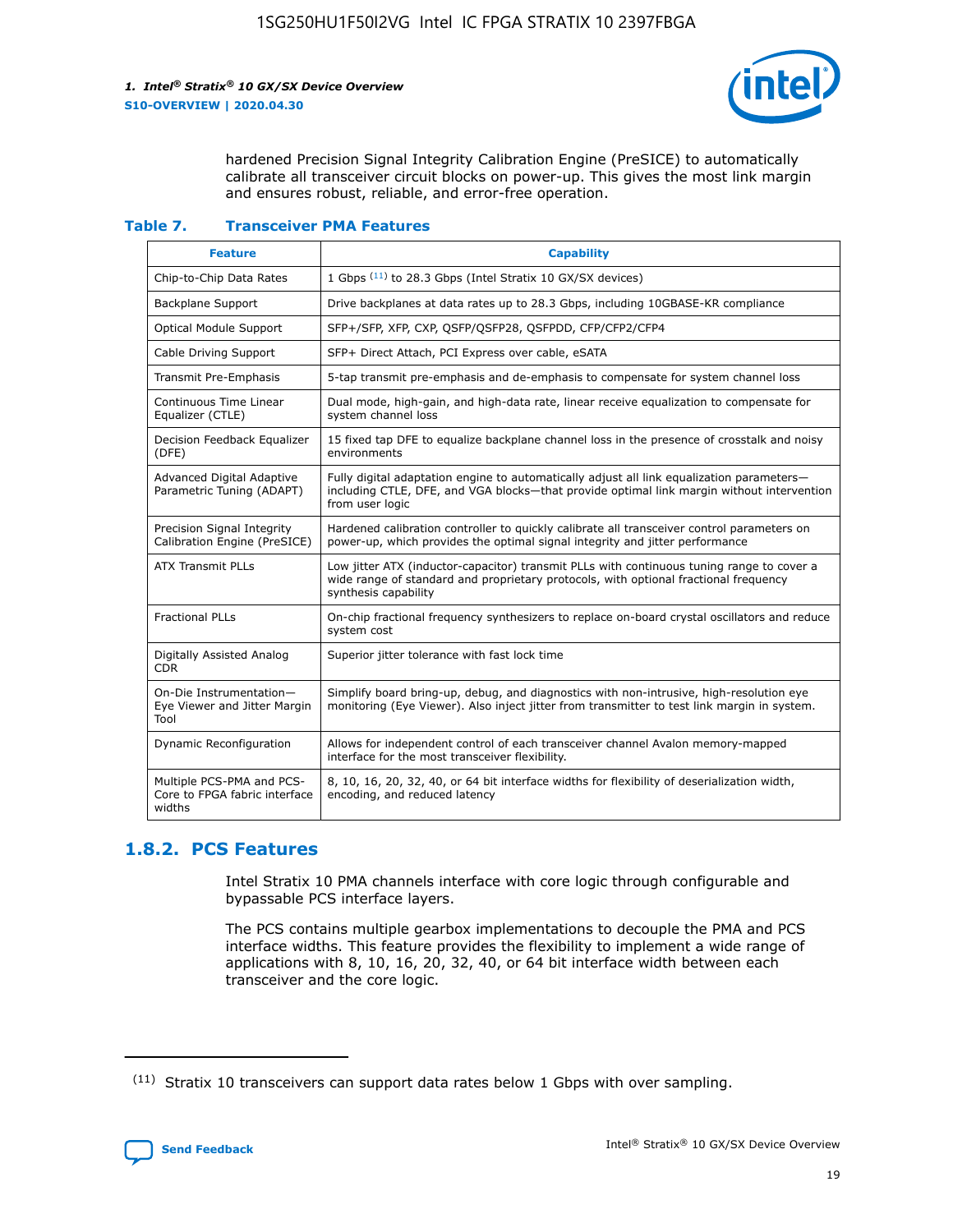

The PCS also contains hard IP to support a variety of standard and proprietary protocols across a wide range of data rates and encoding schemes. The Standard PCS mode provides support for 8B/10B encoded applications up to 12.5 Gbps. The Enhanced PCS mode supports 64B/66B and 64B/67B encoded applications up to 17.4 Gbps. The enhanced PCS mode also includes an integrated 10GBASE-KR/40GBASE-KR4 Forward Error Correction (FEC) circuit. For highly customized implementations, a PCS Direct mode provides an interface up to 64 bits wide to allow for custom encoding and support for data rates up to 28.3 Gbps.

For more information about the PCS-Core interface or the double rate transfer mode, refer to the *Intel Stratix 10 L- and H-Tile Transceiver PHY User Guide*, and the *Intel Stratix 10 E-Tile Transceiver PHY User Guide*.

| <b>PCS Protocol</b><br><b>Support</b>           | <b>Data Rate (Gbps)</b> | <b>Transmitter Data Path</b>                                                                                                                                              | <b>Receiver Data Path</b>                                                                                                                                                                                      |
|-------------------------------------------------|-------------------------|---------------------------------------------------------------------------------------------------------------------------------------------------------------------------|----------------------------------------------------------------------------------------------------------------------------------------------------------------------------------------------------------------|
| Standard PCS                                    | 1 to 12.5               | Phase compensation FIFO, byte<br>serializer, 8B/10B encoder, bit-slipper,<br>channel bonding                                                                              | Rate match FIFO, word-aligner, 8B/10B<br>decoder, byte deserializer, byte<br>ordering                                                                                                                          |
| PCI Express<br>Gen1/Gen2 x1,<br>x2, x4, x8, x16 | $2.5$ and $5.0$         | Same as Standard PCS plus PIPE 2.0<br>interface to core                                                                                                                   | Same as Standard PCS plus PIPE 2.0<br>interface to core                                                                                                                                                        |
| PCI Express Gen3<br>x1, x2, x4, x8,<br>x16      | 8.0                     | Phase compensation FIFO, byte<br>serializer, encoder, scrambler, bit-<br>slipper, gear box, channel bonding, and<br>PIPE 3.0 interface to core, auto speed<br>negotiation | Rate match FIFO (0-600 ppm mode),<br>word-aligner, decoder, descrambler,<br>phase compensation FIFO, block sync,<br>byte deserializer, byte ordering, PIPE<br>3.0 interface to core, auto speed<br>negotiation |
| CPRI                                            | 0.6144 to 9.8           | Same as Standard PCS plus<br>deterministic latency serialization                                                                                                          | Same as Standard PCS plus<br>deterministic latency deserialization                                                                                                                                             |
| <b>Enhanced PCS</b>                             | 2.5 to 17.4             | FIFO, channel bonding, bit-slipper, and<br>gear box                                                                                                                       | FIFO, block sync, bit-slipper, and gear<br>box                                                                                                                                                                 |
| 10GBASE-R                                       | 10.3125                 | FIFO, 64B/66B encoder, scrambler,<br>FEC, and gear box                                                                                                                    | FIFO, 64B/66B decoder, descrambler,<br>block sync, FEC, and gear box                                                                                                                                           |
| Interlaken                                      | 4.9 to 17.4             | FIFO, channel bonding, frame<br>generator, CRC-32 generator,<br>scrambler, disparity generator, bit-<br>slipper, and gear box                                             | FIFO, CRC-32 checker, frame sync,<br>descrambler, disparity checker, block<br>sync, and gear box                                                                                                               |
| SFI-S/SFI-5.2                                   | 11.3                    | FIFO, channel bonding, bit-slipper, and<br>gear box                                                                                                                       | FIFO, bit-slipper, and gear box                                                                                                                                                                                |
| <b>IEEE 1588</b>                                | 1.25 to 10.3125         | FIFO (fixed latency), 64B/66B encoder,<br>scrambler, and gear box                                                                                                         | FIFO (fixed latency), 64B/66B decoder,<br>descrambler, block sync, and gear box                                                                                                                                |
| SDI                                             | up to 12.5              | FIFO and gear box                                                                                                                                                         | FIFO, bit-slipper, and gear box                                                                                                                                                                                |
| GigE                                            | 1.25                    | Same as Standard PCS plus GigE state<br>machine                                                                                                                           | Same as Standard PCS plus GigE state<br>machine                                                                                                                                                                |
| <b>PCS Direct</b>                               | up to 28.3              | Custom                                                                                                                                                                    | Custom                                                                                                                                                                                                         |

## **Table 8. Transceiver PCS Features**

#### **Related Information**

[Intel Stratix 10 L- and H-Tile Transceiver PHY User Guide](https://www.altera.com/documentation/wry1479165198810.html)

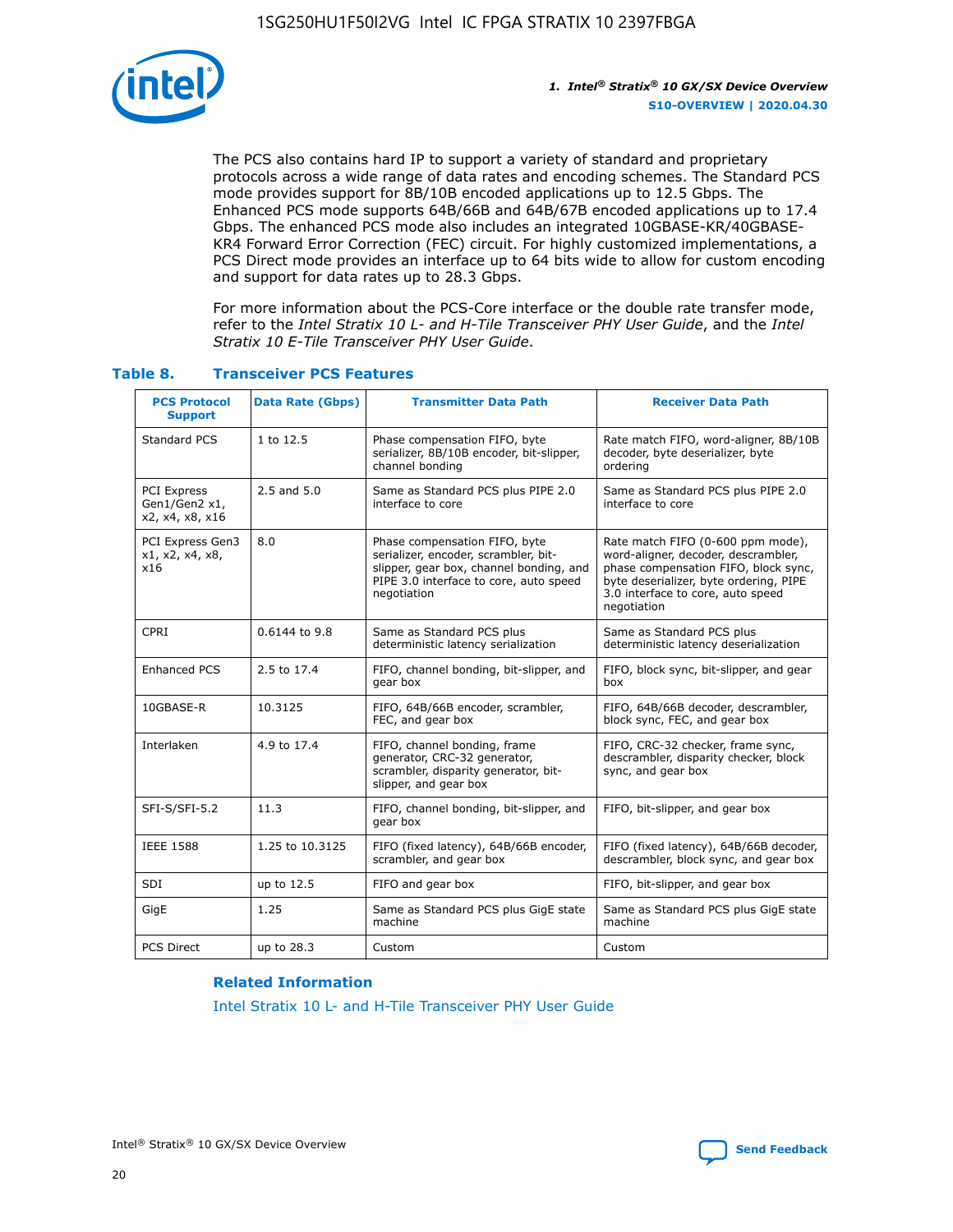

## **1.9. PCI Express Gen1/Gen2/Gen3 Hard IP**

Intel Stratix 10 devices contain embedded PCI Express hard IP designed for performance, ease-of-use, increased functionality, and designer productivity.

The PCI Express hard IP consists of the PHY, Data Link, and Transaction layers. It also supports PCI Express Gen1/Gen2/Gen3 end point and root port, in x1/x2/x4/x8/x16 lane configurations. The PCI Express hard IP is capable of operating independently from the core logic (autonomous mode). This feature allows the PCI Express link to power up and complete link training in less than 100 ms, while the rest of the device is still in the process of being configured. The hard IP also provides added functionality, which makes it easier to support emerging features such as Single Root I/O Virtualization (SR-IOV) and optional protocol extensions.

The PCI Express hard IP has improved end-to-end data path protection using Error Checking and Correction (ECC). In addition, the hard IP supports configuration of the device via protocol (CvP) across the PCI Express bus at Gen1/Gen2/Gen3 rates.

## **1.10. Interlaken PCS Hard IP**

Intel Stratix 10 devices have integrated Interlaken PCS hard IP supporting rates up to 17.4 Gbps per lane.

The Interlaken PCS hard IP is based on the proven functionality of the PCS developed for Intel's previous generation FPGAs, which has demonstrated interoperability with Interlaken ASSP vendors and third-party IP suppliers. The Interlaken PCS hard IP is present in every transceiver channel in Intel Stratix 10 devices.

## **1.11. 10G Ethernet Hard IP**

Intel Stratix 10 devices include IEEE 802.3 10-Gbps Ethernet (10GbE) compliant 10GBASE-R PCS and PMA hard IP. The scalable 10GbE hard IP supports multiple independent 10GbE ports while using a single PLL for all the 10GBASE-R PCS instantiations, which saves on core logic resources and clock networks.

The integrated serial transceivers simplify multi-port 10GbE systems compared to 10 GbE Attachment Unit Interface (XAUI) interfaces that require an external XAUI-to-10G PHY. Furthermore, the integrated transceivers incorporate signal conditioning circuits, which enable direct connection to standard 10G XFP and SFP+ pluggable optical modules. The transceivers also support backplane Ethernet applications and include a hard 10GBASE-KR/40GBASE-KR4 Forward Error Correction (FEC) circuit that can be used for both 10G and 40G applications. The integrated 10G Ethernet hard IP and 10G transceivers save external PHY cost, board space and system power. The 10G Ethernet PCS hard IP and 10GBASE-KR FEC are present in every transceiver channel.

## **1.12. External Memory and General Purpose I/O**

Intel Stratix 10 devices offer substantial external memory bandwidth, with up to ten 72 bit wide DDR4 memory interfaces running at up to 2666 Mbps. For external memory interface and LVDS restrictions, see [AN 906: Intel Stratix 10 GX 400, SX 400,](https://www.intel.com/content/www/us/en/programmable/documentation/sjf1574667190623.html#bft1574667627484) [and TX 400 Routing and Designing Floorplan Guidelines.](https://www.intel.com/content/www/us/en/programmable/documentation/sjf1574667190623.html#bft1574667627484)

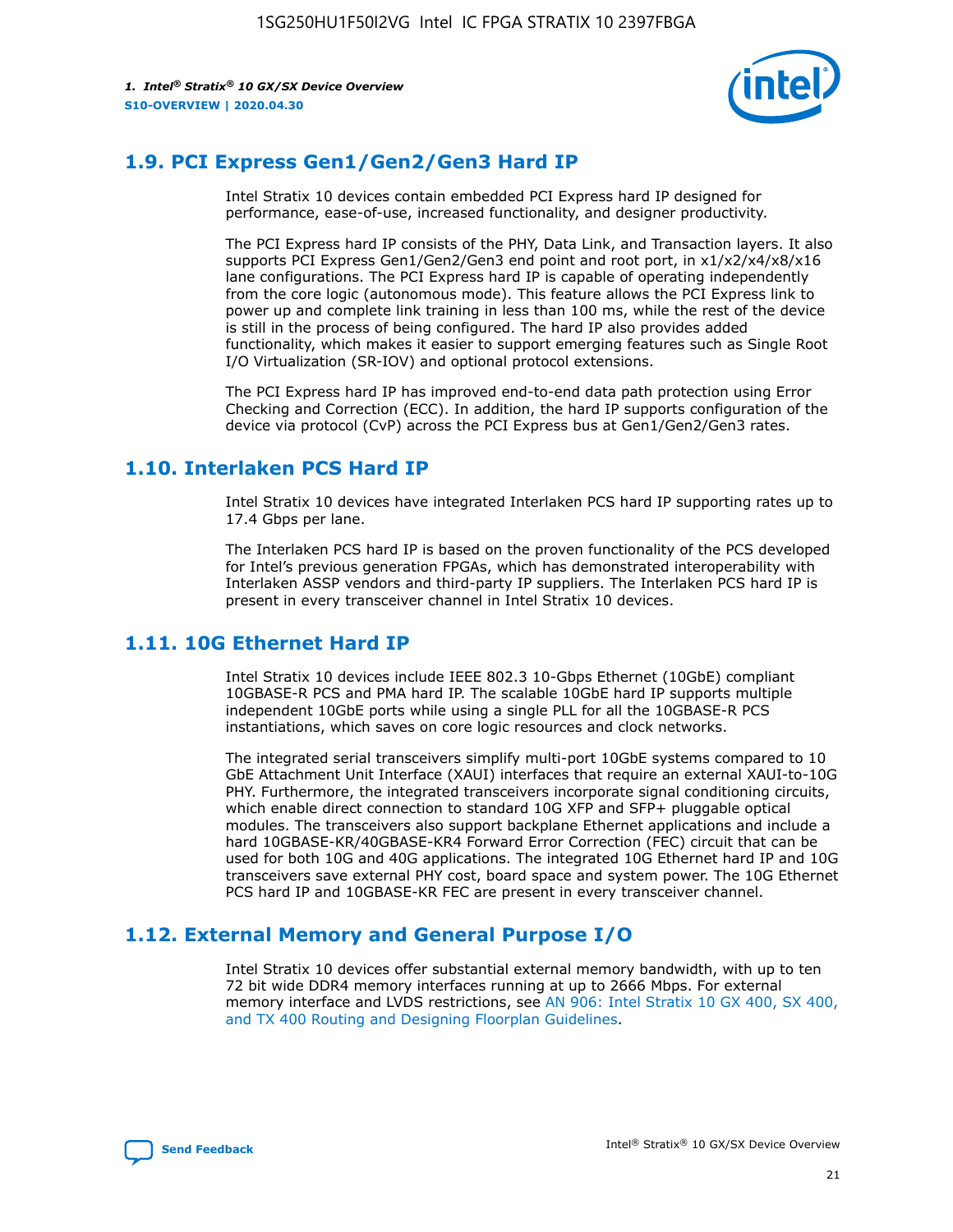

This bandwidth is provided along with the ease of design, lower power, and resource efficiencies of hardened high-performance memory controllers. The external memory interfaces can be configured up to a maximum width of 144 bits when using either hard or soft memory controllers.

#### **Figure 10. Hard Memory Controller**



Each I/O bank contains 48 general purpose I/Os and a high-efficiency hard memory controller capable of supporting many different memory types, each with different performance capabilities. The hard memory controller is also capable of being bypassed and replaced by a soft controller implemented in user logic. The I/Os each have a hardened double data rate (DDR) read/write path (PHY) capable of performing key memory interface functionality such as:

- Read/write leveling
- FIFO buffering to lower latency and improve margin
- Timing calibration
- On-chip termination

The timing calibration is aided by the inclusion of hard microcontrollers based on Intel's Nios® II technology, specifically tailored to control the calibration of multiple memory interfaces. This calibration allows the Intel Stratix 10 device to compensate for any changes in process, voltage, or temperature either within the Intel Stratix 10 device itself, or within the external memory device. The advanced calibration algorithms ensure maximum bandwidth and robust timing margin across all operating conditions.

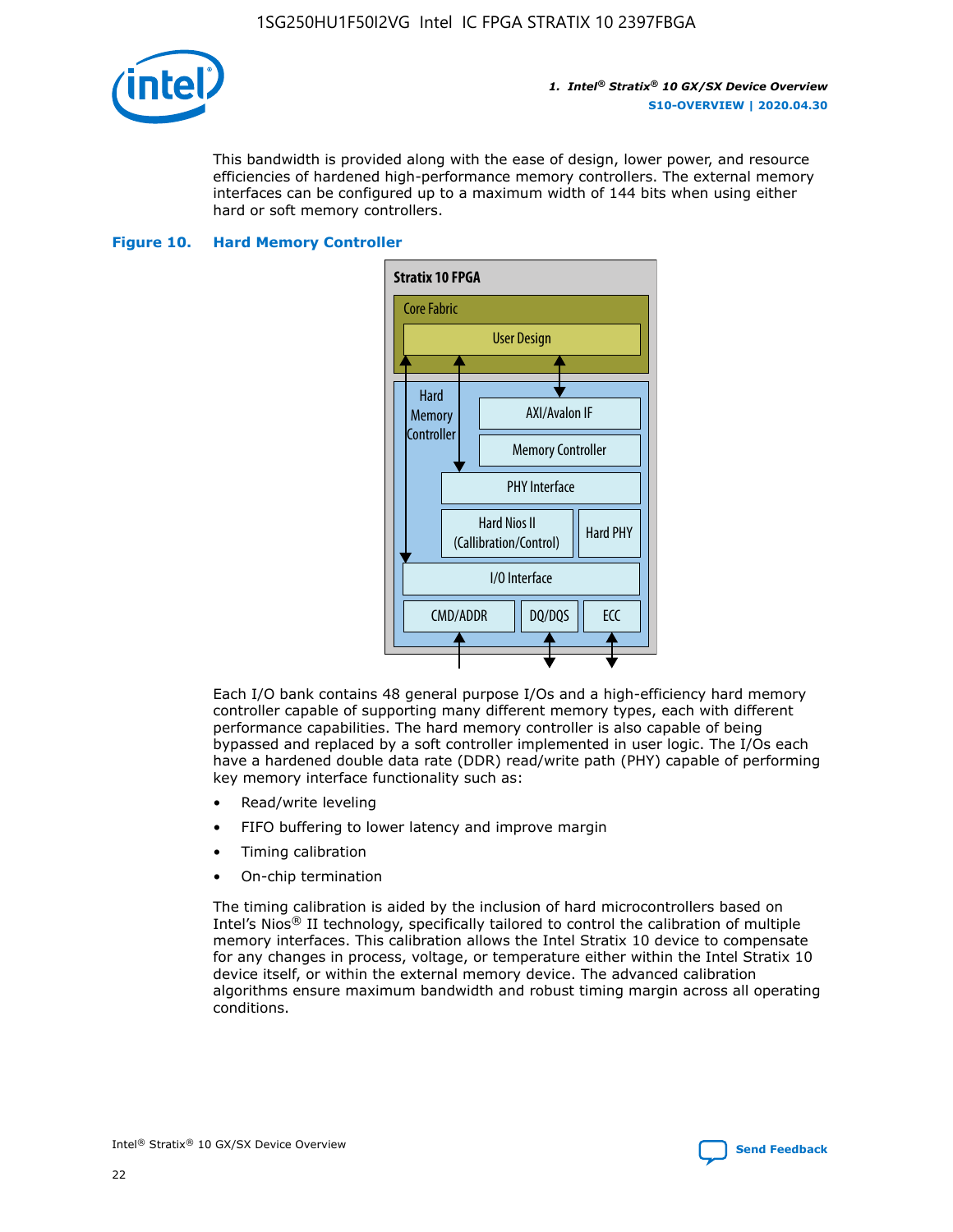

#### **Table 9. External Memory Interface Performance**

The listed speeds are for the 1-rank case.

| <b>Interface</b> | <b>Controller Type</b> | <b>Performance</b><br>(maximum rate possible) |  |
|------------------|------------------------|-----------------------------------------------|--|
| DDR4             | Hard                   | 2666 Mbps                                     |  |
| DDR <sub>3</sub> | Hard                   | 2133 Mbps                                     |  |
| QDRII+           | Soft                   | 1,100 Mtps                                    |  |
| QDRII+ Xtreme    | Soft                   | 1,266 Mtps                                    |  |
| <b>ODRIV</b>     | Soft                   | 2,133 Mtps                                    |  |
| RLDRAM III       | Soft                   | 2400 Mbps                                     |  |
| <b>RLDRAM II</b> | Soft                   | 533 Mbps                                      |  |

In addition to parallel memory interfaces, Intel Stratix 10 devices support serial memory technologies such as the Hybrid Memory Cube (HMC). The HMC is supported by the Intel Stratix 10 high-speed serial transceivers, which connect up to four HMC links, with each link running at data rates of 15 Gbps (HMC short reach specification).

Intel Stratix 10 devices also feature general purpose I/Os capable of supporting a wide range of single-ended and differential I/O interfaces. LVDS rates up to 1.6 Gbps are supported, with each pair of pins having both a differential driver and a differential input buffer. This enables configurable direction for each LVDS pair.

## **1.13. Adaptive Logic Module (ALM)**

Intel Stratix 10 devices use a similar adaptive logic module (ALM) as the previous generation Intel Arria 10 and Stratix V FPGAs, allowing for efficient implementation of logic functions and easy conversion of IP between the devices.

The ALM block diagram shown in the following figure has eight inputs with a fracturable look-up table (LUT), two dedicated embedded adders, and four dedicated registers.

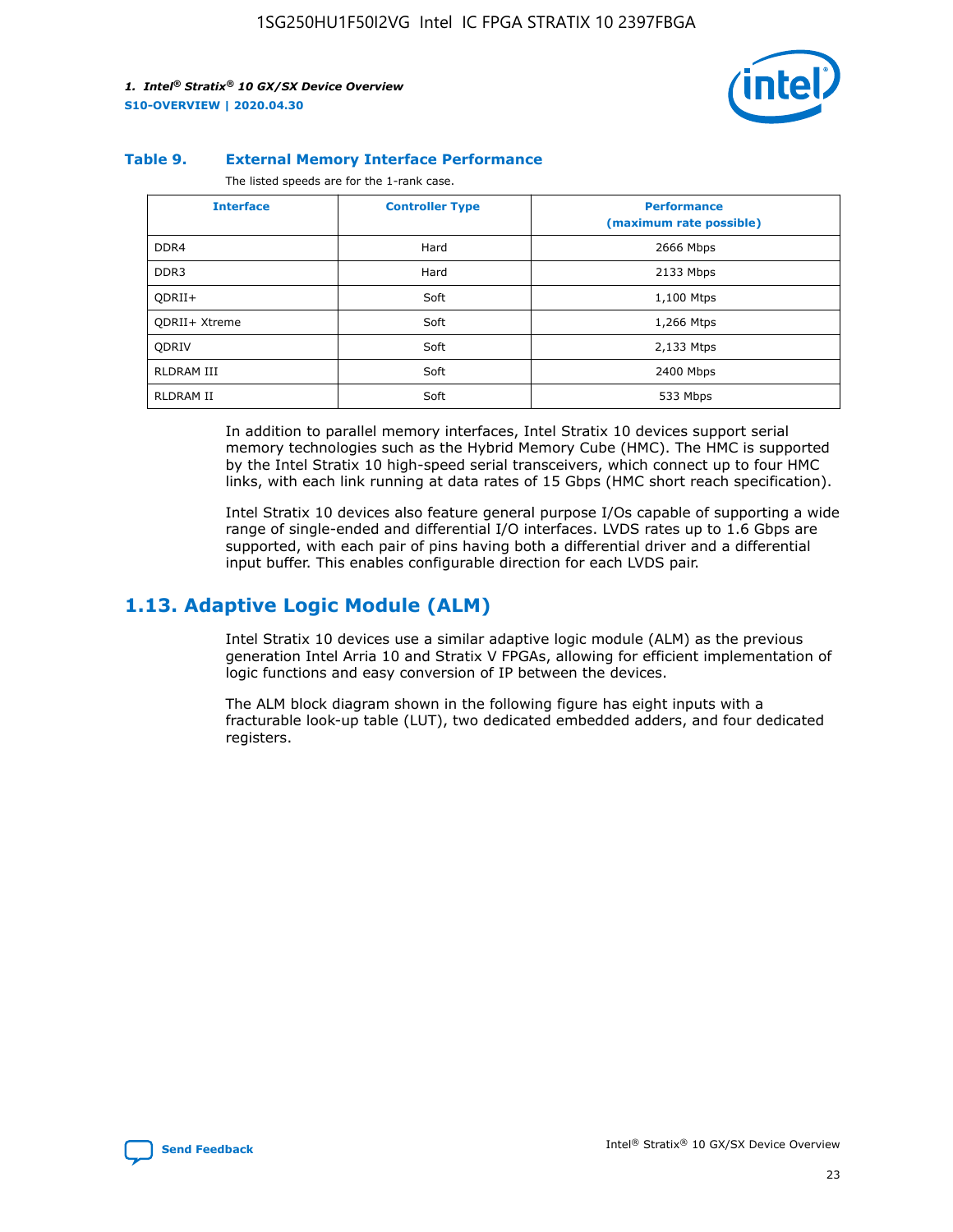

## **Figure 11. Intel Stratix 10 FPGA and SoC ALM Block Diagram**



Key features and capabilities of the ALM include:

- High register count with 4 registers per 8-input fracturable LUT, operating in conjunction with the new Intel Hyperflex architecture, enables Intel Stratix 10 devices to maximize core performance at very high core logic utilization
- Implements select 7-input logic functions, all 6-input logic functions, and two independent functions consisting of smaller LUT sizes (such as two independent 4 input LUTs) to optimize core logic utilization

The Intel Quartus Prime software takes advantage of the ALM logic structure to deliver the highest performance, optimal logic utilization, and lowest compile times. The Intel Quartus Prime software simplifies design reuse as it automatically maps legacy designs into the Intel Stratix 10 ALM architecture.

## **1.14. Core Clocking**

Core clocking in Intel Stratix 10 devices makes use of programmable clock tree synthesis.

This technique uses dedicated clock tree routing and switching circuits, and allows the Intel Quartus Prime software to create the exact clock trees required for your design. Clock tree synthesis minimizes clock tree insertion delay, reduces dynamic power dissipation in the clock tree and allows greater clocking flexibility in the core while still maintaining backwards compatibility with legacy global and regional clocking schemes.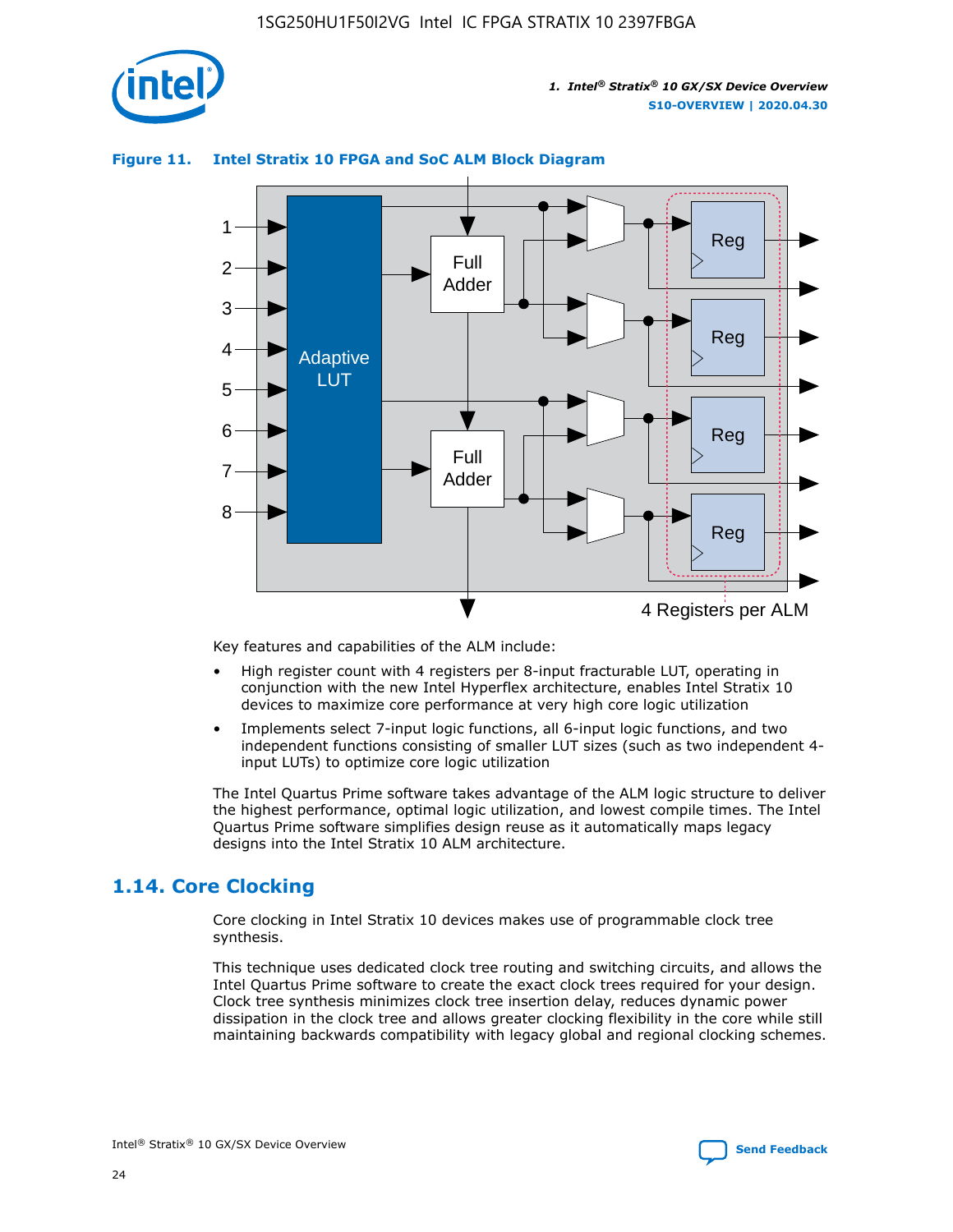

The core clock network in Intel Stratix 10 devices supports the new Intel Hyperflex core architecture at clock rates up to 1 GHz. It also supports the hard memory controllers up to 2666 Mbps with a quarter rate transfer to the core. The core clock network is supported by dedicated clock input pins, fractional clock synthesis PLLs, and integer I/O PLLs.

## **1.15. Fractional Synthesis PLLs and I/O PLLs**

Intel Stratix 10 devices have up to 32 fractional synthesis PLLs (fPLL) available for use with transceivers or in the core fabric.

The fPLLs are located in the 3D SiP transceiver L-tiles and H-tiles, eight per tile, adjacent to the transceiver channels. The fPLLs can be used to reduce both the number of oscillators required on the board and the number of clock pins required, by synthesizing multiple clock frequencies from a single reference clock source. In addition to synthesizing reference clock frequencies for the transceiver transmit PLLs, the fPLLs can also be used directly for transmit clocking. Each fPLL can be independently configured for conventional integer mode, or enhanced fractional synthesis mode with third-order delta-sigma modulation.

In addition to the fPLLs, Intel Stratix 10 devices contain up to 24 integer I/O PLLs (IOPLLs) available for general purpose use in the core fabric and for simplifying the design of external memory interfaces and high-speed LVDS interfaces. The IOPLLs are located in each bank of 48 general purpose I/O, 1 per I/O bank, adjacent to the hard memory controllers and LVDS SerDes in each I/O bank. This makes it easier to close timing because the IOPLLs are tightly coupled with the I/Os that need to use them. The IOPLLs can be used for general purpose applications in the core such as clock network delay compensation and zero-delay clock buffering.

## **1.16. Internal Embedded Memory**

Intel Stratix 10 devices contain two types of embedded memory blocks: M20K (20 Kb) and MLAB (640 bit).

The M20K and MLAB blocks are familiar block sizes carried over from previous Intel device families. The MLAB blocks are ideal for wide and shallow memories, while the M20K blocks are intended to support larger memory configurations and include hard ECC. Both M20K and MLAB embedded memory blocks can be configured as a singleport or dual-port RAM, FIFO, ROM, or shift register. These memory blocks are highly flexible and support a number of memory configurations as shown in Table 10 on page 25.

#### **Table 10. Internal Embedded Memory Block Configurations**

| MLAB (640 bits)                                                | <b>M20K (20 Kb)</b>                                                                    |
|----------------------------------------------------------------|----------------------------------------------------------------------------------------|
| $64 \times 10$ (supported through emulation)<br>$32 \times 20$ | $2K \times 10$ (or $x8$ )<br>$1K \times 20$ (or $x16$ )<br>$512 \times 40$ (or $x32$ ) |

## **1.17. Variable Precision DSP Block**

The Intel Stratix 10 DSP blocks are based upon the Variable Precision DSP Architecture used in Intel's previous generation devices. They feature hard fixed point and IEEE 754 compliant floating point capability.

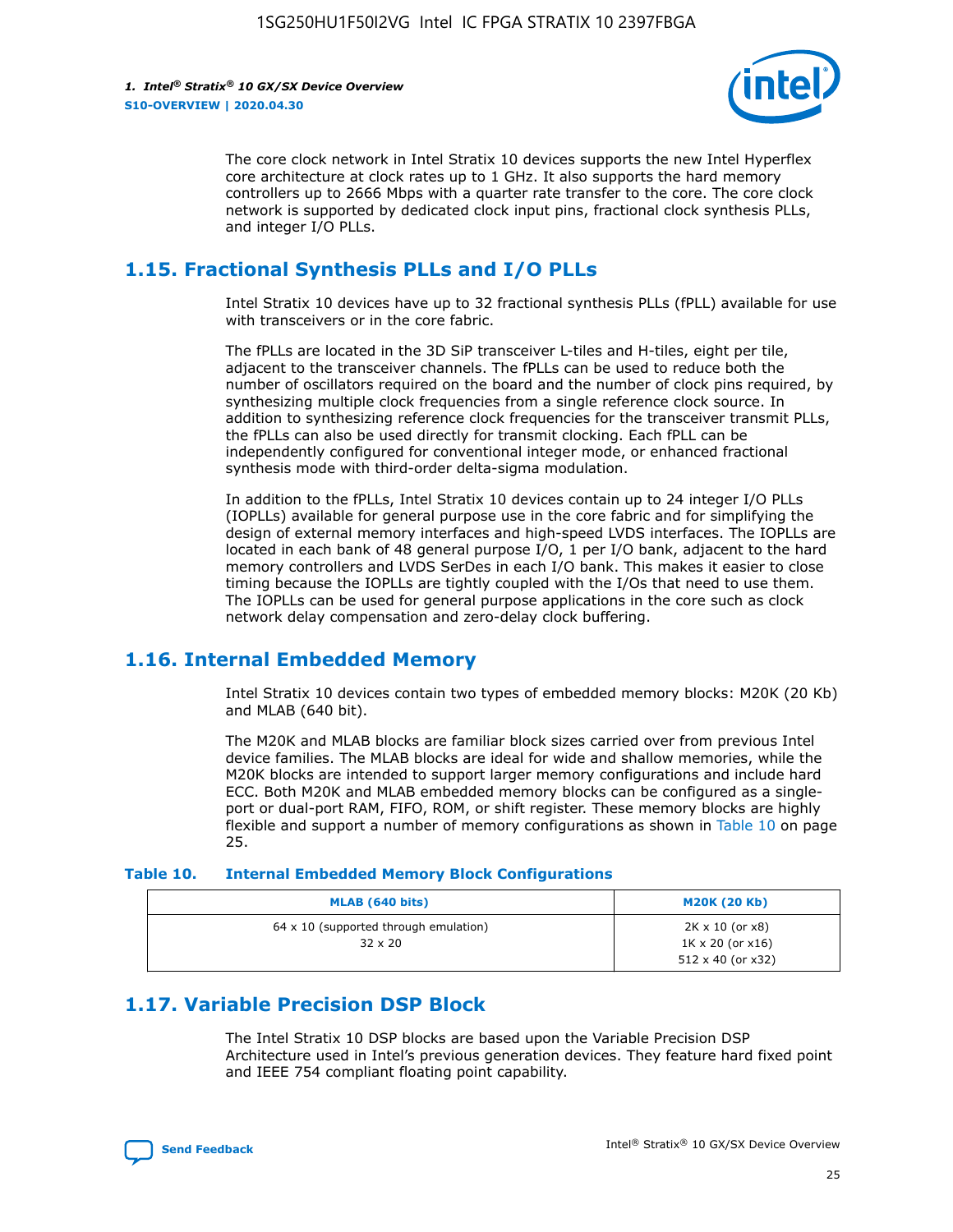

The DSP blocks can be configured to support signal processing with precision ranging from 18x19 up to 54x54. A pipeline register has been added to increase the maximum operating frequency of the DSP block and reduce power consumption.





#### **Figure 13. DSP Block: High Precision Fixed Point Mode**

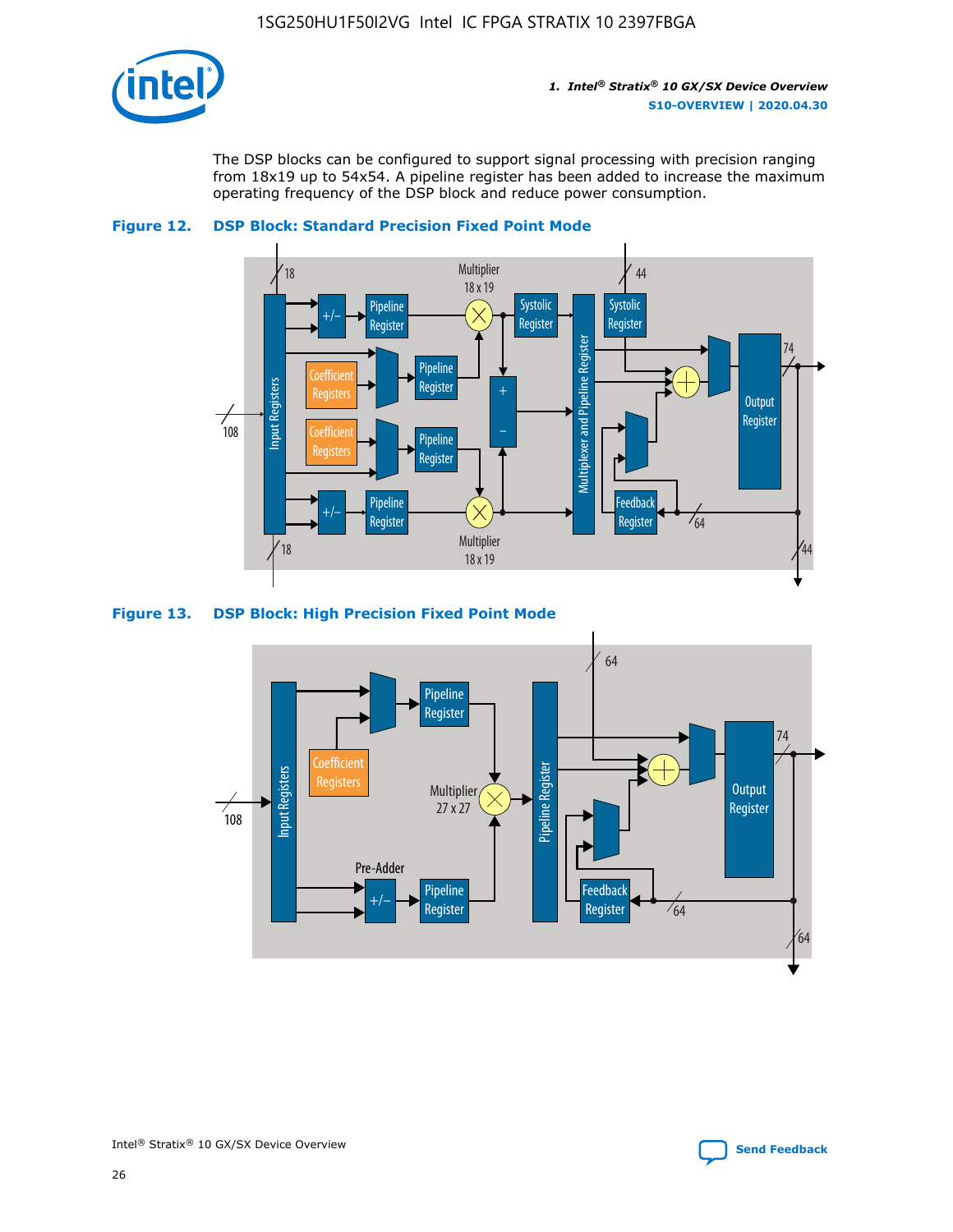



## **Figure 14. DSP Block: Single Precision Floating Point Mode**

Each DSP block can be independently configured at compile time as either dual 18x19 or a single 27x27 multiply accumulate. With a dedicated 64 bit cascade bus, multiple variable precision DSP blocks can be cascaded to implement even higher precision DSP functions efficiently.

In floating point mode, each DSP block provides one single precision floating point multiplier and adder. Floating point additions, multiplications, mult-adds and multaccumulates are supported.

The following table shows how different precisions are accommodated within a DSP block, or by utilizing multiple blocks.

| <b>Multiplier Size</b>             | <b>DSP Block Resources</b>                                                               | <b>Expected Usage</b>           |
|------------------------------------|------------------------------------------------------------------------------------------|---------------------------------|
| $18x19$ bits                       | 1/2 of Variable Precision DSP Block                                                      | Medium precision fixed point    |
| 27x27 bits                         | 1 Variable Precision DSP Block                                                           | High precision fixed point      |
| $19x36$ bits                       | 1 Variable Precision DSP Block with external<br>adder                                    | Fixed point FFTs                |
| 36x36 bits                         | 2 Variable Precision DSP Blocks with external<br>adder                                   | Very high precision fixed point |
| 54x54 bits                         | 4 Variable Precision DSP Blocks with external<br>adder                                   | Double Precision floating point |
| Single Precision<br>floating point | 1 Single Precision floating point adder, 1 Single<br>Precision floating point multiplier | Floating point                  |

#### **Table 11. Variable Precision DSP Block Configurations**

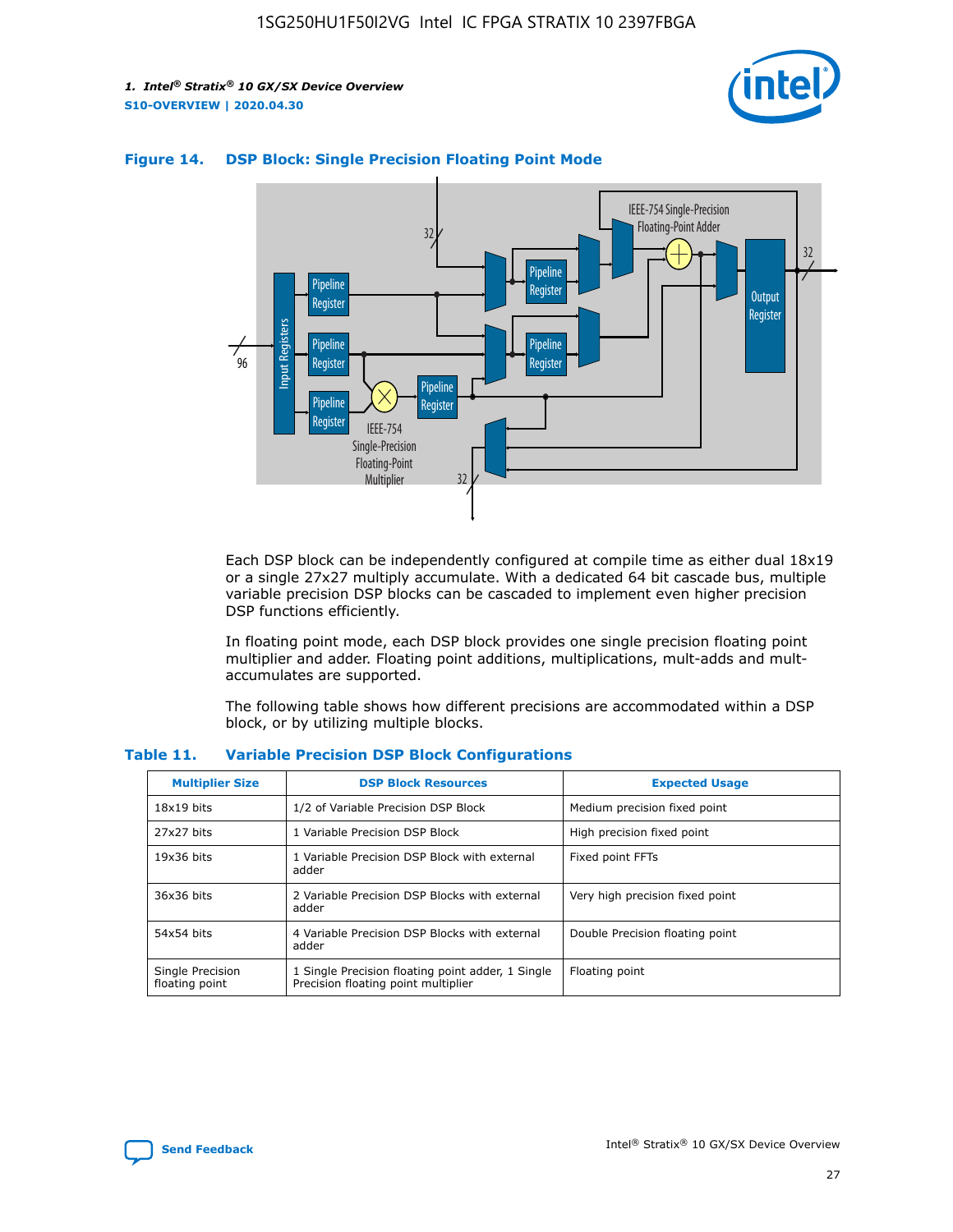

Complex multiplication is very common in DSP algorithms. One of the most popular applications of complex multipliers is the FFT algorithm. This algorithm has the characteristic of increasing precision requirements on only one side of the multiplier. The Variable Precision DSP block supports the FFT algorithm with proportional increase in DSP resources as the precision grows.

## **Table 12. Complex Multiplication With Variable Precision DSP Block**

| <b>Complex Multiplier</b><br><b>Size</b> | <b>DSP Block Resources</b>      | <b>FFT Usage</b>       |
|------------------------------------------|---------------------------------|------------------------|
| $18x19$ bits                             | 2 Variable Precision DSP Blocks | Resource optimized FFT |
| 27x27 bits                               | 4 Variable Precision DSP Blocks | Highest precision FFT  |

For FFT applications with high dynamic range requirements, the Intel FFT IP Core offers an option of single precision floating point implementation with resource usage and performance similar to high precision fixed point implementations.

Other features of the DSP block include:

- Hard 18 bit and 25 bit pre-adders
- Hard floating point multipliers and adders
- 64 bit dual accumulator (for separate I, Q product accumulations)
- Cascaded output adder chains for 18 and 27 bit FIR filters
- Embedded coefficient registers for 18 and 27 bit coefficients
- Fully independent multiplier outputs
- Inferability using HDL templates supplied by the Intel Quartus Prime software for most modes

The Variable Precision DSP block is ideal to support the growing trend towards higher bit precision in high performance DSP applications. At the same time, it can efficiently support the many existing 18 bit DSP applications, such as high definition video processing and remote radio heads. With the Variable Precision DSP block architecture and hard floating point multipliers and adders, Intel Stratix 10 devices can efficiently support many different precision levels up to and including floating point implementations. This flexibility can result in increased system performance, reduced power consumption, and reduce architecture constraints on system algorithm designers.

## **1.18. Hard Processor System (HPS)**

The Intel Stratix 10 SoC Hard Processor System (HPS) is Intel's third generation HPS. Leveraging the performance of Intel 14 nm tri-gate technology, Intel Stratix 10 SoC devices more than double the performance of previous generation SoCs with an integrated quad-core 64-bit Arm Cortex-A53. The HPS also enables system-wide hardware virtualization capabilities by adding a system memory management unit. These architecture improvements ensure that Intel Stratix 10 SoCs meet the requirements of current and future embedded markets, including wireless and wireline communications, datacenter acceleration, and numerous military applications.

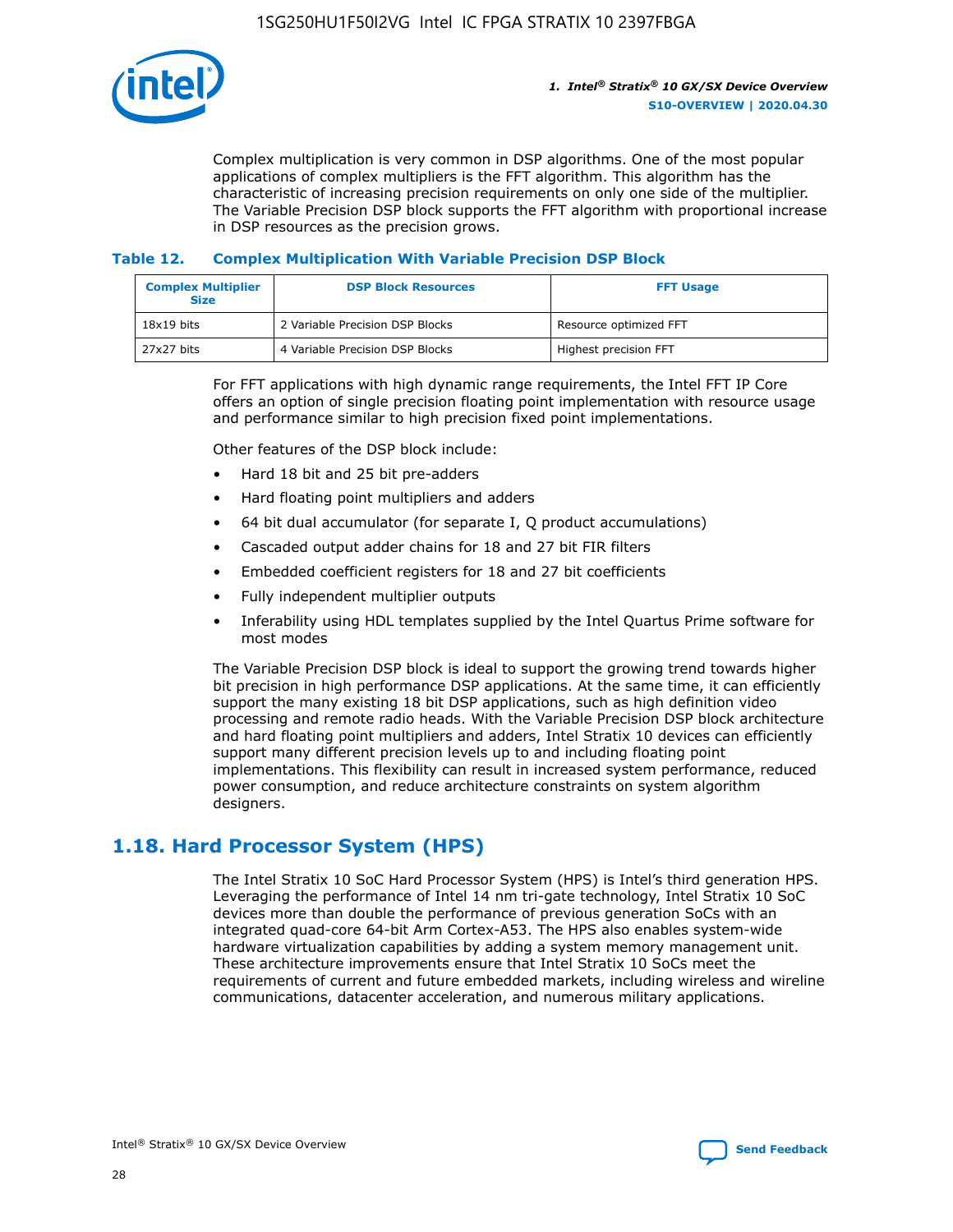

#### **Figure 15. HPS Block Diagram**

| Quad Arm Cortex-A53-Based Hard Processor System |                   |                           |                                                           |                       |                              |                                  |                                     |                                        |
|-------------------------------------------------|-------------------|---------------------------|-----------------------------------------------------------|-----------------------|------------------------------|----------------------------------|-------------------------------------|----------------------------------------|
| Arm Cortex - A53                                |                   |                           | Arm Cortex - A53                                          |                       |                              |                                  | SD/SDIO/                            |                                        |
| <b>NEON</b>                                     |                   | <b>FPU</b>                | <b>NEON</b>                                               |                       | <b>FPU</b>                   | USB OTG                          |                                     | $MMC$ <sup>1,2</sup>                   |
| 32 KB I-Cache<br>with Parity                    |                   | 32 KB D-Cache<br>with ECC | 32 KB I-Cache<br>with Parity                              |                       | 32 KB D - Cache<br>with ECC  | $(x2)^{1,2}$                     |                                     |                                        |
|                                                 | Arm Cortex - A53  |                           |                                                           |                       | Arm Cortex - A53             | UART (x2)                        |                                     | <b>DMA</b><br>(8 Channel) <sup>2</sup> |
| <b>NEON</b>                                     |                   | <b>FPU</b>                | <b>NEON</b>                                               |                       | <b>FPU</b>                   |                                  |                                     |                                        |
| 32 KB I-Cache<br>with Parity                    |                   | 32 KB D-Cache<br>with ECC | 32 KB I-Cache<br>32 KB D-Cache<br>with ECC<br>with Parity |                       | I <sup>2</sup> C(x5)         |                                  | <b>HPS 10</b>                       |                                        |
|                                                 | <b>System MMU</b> |                           | 1 MB L2 Cache with ECC<br><b>Cache Coherency Unit</b>     |                       | <b>EMAC</b> $(x3)^{1,2}$     |                                  | <b>NAND</b><br>Flash <sup>1,2</sup> |                                        |
| <b>JTAG Debug</b><br>or Trace                   |                   |                           | 256 KB<br>RAM <sup>2</sup>                                | <b>Timers</b><br>(x8) |                              |                                  |                                     | SPI(x4)                                |
| Lightweight HPS-to-<br><b>FPGA BRIDGE</b>       |                   |                           | HPS-to-FPGA<br><b>BRIDGE</b>                              |                       | FPGA-to-HPS<br><b>BRIDGE</b> | HPS-to-SDM<br>SDM-to-HPS         |                                     | <b>SDRAM</b><br>Scheduler <sup>3</sup> |
|                                                 |                   |                           |                                                           |                       |                              |                                  |                                     |                                        |
| <b>FPGA Fabric</b>                              |                   |                           |                                                           | <b>SDM</b>            |                              | <b>Hard Memory</b><br>Controller |                                     |                                        |

Notes:

1. Integrated direct memory access (DMA)

2. Integrated error correction code (ECC)

3. Multiport front-end interface to hard memory controller

## **1.18.1. Key Features of the Intel Stratix 10 HPS**

## **Table 13. Key Features of the Intel Stratix 10 GX/SX HPS**

| <b>Feature</b>                                    | <b>Description</b>                                                                                                                                                                                                                                                                                                                                     |
|---------------------------------------------------|--------------------------------------------------------------------------------------------------------------------------------------------------------------------------------------------------------------------------------------------------------------------------------------------------------------------------------------------------------|
| Quad-core Arm Cortex-A53<br>MPCore processor unit | 2.3 MIPS/MHz instruction efficiency<br>$\bullet$<br>CPU frequency up to 1.5 GHz<br>٠<br>At 1.5 GHz total performance of 13,800 MIPS<br>Army8-A architecture<br>Runs 64 bit and 32 bit Arm instructions<br>16 bit and 32 bit Thumb instructions for 30% reduction in memory footprint<br>Jazelle* RCT execution architecture with 8 bit Java byte codes |
|                                                   |                                                                                                                                                                                                                                                                                                                                                        |

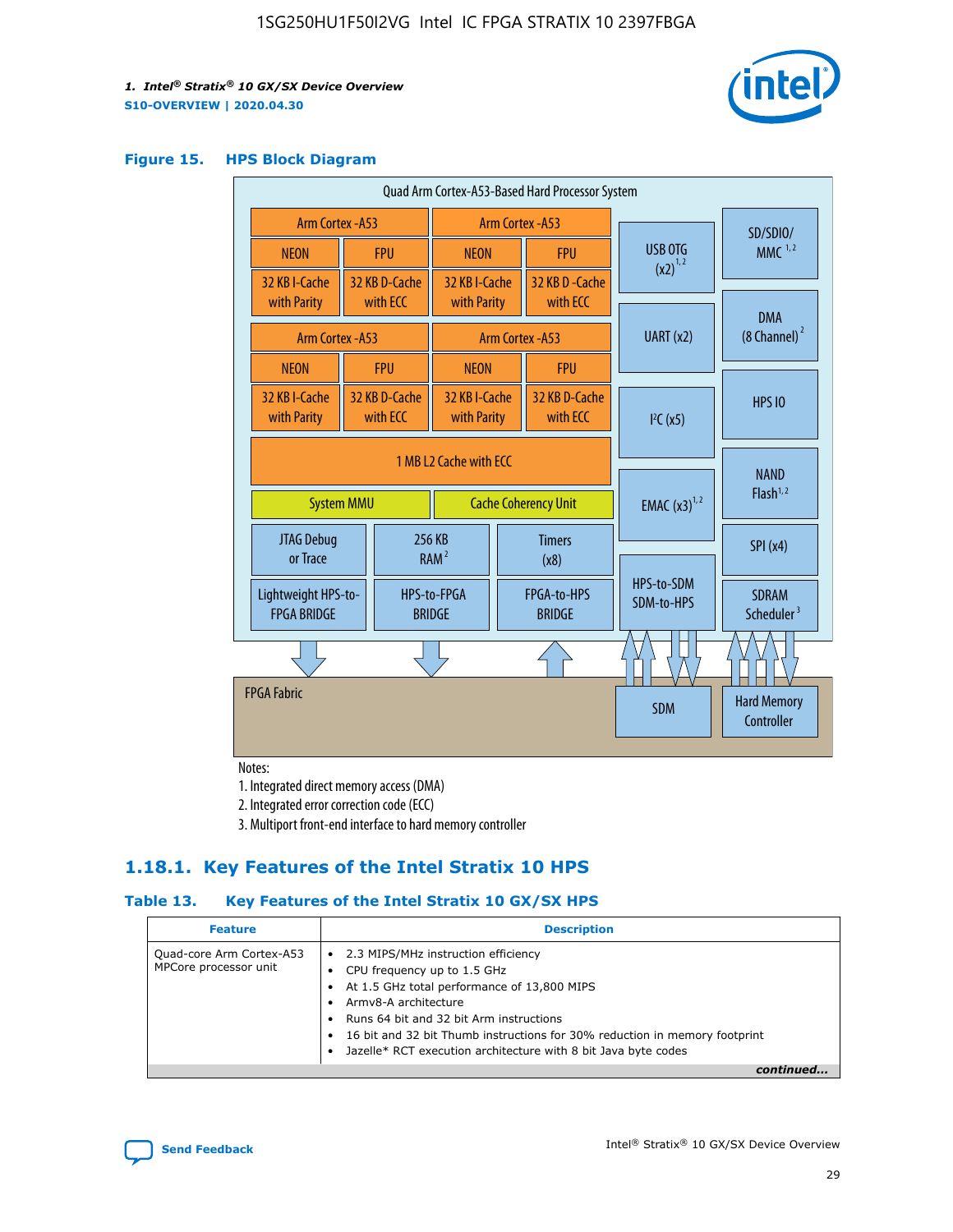

| <b>Feature</b>                                        | <b>Description</b>                                                                                                                                                                                                                                                                                                                                                                                                                                                                                                                                                                                                                                                                                                                                                                                                                                                                                                                                                                                                                                                                                                                                                                                                    |  |
|-------------------------------------------------------|-----------------------------------------------------------------------------------------------------------------------------------------------------------------------------------------------------------------------------------------------------------------------------------------------------------------------------------------------------------------------------------------------------------------------------------------------------------------------------------------------------------------------------------------------------------------------------------------------------------------------------------------------------------------------------------------------------------------------------------------------------------------------------------------------------------------------------------------------------------------------------------------------------------------------------------------------------------------------------------------------------------------------------------------------------------------------------------------------------------------------------------------------------------------------------------------------------------------------|--|
|                                                       | Superscalar, variable length, out-of-order pipeline with dynamic branch prediction<br>$\bullet$<br>Improved Arm Neon* media processing engine<br>$\bullet$<br>Single- and double-precision floating-point unit<br>Arm CoreSight* debug and trace technology<br>$\bullet$                                                                                                                                                                                                                                                                                                                                                                                                                                                                                                                                                                                                                                                                                                                                                                                                                                                                                                                                              |  |
| <b>System Memory</b><br>Management Unit               | Enables a unified memory model and extends hardware virtualization into peripherals<br>$\bullet$<br>implemented in the FPGA fabric                                                                                                                                                                                                                                                                                                                                                                                                                                                                                                                                                                                                                                                                                                                                                                                                                                                                                                                                                                                                                                                                                    |  |
| Cache Coherency unit                                  | $\bullet$<br>Changes in shared data stored in cache are propagated throughout the system<br>providing bi-directional coherency for co-processing elements.                                                                                                                                                                                                                                                                                                                                                                                                                                                                                                                                                                                                                                                                                                                                                                                                                                                                                                                                                                                                                                                            |  |
| Cache                                                 | $\bullet$ L1 Cache<br>- 32 KB of instruction cache w/ parity check<br>- 32 KB of L1 data cache w /ECC<br>- Parity checking<br>L2 Cache<br>$-1MB$ shared<br>$-$ 8-way set associative<br>- SEU Protection with parity on TAG ram and ECC on data RAM<br>- Cache lockdown support                                                                                                                                                                                                                                                                                                                                                                                                                                                                                                                                                                                                                                                                                                                                                                                                                                                                                                                                       |  |
| On-Chip Memory                                        | 256 KB of scratch on-chip RAM<br>$\bullet$                                                                                                                                                                                                                                                                                                                                                                                                                                                                                                                                                                                                                                                                                                                                                                                                                                                                                                                                                                                                                                                                                                                                                                            |  |
| External SDRAM and Flash<br>Memory Interfaces for HPS | Hard memory controller with support for DDR4, DDR3<br>$\bullet$<br>$-$ 40 bit (32 bit + 8 bit ECC) with select packages supporting 72 bit (64 bit + 8 bit<br>ECC)<br>- Support for up to 2666 Mbps DDR4 and 2166 Mbps DDR3 frequencies<br>- Error correction code (ECC) support including calculation, error correction, write-<br>back correction, and error counters<br>- Software Configurable Priority Scheduling on individual SDRAM bursts<br>- Fully programmable timing parameter support for all JEDEC-specified timing<br>parameters<br>- Multiport front-end (MPFE) scheduler interface to the hard memory controller, which<br>supports the AXI <sup>®</sup> Quality of Service (QoS) for interface to the FPGA fabric<br>NAND flash controller<br>$-$ ONFI 1.0<br>- Integrated descriptor based with DMA<br>- Programmable hardware ECC support<br>- Support for 8 and 16 bit Flash devices<br>Secure Digital SD/SDIO/MMC controller<br>$-$ eMMC 4.5<br>- Integrated descriptor based DMA<br>- CE-ATA digital commands supported<br>- 50 MHz operating frequency<br>Direct memory access (DMA) controller<br>$\bullet$<br>- 8-channel<br>- Supports up to 32 peripheral handshake interface<br>continued |  |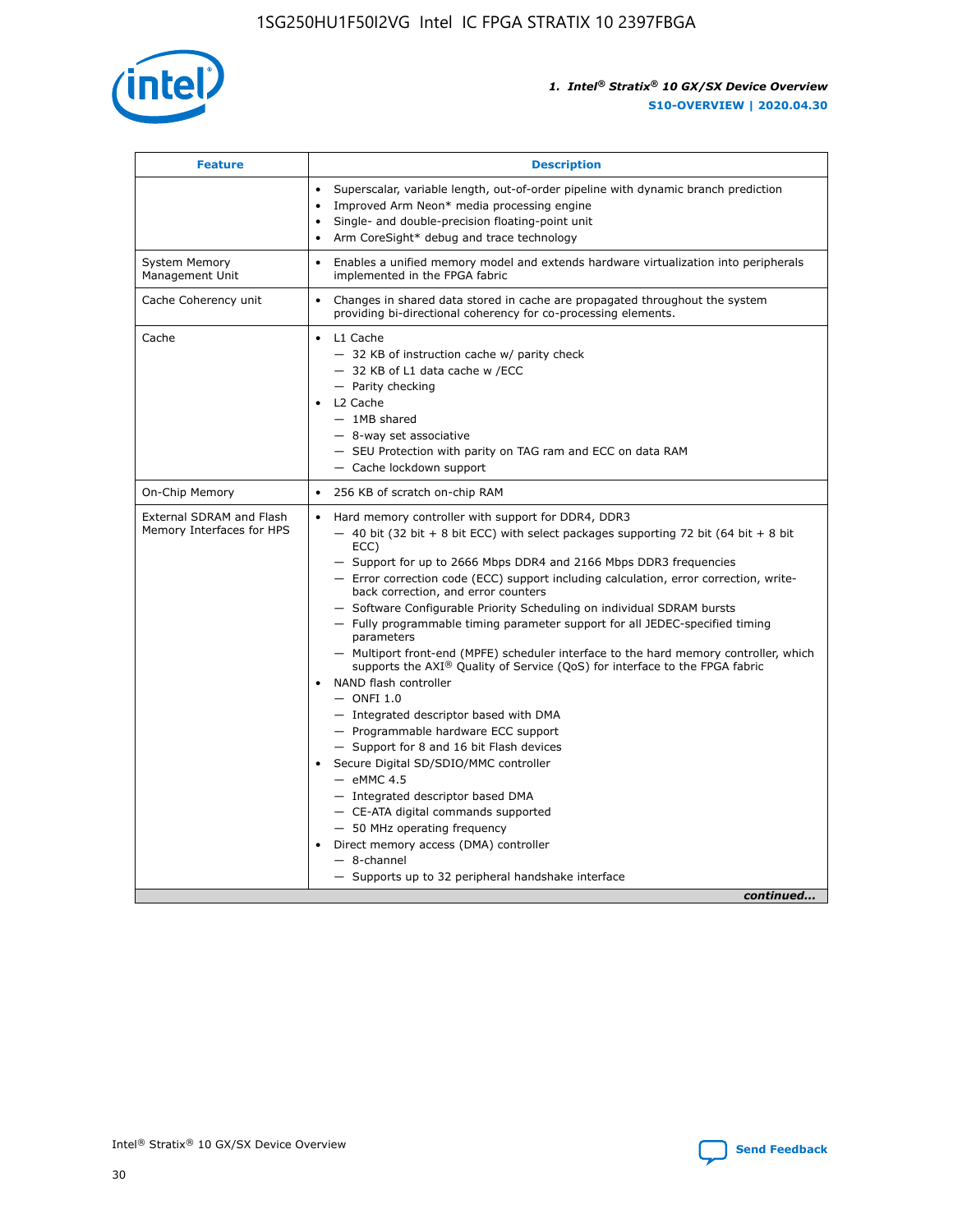

| <b>Feature</b>                         | <b>Description</b>                                                                                                                                                                                                                                                                                                                                                                                                                                                                                                                                                                                                                                                                                                                                                                                                                                                                                                                                                                                                                                                                                                                                                                                                                                                                                                                                                                                                                                                                                                        |  |
|----------------------------------------|---------------------------------------------------------------------------------------------------------------------------------------------------------------------------------------------------------------------------------------------------------------------------------------------------------------------------------------------------------------------------------------------------------------------------------------------------------------------------------------------------------------------------------------------------------------------------------------------------------------------------------------------------------------------------------------------------------------------------------------------------------------------------------------------------------------------------------------------------------------------------------------------------------------------------------------------------------------------------------------------------------------------------------------------------------------------------------------------------------------------------------------------------------------------------------------------------------------------------------------------------------------------------------------------------------------------------------------------------------------------------------------------------------------------------------------------------------------------------------------------------------------------------|--|
| Communication Interface<br>Controllers | Three 10/100/1000 Ethernet media access controls (MAC) with integrated DMA<br>$\bullet$<br>- Supports RGMII and RMII external PHY Interfaces<br>- Option to support other PHY interfaces through FPGA logic<br>GMII<br>$\bullet$<br>MII<br>$\bullet$<br>RMII (requires MII to RMII adapter)<br>$\bullet$<br>• RGMII (requires GMII to RGMII adapter)<br>SGMII (requires GMII to SGMII adapter)<br>- Supports IEEE 1588-2002 and IEEE 1588-2008 standards for precision networked<br>clock synchronization<br>- Supports IEEE 802.1Q VLAN tag detection for reception frames<br>- Supports Ethernet AVB standard<br>Two USB On-the-Go (OTG) controllers with DMA<br>- Dual-Role Device (device and host functions)<br>• High-speed (480 Mbps)<br>• Full-speed (12 Mbps)<br>• Low-speed (1.5 Mbps)<br>• Supports USB 1.1 (full-speed and low-speed)<br>- Integrated descriptor-based scatter-gather DMA<br>- Support for external ULPI PHY<br>- Up to 16 bidirectional endpoints, including control endpoint<br>$-$ Up to 16 host channels<br>- Supports generic root hub<br>- Configurable to OTG 1.3 and OTG 2.0 modes<br>Five $I2C$ controllers (three can be used by EMAC for MIO to external PHY)<br>- Support both 100 Kbps and 400 Kbps modes<br>- Support both 7 bit and 10 bit addressing modes<br>- Support Master and Slave operating mode<br>Two UART 16550 compatible<br>- Programmable baud rate up to 115.2 Kbaud<br>Four serial peripheral interfaces (SPI) (2 Masters, 2 Slaves)<br>- Full and Half duplex |  |
| Timers and I/O                         | • Timers<br>- 4 general-purpose timers<br>$-4$ watchdog timers<br>48 HPS direct I/O allow HPS peripherals to connect directly to I/O<br>Up to three IO48 banks may be assigned to HPS for HPS DDR access                                                                                                                                                                                                                                                                                                                                                                                                                                                                                                                                                                                                                                                                                                                                                                                                                                                                                                                                                                                                                                                                                                                                                                                                                                                                                                                  |  |
| Interconnect to Logic Core             | • FPGA-to-HPS Bridge<br>- Allows IP bus masters in the FPGA fabric to access to HPS bus slaves<br>- Configurable 32, 64, or 128 bit AMBA AXI interface<br>HPS-to-FPGA Bridge<br>- Allows HPS bus masters to access bus slaves in FPGA fabric<br>- Configurable 32, 64, or 128 bit AMBA AXI interface allows high-bandwidth HPS<br>master transactions to FPGA fabric<br>HPS-to-SDM and SDM-to-HPS Bridges<br>- Allows the HPS to reach the SDM block and the SDM to bootstrap the HPS<br>Light Weight HPS-to-FPGA Bridge<br>- Light weight 32 bit AXI interface suitable for low-latency register accesses from HPS<br>to soft peripherals in FPGA fabric<br>FPGA-to-HPS SDRAM Bridge<br>- Up to three AMBA AXI interfaces supporting 32, 64, or 128 bit data paths                                                                                                                                                                                                                                                                                                                                                                                                                                                                                                                                                                                                                                                                                                                                                       |  |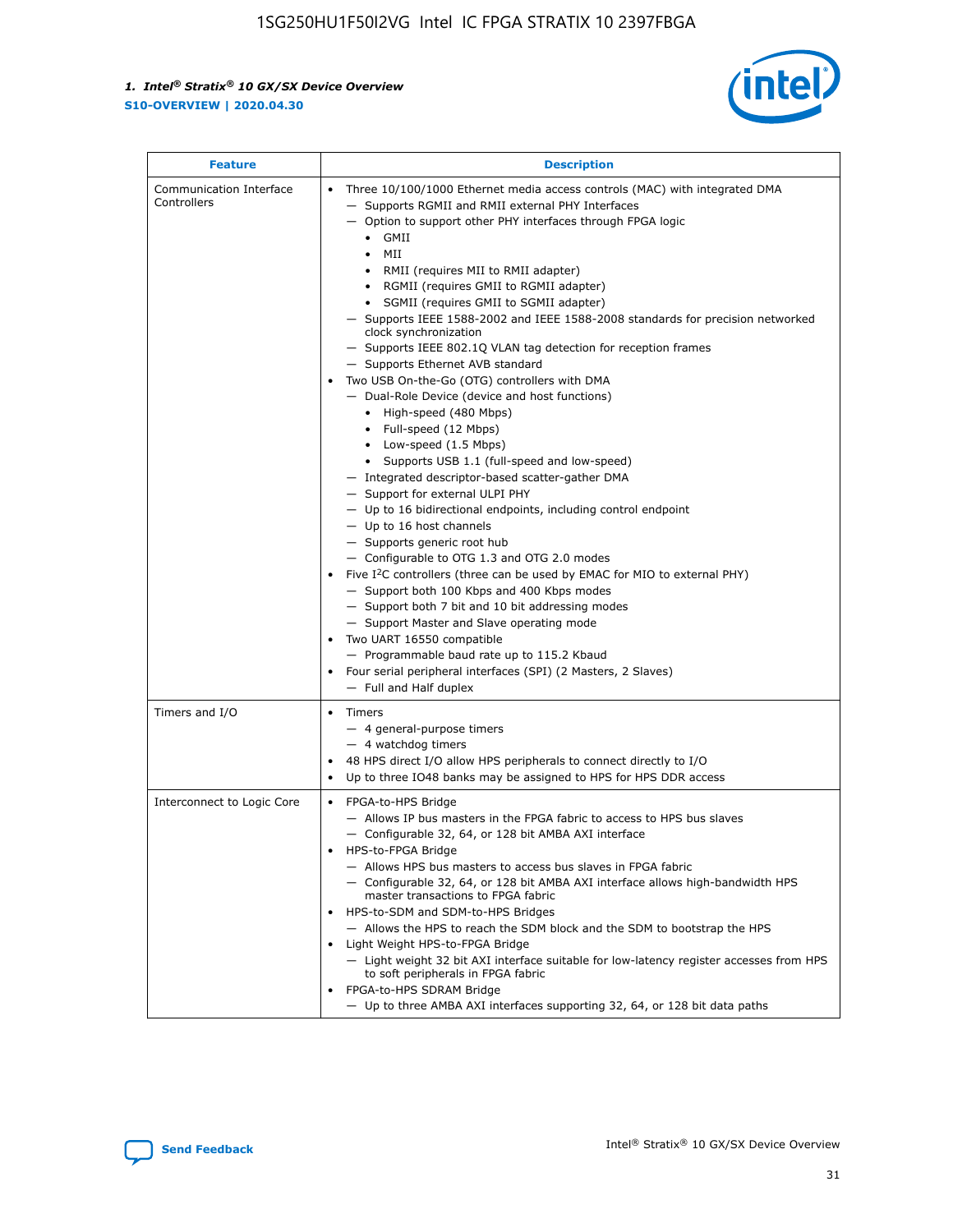

## **1.19. Power Management**

Intel Stratix 10 devices use the advanced Intel 14 nm tri-gate process technology, the all new Intel Hyperflex core architecture to enable Hyper-Folding, power gating, and several optional power reduction techniques to reduce total power consumption by as much as 70% compared to previous generation high-performance Stratix V devices.

Intel Stratix 10 standard power devices (-V) are SmartVID devices. The core voltage supplies (VCC and VCCP) for each SmartVID device must be driven by a PMBus voltage regulator dedicated to that Intel Stratix 10 device. Use of a PMBus voltage regulator for each SmartVID (-V) device is mandatory; it is not an option. A code is programmed into each SmartVID device during manufacturing that allows the PMBus voltage regulator to operate at the optimum core voltage to meet the device performance specifications.

With the new Intel Hyperflex core architecture, designs can run 2X faster than previous generation FPGAs. With 2X performance and same required throughput, architects can cut the data path width in half to save power. This optimization is called Hyper-Folding. Additionally, power gating reduces static power of unused resources in the FPGA by powering them down. The Intel Quartus Prime software automatically powers down specific unused resource blocks such as DSP and M20K blocks, at configuration time.

The optional power reduction techniques in Intel Stratix 10 devices include:

• **Available Low Static Power Devices**—Intel Stratix 10 devices are available with a fixed core voltage that provides lower static power than the SmartVID standard power devices, while maintaining device performance

Furthermore, Intel Stratix 10 devices feature Intel's low power transceivers and include a number of hard IP blocks that not only reduce logic resources but also deliver substantial power savings compared to soft implementations. In general, hard IP blocks consume up to 50% less power than the equivalent soft logic implementations.

## **1.20. Device Configuration and Secure Device Manager (SDM)**

All Intel Stratix 10 devices contain a Secure Device Manager (SDM), which is a dedicated triple-redundant processor that serves as the point of entry into the device for all JTAG and configuration commands. The SDM also bootstraps the HPS in SoC devices ensuring that the HPS can boot using the same security features that the FPGA devices have.

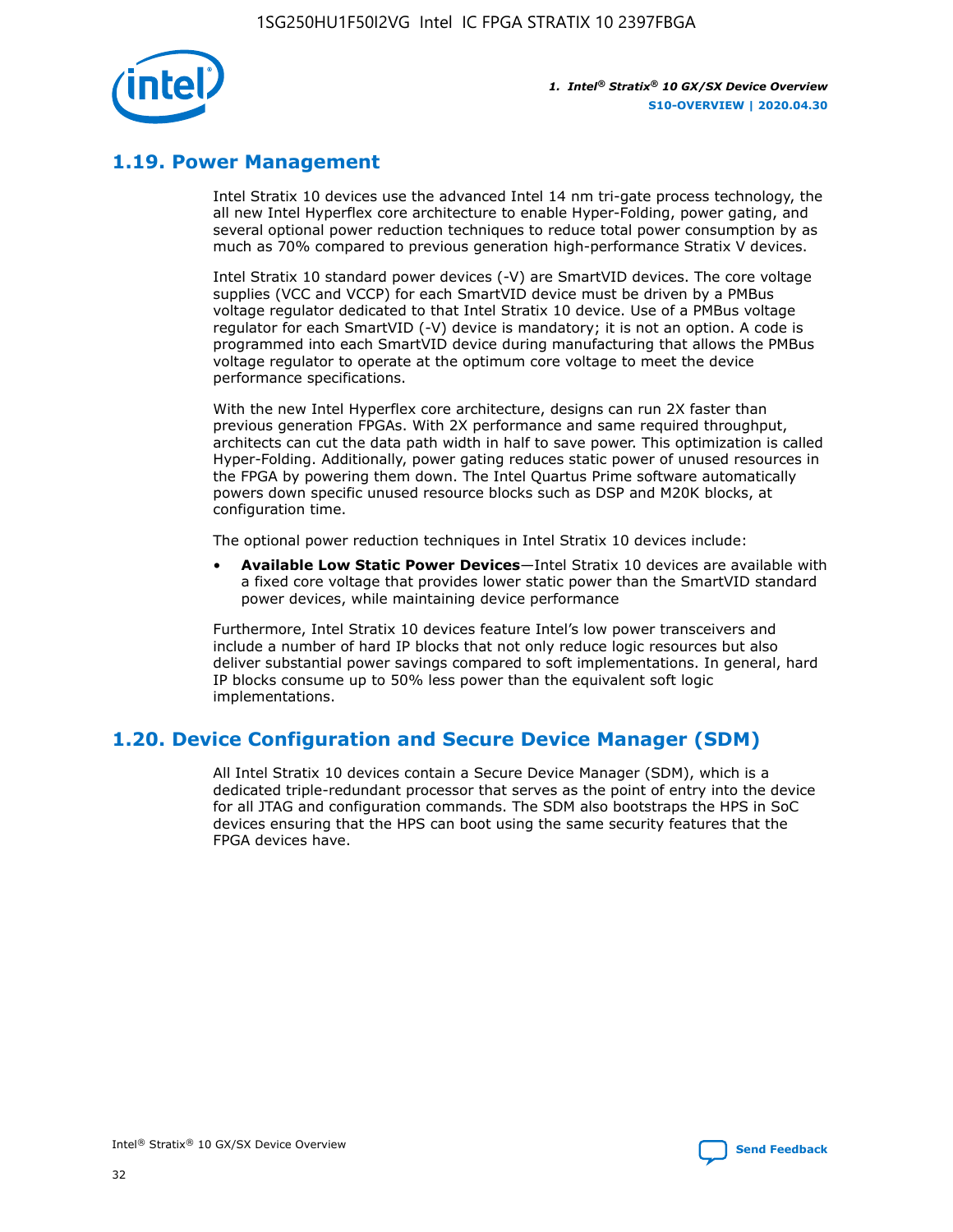





During configuration, Intel Stratix 10 devices are divided into logical sectors, each of which is managed by a local sector manager (LSM). The SDM passes configuration data to each of the LSMs across the on-chip configuration network. This allows the sectors to be configured independently, one at a time, or in parallel. This approach achieves simplified sector configuration and reconfiguration, as well as reduced overall configuration time due to the inherent parallelism. The same sector-based approach is used to respond to single-event upsets and security attacks.

While the sectors provide a logical separation for device configuration and reconfiguration, they overlay the normal rows and columns of FPGA logic and routing. This means there is no impact to the Intel Quartus Prime software place and route, and no impact to the timing of logic signals that cross the sector boundaries.

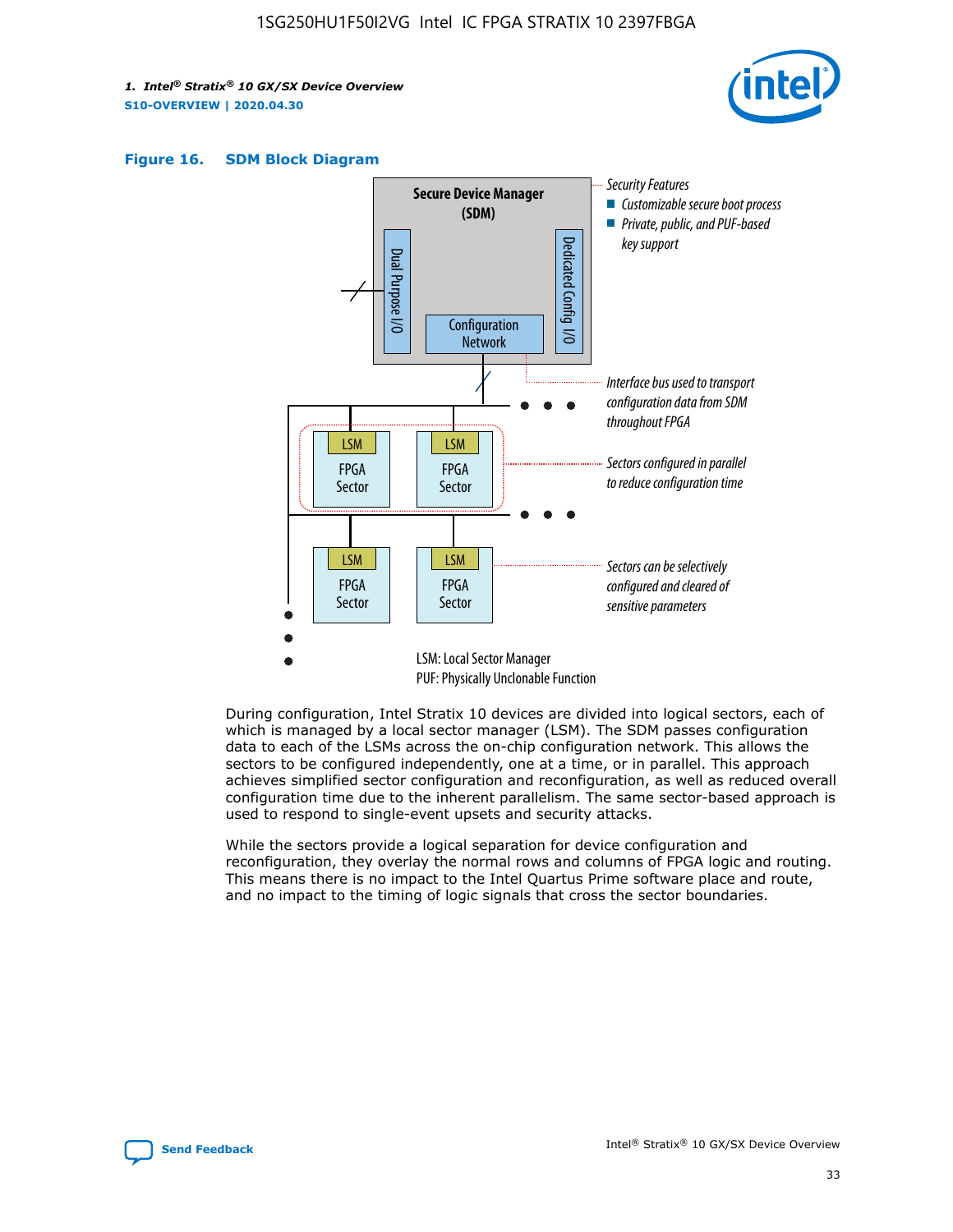

The SDM enables robust, secure, fully-authenticated device configuration. It also allows for customization of the configuration scheme, which can enhance device security. For configuration and reconfiguration, this approach offers a variety of advantages:

- Dedicated secure configuration manager
- Reduced device configuration time, because sectors are configured in parallel
- Updateable configuration process
- Reconfiguration of one or more sectors independent of all other sectors
- Zeroization of individual sectors or the complete device

The SDM also provides additional capabilities such as register state readback and writeback to support ASIC prototyping and other applications.

## **1.21. Device Security**

Building on top of the robust security features present in the previous generation devices, Intel Stratix 10 FPGAs and SoCs include a number of new and innovative security enhancements. These features are also managed by the SDM, tightly coupling device configuration and reconfiguration with encryption, authentication, key storage and anti-tamper services.

Security services provided by the SDM include:

- Bitstream encryption
- Multi-factor authentication
- Hard encryption and authentication acceleration; AES-256, SHA-256/384, ECDSA-256/384
- Volatile and non-volatile encryption key storage and management
- Boot code authentication for the HPS
- Physically Unclonable Function (PUF) service
- Updateable configuration process
- Secure device maintenance and upgrade functions
- Side channel attack protection
- Scripted response to sensor inputs and security attacks, including selective sector zeroization
- Readback, JTAG and test mode disable
- Enhanced response to single-event upsets (SEU)
- Black key provisioning
- Physical anti-tamper

See the *Intel Stratix 10 Device Security User Guide* for a complete list of all security features.

The SDM and associated security services provide a robust, multi-layered security solution for your Intel Stratix 10 design.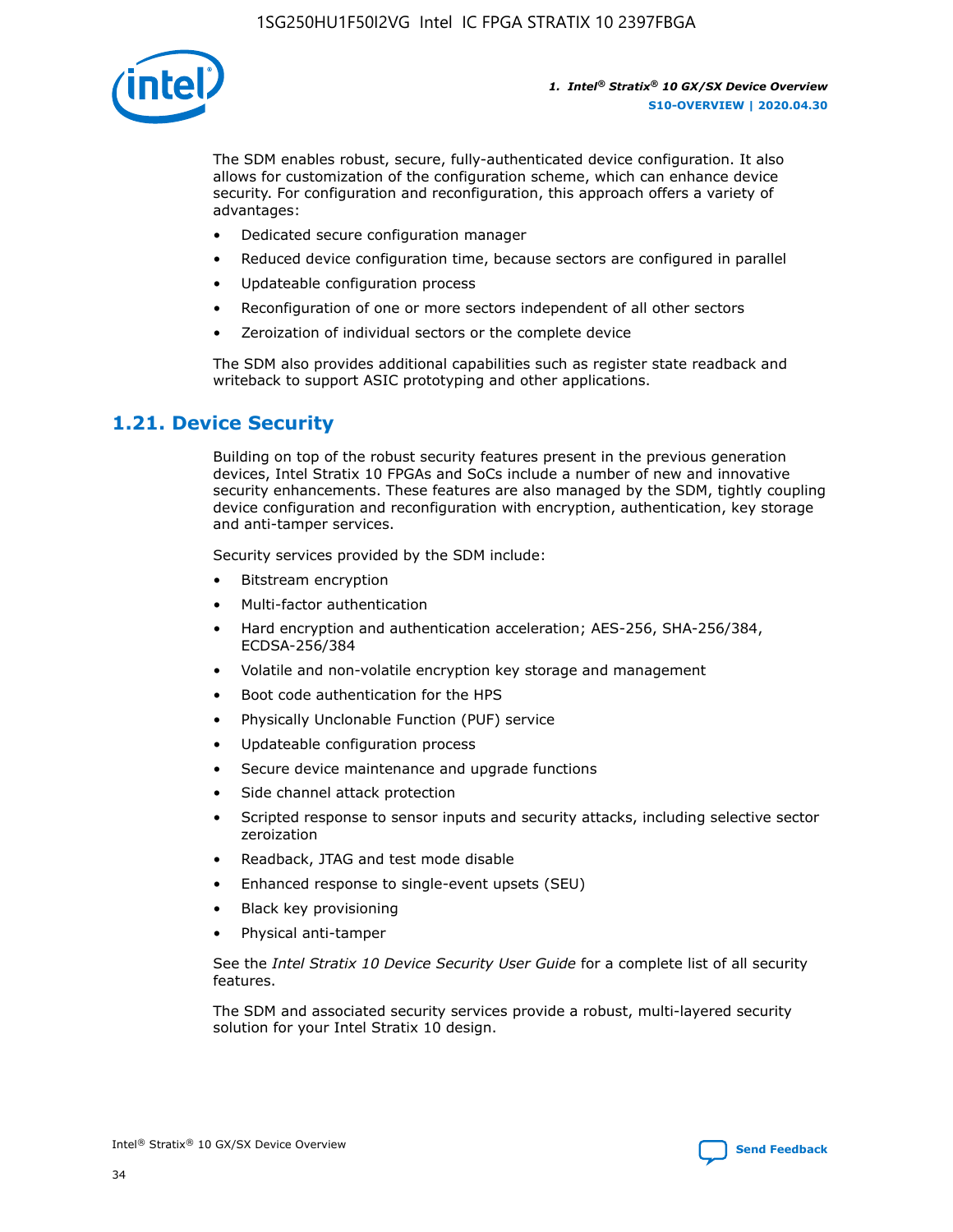

#### **Table 14. Device Security**

| <b>Intel Stratix 10 Family Variant</b> | <b>Bitstream Authentication</b> | <b>Advanced Security Features</b> <sup>(12)</sup> |  |
|----------------------------------------|---------------------------------|---------------------------------------------------|--|
| GX/SX                                  | All devices                     | -AS suffix part number required                   |  |

#### **Related Information**

- [My Intel Support](https://www.intel.com/content/www/us/en/programmable/my-intel/mal-home.html)
- [Intel Stratix 10 Device Security User Guide](https://www.intel.com/content/www/us/en/programmable/documentation/ndq1483601370898.html#wcd1483611014402)

## **1.22. Configuration via Protocol Using PCI Express**

Configuration via protocol using PCI Express allows the FPGA to be configured across the PCI Express bus, simplifying the board layout and increasing system integration. Making use of the embedded PCI Express hard IP operating in autonomous mode before the FPGA is configured, this technique allows the PCI Express bus to be powered up and active within the 100 ms time allowed by the PCI Express specification. Intel Stratix 10 devices also support partial reconfiguration across the PCI Express bus which reduces system down time by keeping the PCI Express link active while the device is being reconfigured.

## **1.23. Partial and Dynamic Reconfiguration**

Partial reconfiguration allows you to reconfigure part of the FPGA while other sections continue running. This capability is required in systems where uptime is critical, because it allows you to make updates or adjust functionality without disrupting services.

In addition to lowering power and cost, partial reconfiguration also increases the effective logic density by removing the necessity to place in the FPGA those functions that do not operate simultaneously. Instead, these functions can be stored in external memory and loaded as needed. This reduces the size of the required FPGA by allowing multiple applications on a single FPGA, saving board space and reducing power. The partial reconfiguration process is built on top of the proven incremental compile design flow in the Intel Quartus Prime design software

Dynamic reconfiguration in Intel Stratix 10 devices allows transceiver data rates, protocols and analog settings to be changed dynamically on a channel-by-channel basis while maintaining data transfer on adjacent transceiver channels. Dynamic reconfiguration is ideal for applications that require on-the-fly multiprotocol or multirate support. Both the PMA and PCS blocks within the transceiver can be reconfigured using this technique. Dynamic reconfiguration of the transceivers can be used in conjunction with partial reconfiguration of the FPGA to enable partial reconfiguration of both core and transceivers simultaneously.

## **1.24. Fast Forward Compile**

The innovative Fast Forward Compile feature in the Intel Quartus Prime software identifies performance bottlenecks in your design and provides detailed, step-by-step performance improvement recommendations that you can then implement. The Compiler reports estimates of the maximum operating frequency that can be achieved

<sup>(12)</sup> Contact My Intel Support for additional information.

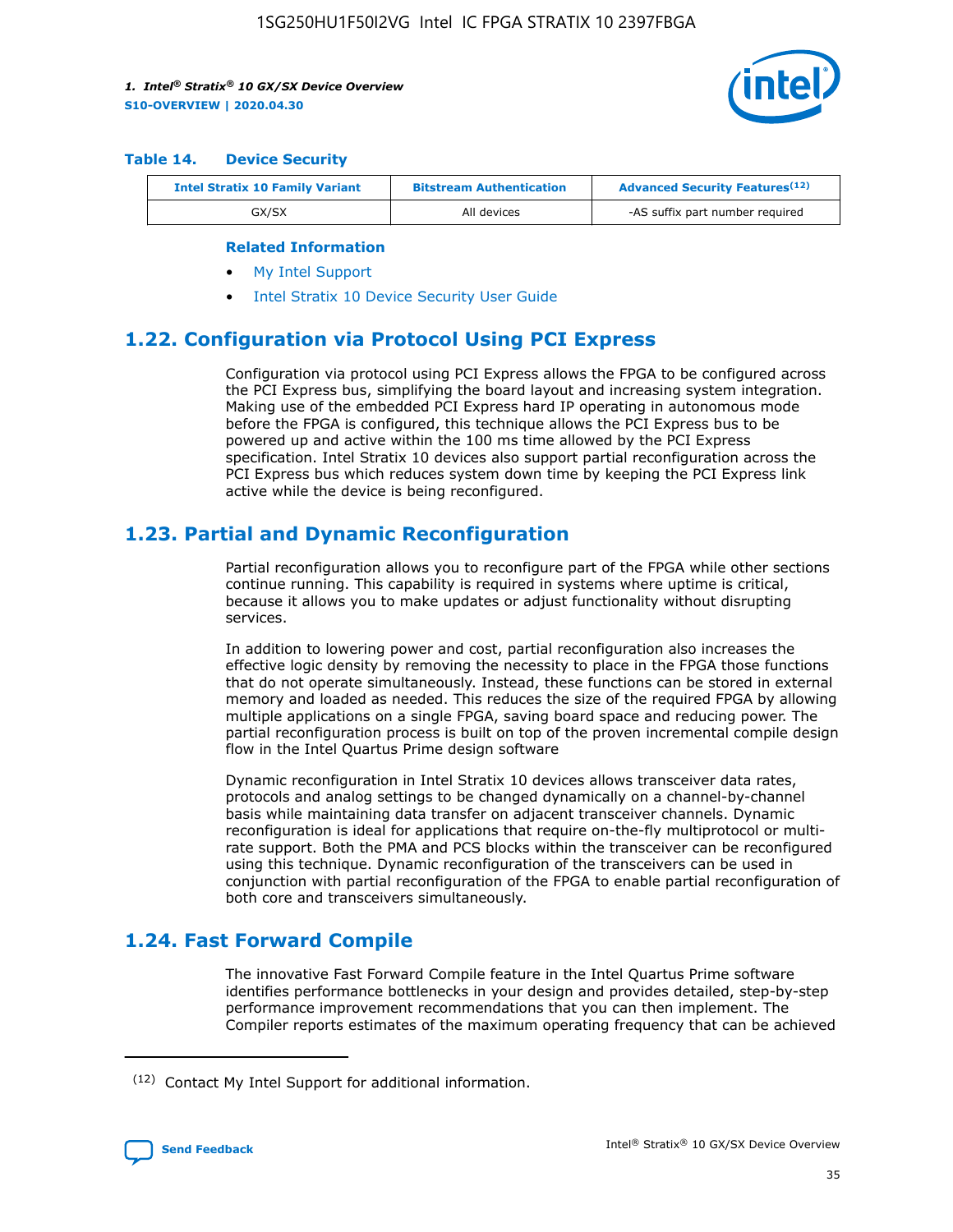

by applying the recommendations. As part of the new Hyper-Aware design flow, Fast Forward Compile maximizes the performance of your Intel Stratix 10 design and achieves rapid timing closure.

Previously, this type of optimization required multiple time-consuming design iterations, including full design re-compilation to determine the effectiveness of the changes. Fast Forward Compile enables you to make better decisions about where to focus your optimization efforts, and how to increase your design performance and throughput. This technique removes much of the guesswork of performance exploration, resulting in fewer design iterations and as much as 2X core performance gains for Intel Stratix 10 designs.

## **1.25. Single Event Upset (SEU) Error Detection and Correction**

Intel Stratix 10 FPGAs and SoCs offer robust SEU error detection and correction circuitry. The detection and correction circuitry includes protection for Configuration RAM (CRAM) programming bits and user memories. The CRAM is protected by a continuously running parity checker circuit with integrated ECC that automatically corrects one or two bit errors and detects higher order multibit errors.

The physical layout of the CRAM array is optimized to make the majority of multi-bit upsets appear as independent single-bit or double-bit errors which are automatically corrected by the integrated CRAM ECC circuitry. In addition to the CRAM protection, user memories also include integrated ECC circuitry and are layout optimized for error detection and correction.

The SEU error detection and correction hardware is supported by both soft IP and the Intel Quartus Prime software to provide a complete SEU mitigation solution. The components of the complete solution include:

- Hard error detection and correction for CRAM and user M20K memory blocks
- Optimized physical layout of memory cells to minimize probability of SEU
- Sensitivity processing soft IP that reports if CRAM upset affects a used or unused bit
- Fault injection soft IP with the Intel Quartus Prime software support that changes state of CRAM bits for testing purposes
- Hierarchy tagging in the Intel Quartus Prime software
- Triple Mode Redundancy (TMR) used for the Secure Device Manager and critical on-chip state machines

In addition to the SEU mitigation features listed above, the Intel 14 nm tri-gate process technology used for Intel Stratix 10 devices is based on FinFET transistors which have reduced SEU susceptibility versus conventional planar transistors.

## **1.26. Document Revision History for the Intel Stratix 10 GX/SX Device Overview**

| <b>Document</b><br><b>Version</b> | <b>Changes</b>             |
|-----------------------------------|----------------------------|
| 2020.04.30                        | Made the following change: |
|                                   | continued                  |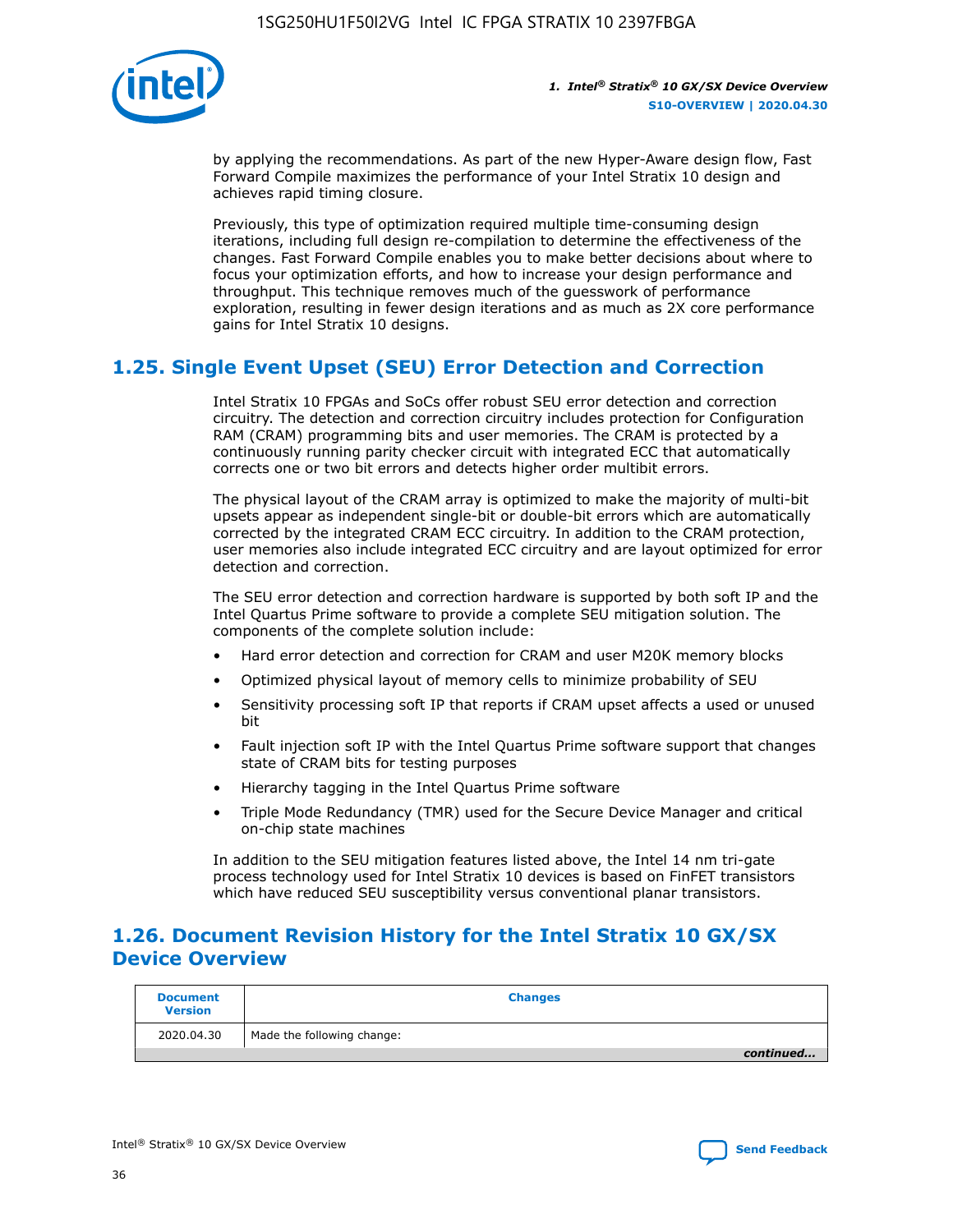

| <b>Document</b><br><b>Version</b> | <b>Changes</b>                                                                                                                                                                                                                                                                                                                                                                                                                                                                                                                                                                                                                                                                                                                                                                                                                                                                                                                                                                                              |
|-----------------------------------|-------------------------------------------------------------------------------------------------------------------------------------------------------------------------------------------------------------------------------------------------------------------------------------------------------------------------------------------------------------------------------------------------------------------------------------------------------------------------------------------------------------------------------------------------------------------------------------------------------------------------------------------------------------------------------------------------------------------------------------------------------------------------------------------------------------------------------------------------------------------------------------------------------------------------------------------------------------------------------------------------------------|
|                                   | Added the GX 10M variant.                                                                                                                                                                                                                                                                                                                                                                                                                                                                                                                                                                                                                                                                                                                                                                                                                                                                                                                                                                                   |
| 2020.03.24                        | Made the following changes:<br>Added advanced security (-AS) devices.<br>Added level shifter details for the Intel Stratix 10 SX/GX 400 device.                                                                                                                                                                                                                                                                                                                                                                                                                                                                                                                                                                                                                                                                                                                                                                                                                                                             |
| 2019.08.19                        | Made the following changes:<br>Added composition details for the leaded and lead-free contact device options.<br>$\bullet$<br>Updated the I/O PLL counts.                                                                                                                                                                                                                                                                                                                                                                                                                                                                                                                                                                                                                                                                                                                                                                                                                                                   |
| 2019.02.15                        | Made the following changes:<br>Changed the number of included logic elements globally.<br>$\bullet$<br>Removed logic density 450, logic density 550, and package code 48 from the "Sample Ordering<br>$\bullet$<br>Code and Available Options for Intel Stratix 10 Devices" figure.<br>Updated description of the higher density in the "Innovations in Intel Stratix 10 FPGAs and SoCs"<br>section.<br>Updated description of the general purpose I/Os in the "Intel Stratix 10 FPGA and SoC Common<br>$\bullet$<br>Device Features" table.<br>Removed support for LPDDR3 globally.<br>Updated the "Intel Stratix 10 FPGA and SoC Architecture Block Diagram" figure.<br>$\bullet$<br>Updated the "Intel Stratix 10 GX/SX FPGA and SoC Family Plan-FPGA Core (part 1)" table.<br>$\bullet$<br>Updated the "Intel Stratix 10 GX/SX FPGA and SoC Family Plan-Interconnects, PLLs and Hard IP<br>(part 2)" table.<br>Updated and merged the "Intel Stratix 10 GX/SX FPGA and SoC Family Package Plan" tables. |
| 2018.08.08                        | Made the following changes:<br>Changed the specs for QDRII+ and QDRII+ Xtreme and added specs for QDRIV in the "External<br>$\bullet$<br>Memory Interface Performance" table.<br>Updated description of the power options in the "Sample Ordering Code and Available Options for<br>Intel Stratix 10 Devices" figure.<br>Changed the description of the technology and power management features in the "Intel Stratix 10<br>FPGA and SoC Common Device Features" table.<br>Changed the description of SmartVID in the "Power Management" section.<br>Changed the direction arrow from the coefficient registers block in the "DSP Block: High Precision<br>$\bullet$<br>Fixed Point Mode" figure.                                                                                                                                                                                                                                                                                                          |
| 2017.10.30                        | Made the following changes:<br>Removed the embedded eSRAM feature globally.<br>$\bullet$<br>Removed the Low Power (VID) and Military operating temperature options, and package code 53<br>$\bullet$<br>from the "Sample Ordering Code and Available Options for Stratix 10 Devices" figure.<br>Changed the Maximum transceiver data rate (chip-to-chip) specification for L-Tile devices in the<br>"Key Features of Intel Stratix 10 Devices Compared to Stratix V Devices" table.                                                                                                                                                                                                                                                                                                                                                                                                                                                                                                                         |
| 2016.10.31                        | Made the following changes:<br>• Changed the number of available transceivers to 96, globally.<br>Changed the single-precision floating point performance to 10 TFLOP, globally.<br>Changed the maximum datarate to 28.3 Gbps, globally.<br>٠<br>Changed some of the features listed in the "Stratix 10 GX/SX Device Overview" section.<br>$\bullet$<br>Changed descriptions for the GX and SX devices in the "Stratix 10 Family Variants" section.<br>$\bullet$<br>Changed the "Sample Ordering Code and Available Options for Stratix 10 Devices" figure.<br>Changed the features listed in the "Key Features of Stratix 10 Devices Compared to Stratix V<br>Devices" table.<br>Changed the descriptions of the following areas of the "Stratix 10 FPGA and SoC Common Device<br>Features" table:<br>- Transceiver hard IP<br>- Internal memory blocks<br>- Core clock networks<br>- Packaging<br>Reorganized and updated all tables in the "Stratix 10 FPGA and SoC Family Plan" section.                |
|                                   | continued                                                                                                                                                                                                                                                                                                                                                                                                                                                                                                                                                                                                                                                                                                                                                                                                                                                                                                                                                                                                   |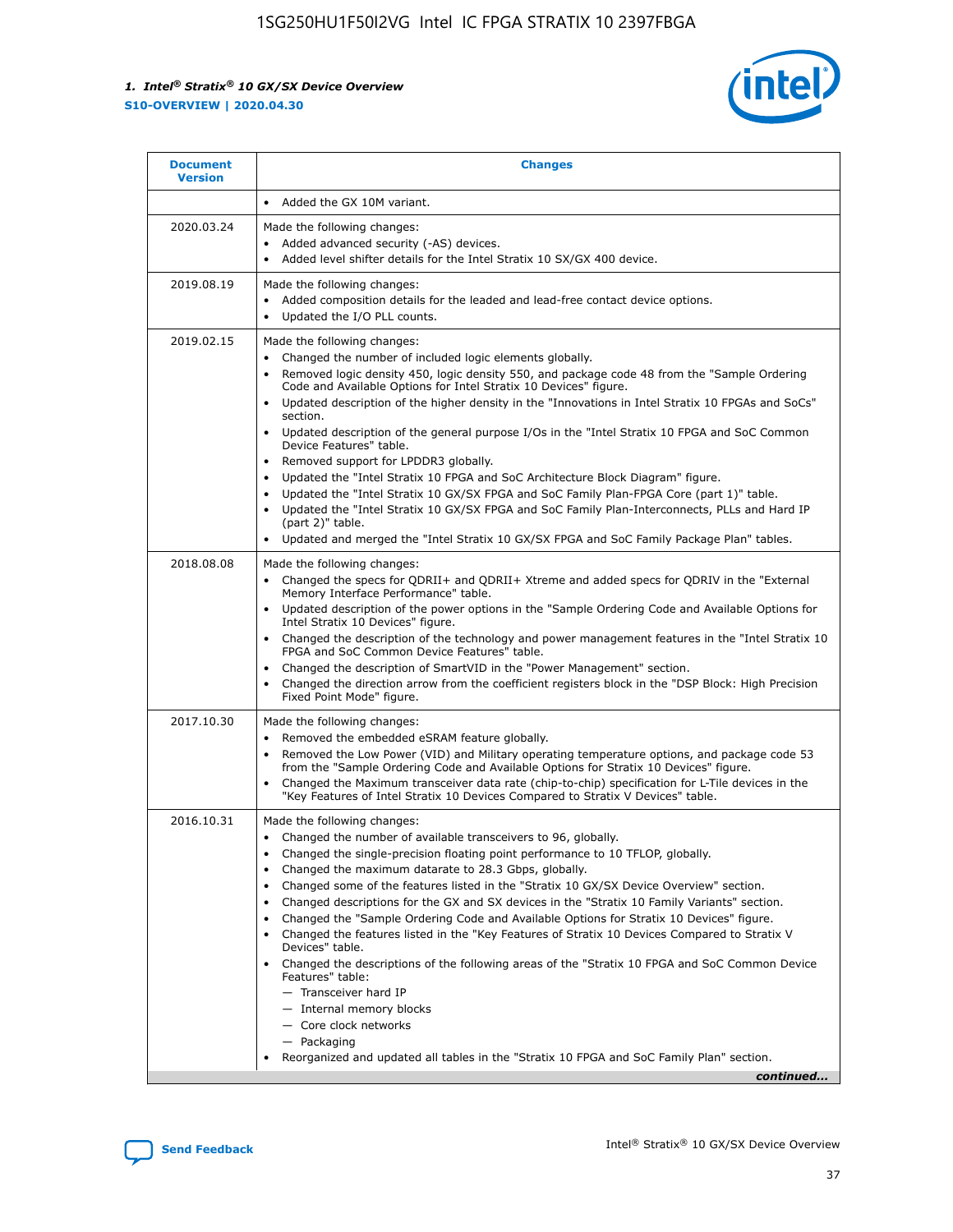

| <b>Document</b><br><b>Version</b> | <b>Changes</b>                                                                                                                                                                                                                                                                                                                                                                                                                                                                                                                                                                                                                                                                                                                                                                                                                                                                                                                                                                                     |
|-----------------------------------|----------------------------------------------------------------------------------------------------------------------------------------------------------------------------------------------------------------------------------------------------------------------------------------------------------------------------------------------------------------------------------------------------------------------------------------------------------------------------------------------------------------------------------------------------------------------------------------------------------------------------------------------------------------------------------------------------------------------------------------------------------------------------------------------------------------------------------------------------------------------------------------------------------------------------------------------------------------------------------------------------|
|                                   | Removed the "Migration Between Arria 10 FPGAs and Stratix 10 FPGAs" section.<br>Removed footnotes from the "Transceiver PCS Features" table.<br>Changed the HMC description in the "External Memory and General Purpose I/O" section.<br>Changed the number of fPLLs in the "Fractional Synthesis PLLs and I/O PLLs" section.<br>Clarified HMC data width support in the "Key Features of the Stratix 10 HPS" table.<br>Changed the description in the "Internal Embedded Memory" section.<br>Changed the datarate for the Standard PCS and SDI PCS features in the "Transceiver PCS Features"<br>table.<br>Added a note to the "PCI Express Gen1/Gen2/Gen3 Hard IP" section.<br>Updated the "Key Features of the Stratix 10 HPS" table.<br>Changed the description for the Cache coherency unit in the "Key Features of the Stratix 10 HPS"<br>table.<br>Changed the description for the external SDRAM and Flash memory interfaces for HPS in the "Key<br>Features of the Stratix 10 HPS" table. |
| 2015.12.04                        | Initial release.                                                                                                                                                                                                                                                                                                                                                                                                                                                                                                                                                                                                                                                                                                                                                                                                                                                                                                                                                                                   |